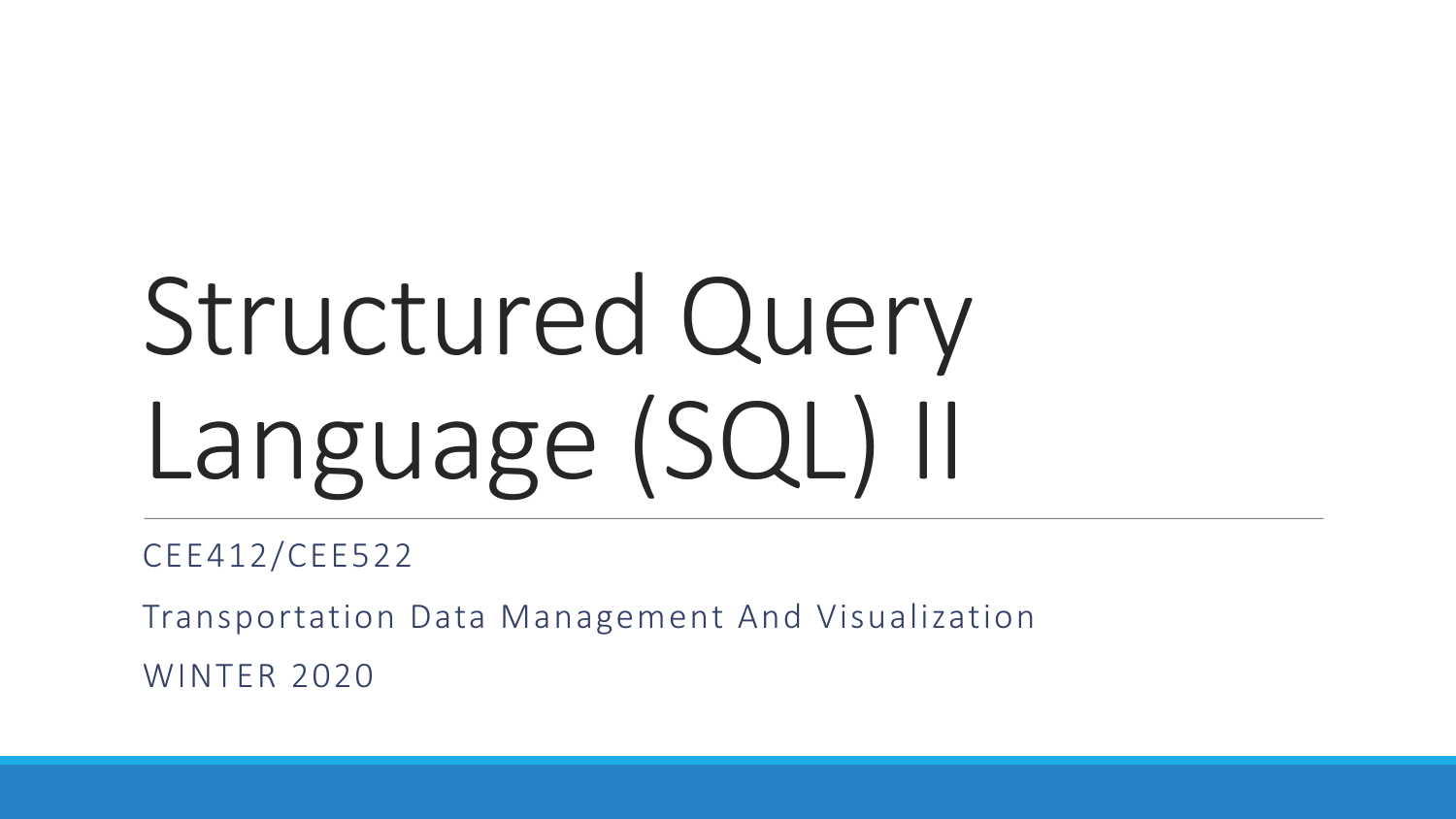#### Announcement

#### Assignment 2 solution is posted

- Q 1: list all required items
- Q 3: did not form the loop properly, misplaced certain things in E/R diagram, and duplicated relationships
- Q 4: missed the pilot relationship
- Please come to the TA office hours or send emails to us if you have any questions.

Project 1

◦ Database will be accessible by today

Next Wednesday: Midterm 1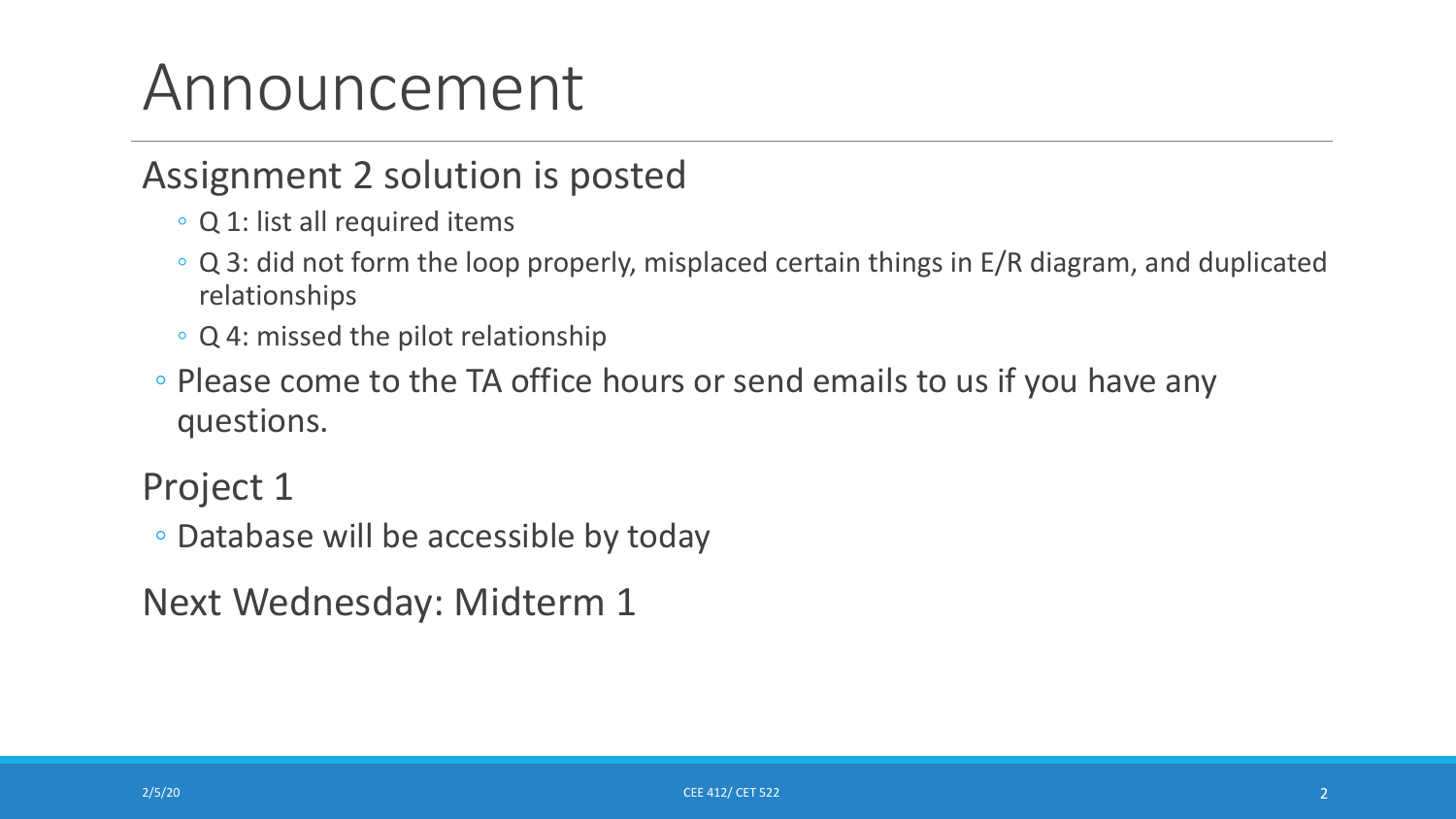Today's Outline

◦ Subqueries

◦Union, Intersection, and Difference

◦ Constraints in SQL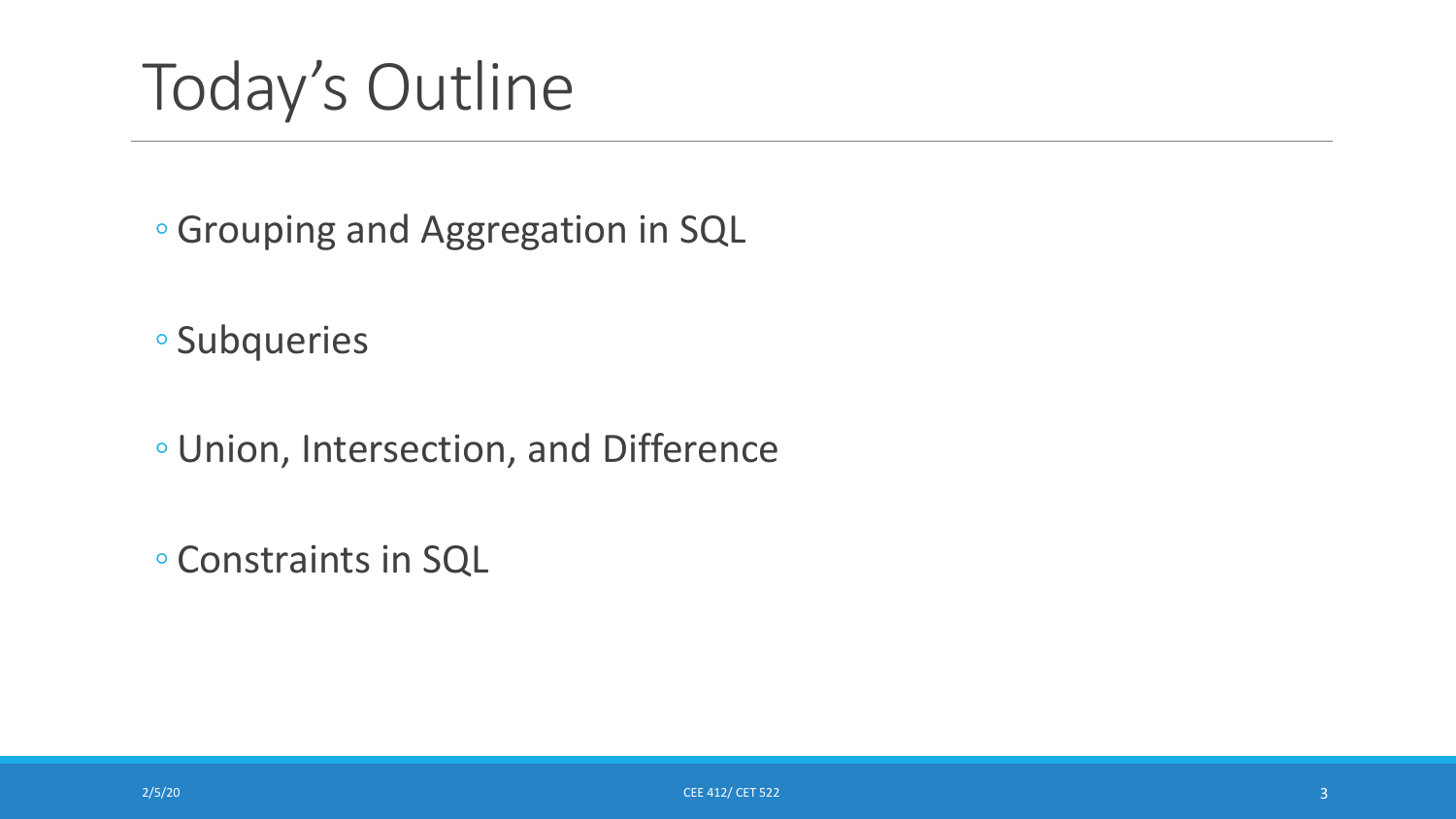## Aggregation Operators

SQL supports five aggregation operators

- SUM
- MIN
- MAX
- AVG
- COUNT
- Median

These aggregations apply to a single attribute or value, except COUNT:

◦ COUNT(\*) can be used to count all tuples.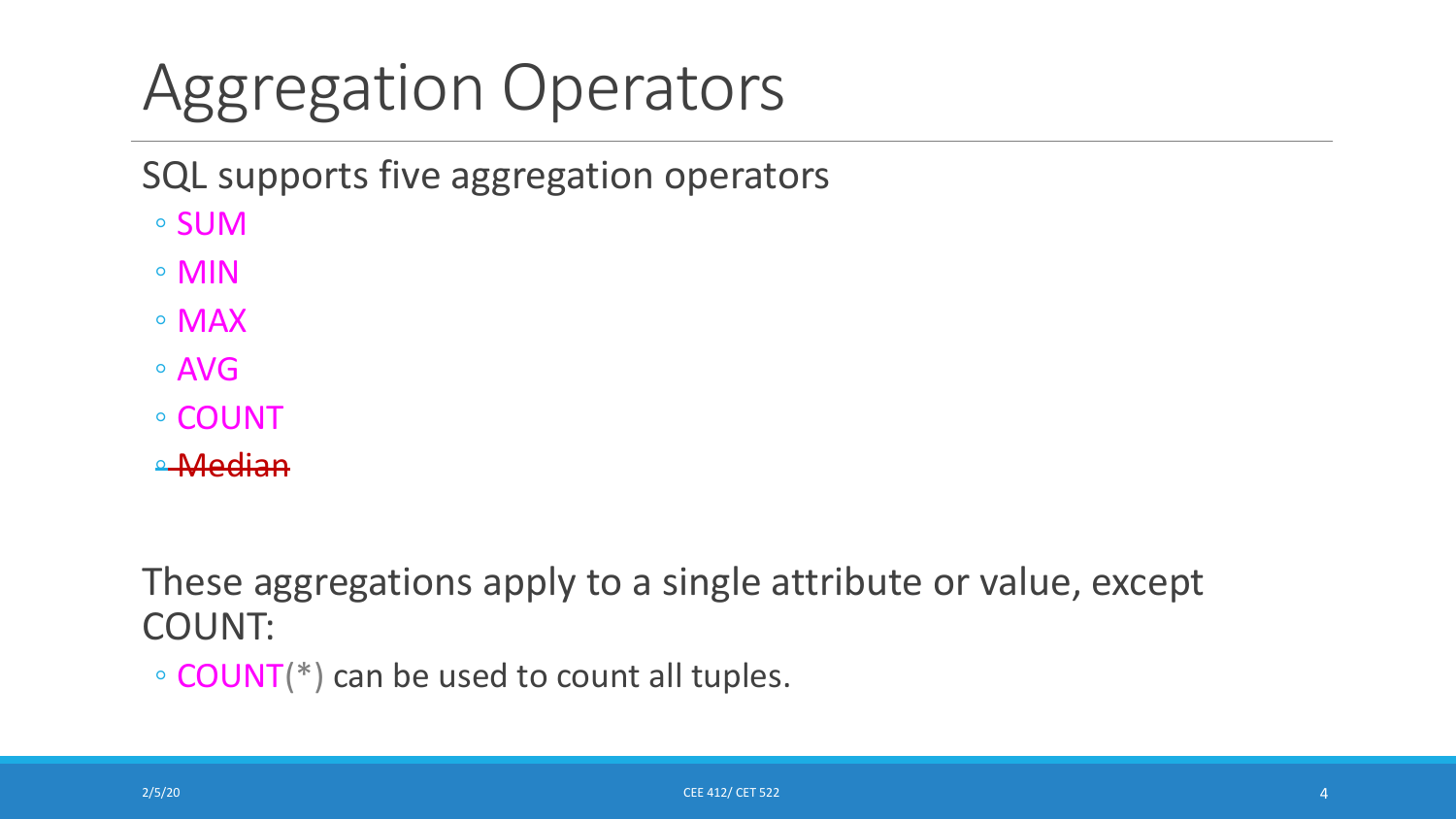## Aggregation in SQL

#### **Product**

| <b>PName</b> | <b>Price</b> | <b>Category</b> | <b>Manufacturer</b> |
|--------------|--------------|-----------------|---------------------|
| Gizmo        | 19.99        | Gadgets         | <b>GizmoWorks</b>   |
| Powergizmo   | 29.99        | Gadgets         | <b>GizmoWorks</b>   |
| SingleTouch  | 149.99       | Photography     | Canon               |
| MultiTouch   | 203.99       | Household       | Hitachi             |

```
SELECT AVG(price)
 FROM product
 WHERE manufacturer =
'GizmoWorks'
```


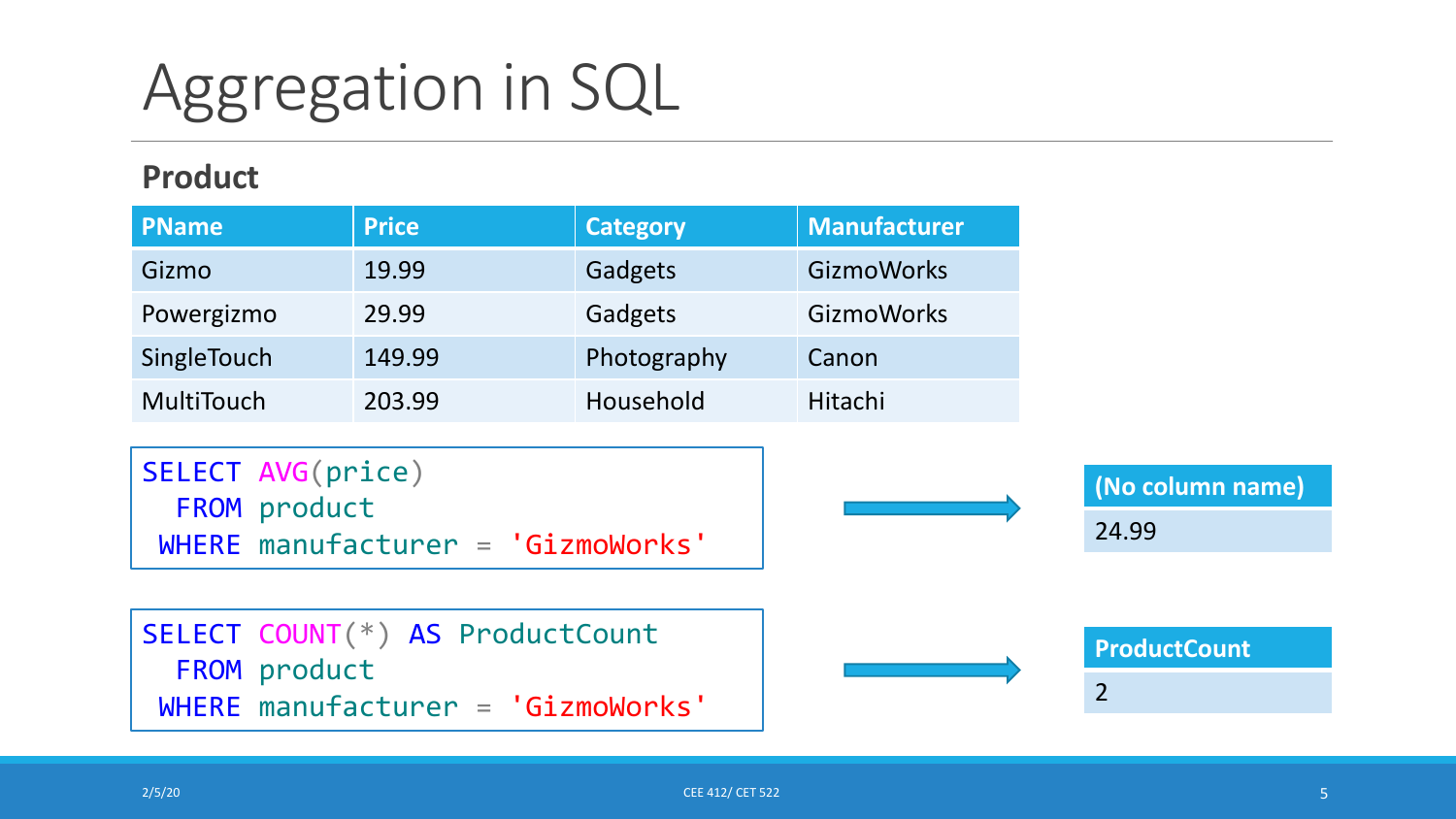## Aggregation in SQL - Quick Note about COUNT

#### **Product**

| <b>PName</b> | <b>Price</b> | <b>Category</b> | <b>Manufacturer</b> |
|--------------|--------------|-----------------|---------------------|
| Gizmo        | 19.99        | Gadgets         | <b>GizmoWorks</b>   |
| Powergizmo   | 29.99        | Gadgets         | <b>GizmoWorks</b>   |
| SingleTouch  | 149.99       | Photography     | Canon               |
| MultiTouch   | 203.99       | Household       | Hitachi             |

◦ COUNT applies to duplicates, unless otherwise stated:

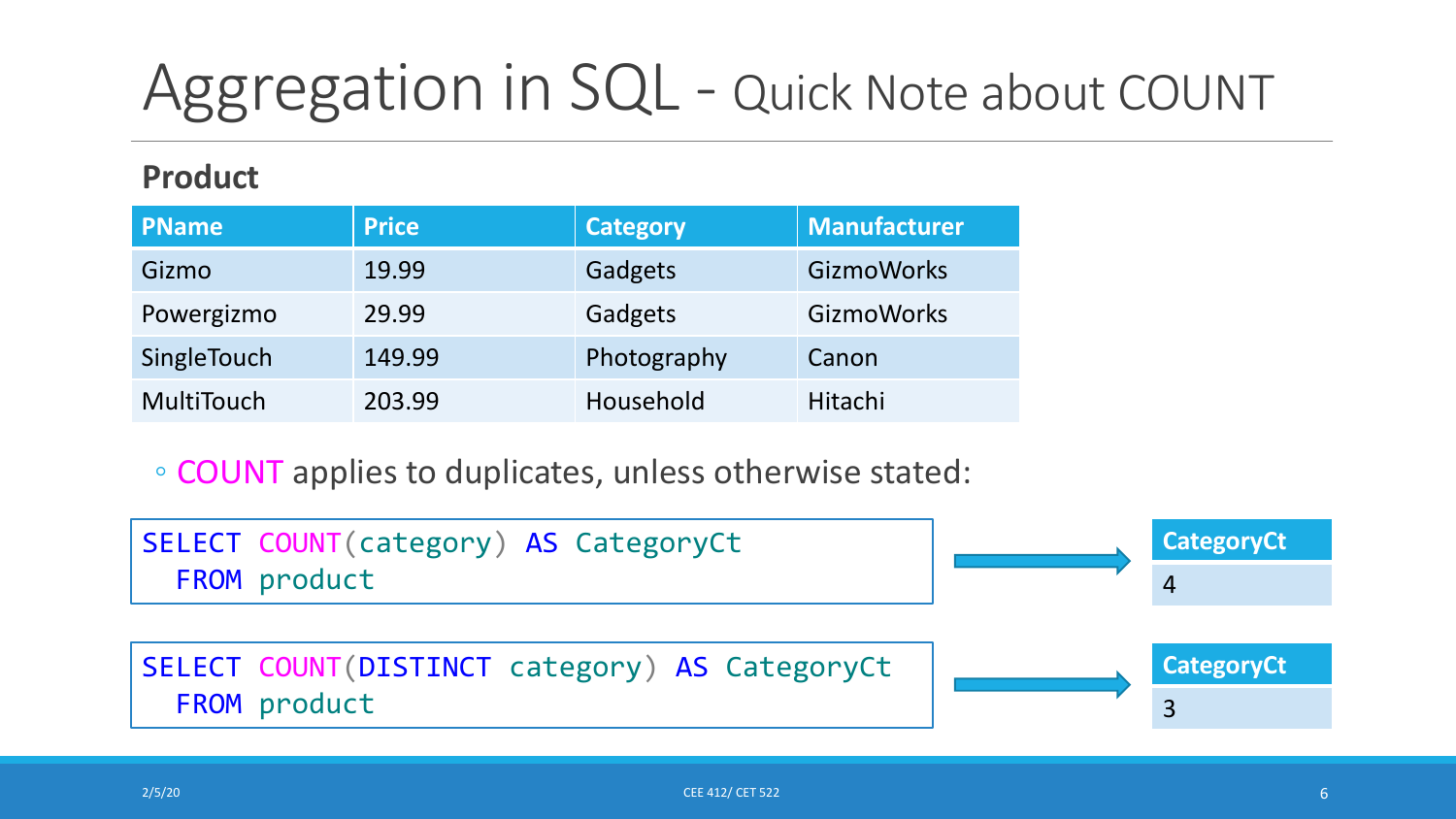## Aggregation in SQL

#### **Sale**

| <b>Product</b> | Date       | <b>Price</b> | <b>Quantity</b> |
|----------------|------------|--------------|-----------------|
| <b>Banana</b>  | 2016-10-19 | 0.52         |                 |
| <b>Bagel</b>   | 2016-10-20 | 0.85         | 20              |
| <b>Bagel</b>   | 2016-10-21 | 0.85         | 15              |
| <b>Banana</b>  | 2016-10-22 | 0.52         |                 |

◦ Example 1: find total sales

```
SELECT SUM(price * quantity) AS TotalSale
  FROM sale
```

```
◦ Example 2: find total sales of bagels
```

```
SELECT SUM(price * quantity) AS BagelSale
  FROM sale
WHERE product = 'bagel'
```
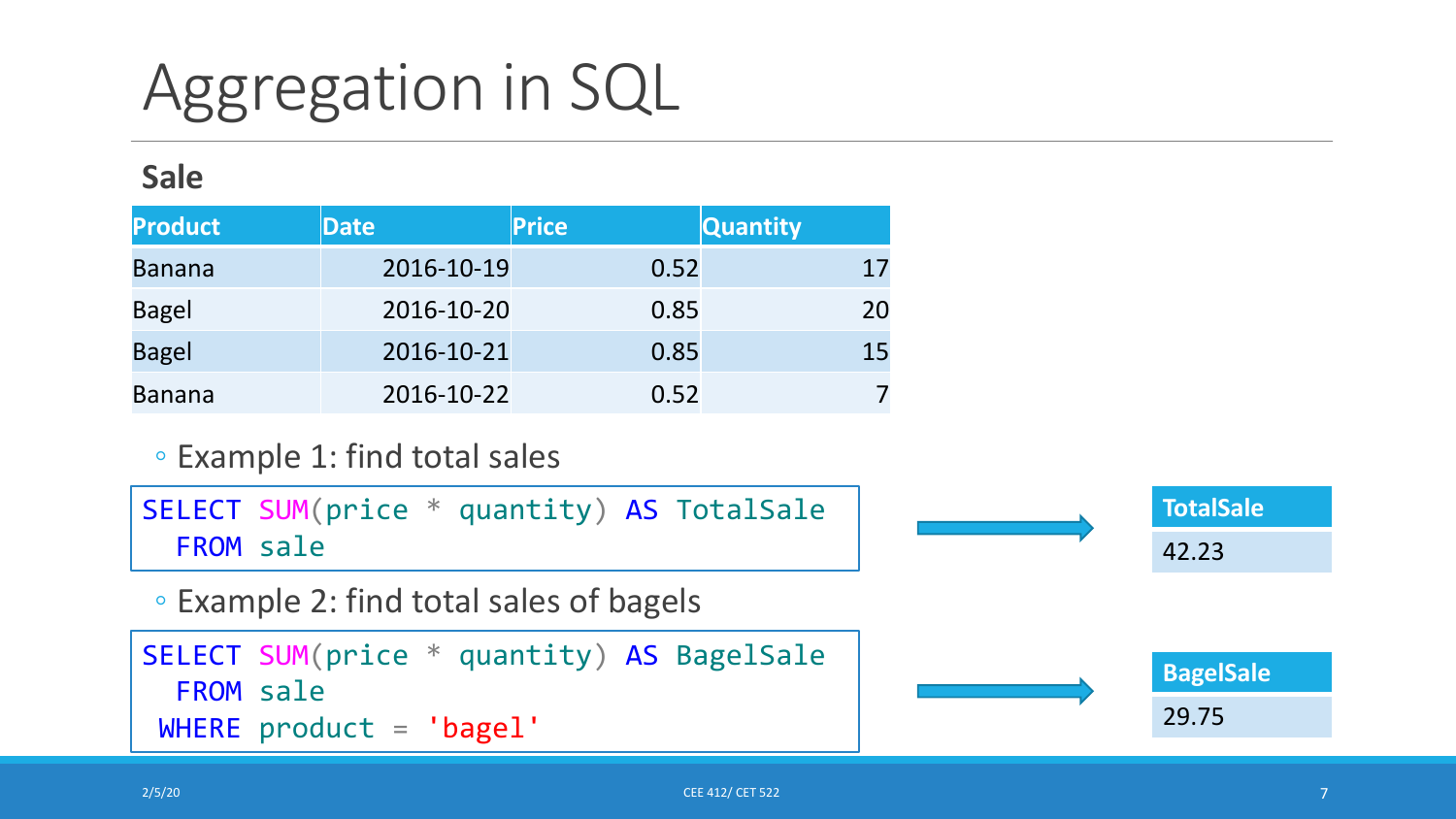Usually, we want aggregations on certain parts of the relation.

Sale(product, date, price, quantity)

◦ Example 3: find total sales per product.

SELECT Product, SUM(price \* quantity) AS TotalSale FROM sale GROUP BY Product

| <b>Product</b> | <b>TotalSale</b> |
|----------------|------------------|
| <b>Bagel</b>   | 29.75            |
| <b>Banana</b>  | 12.48            |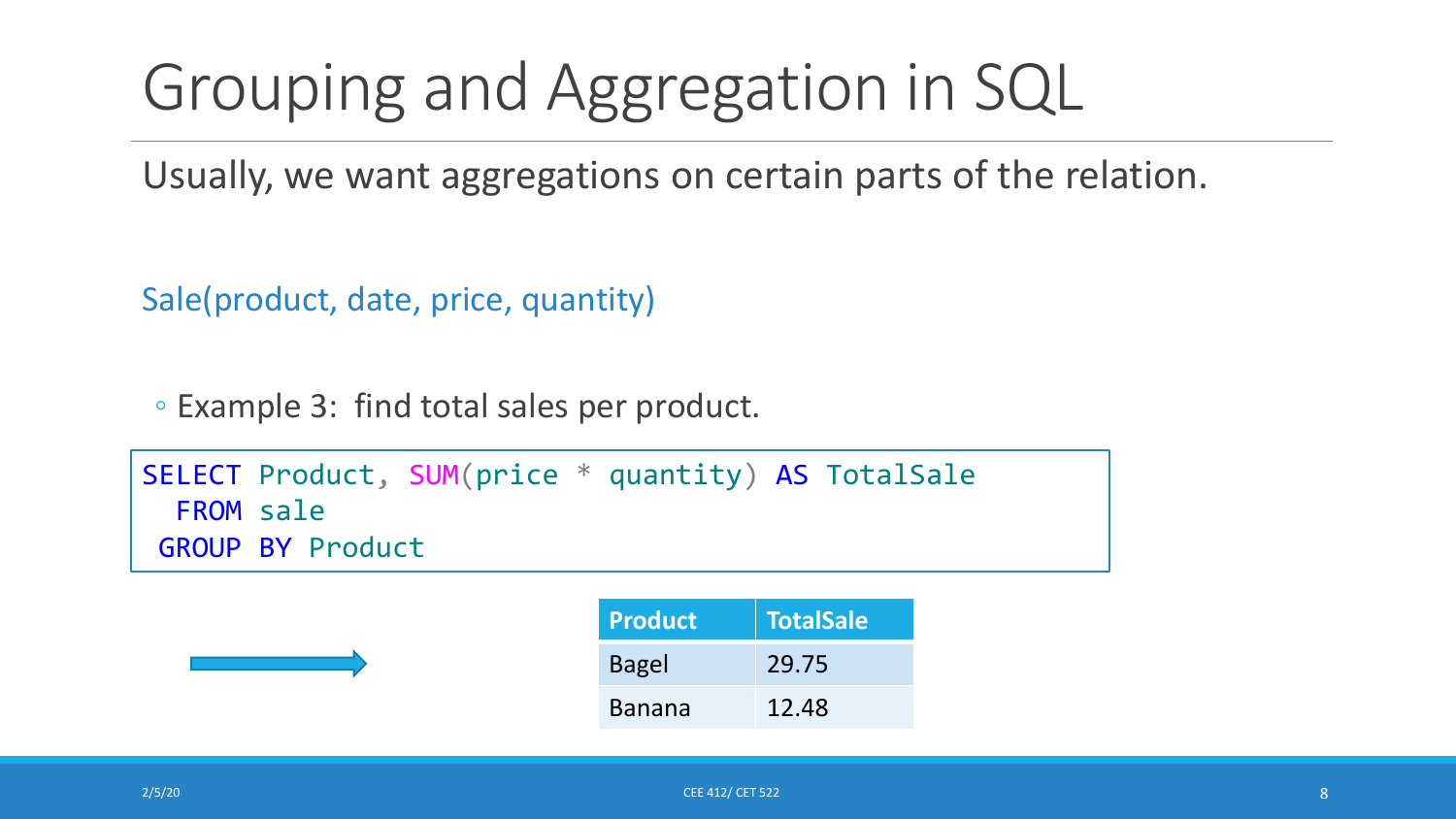Procedure of grouping and aggregation in SQL:

- 1. Compute the FROM and WHERE clauses.
- 2. Separate the table for every combination of GROUP BY attributes.
- 3. Apply aggregation and return one tuple for each sub-table.

#### When aggregation is used, SELECT can only have two types of expressions:

- Attributes in the GROUP BY clause
- Aggregations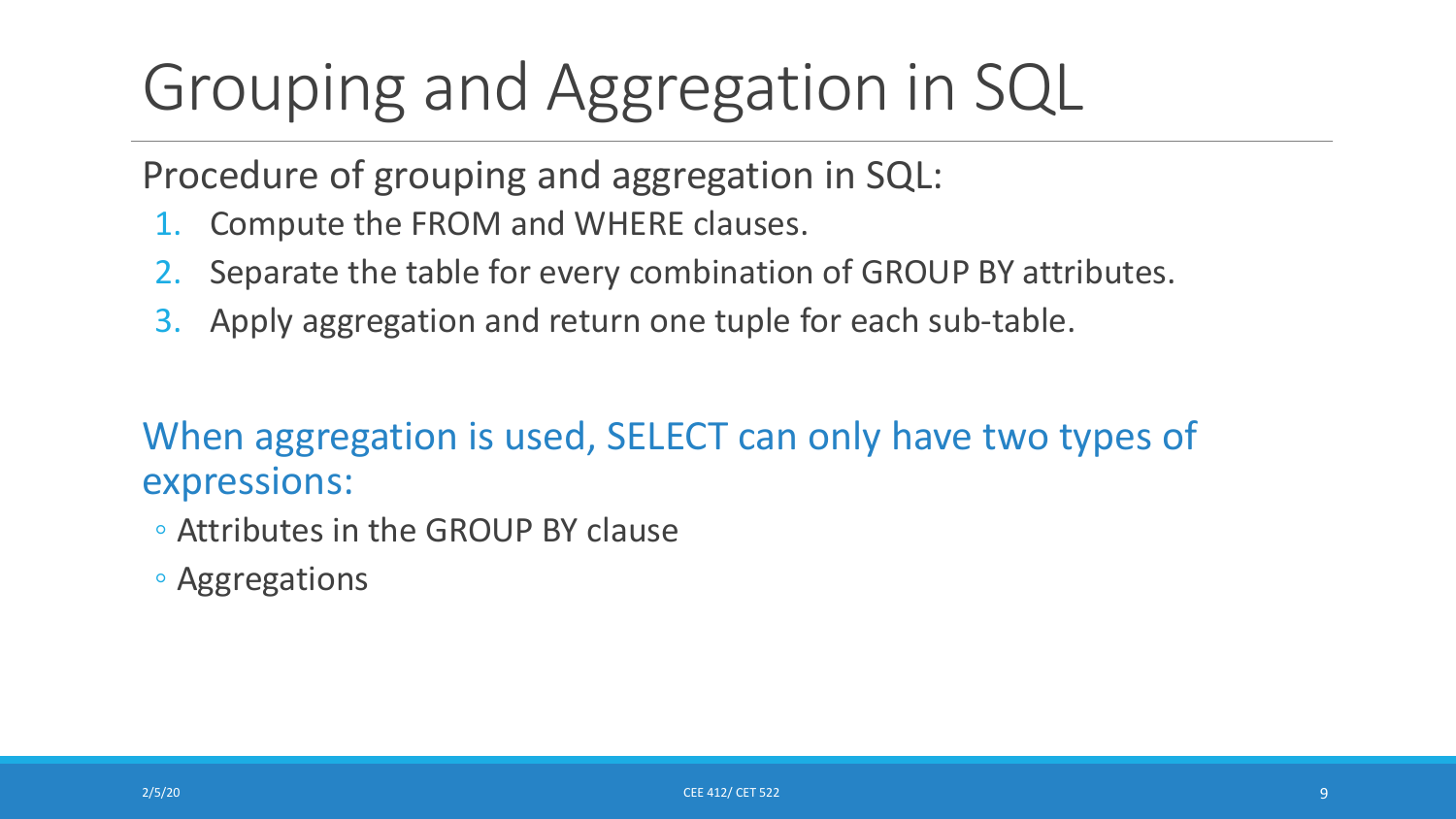How GROUP BY makes things easy?

◦ Using GROUP BY

SELECT Product, SUM(price \* quantity) AS TotalSale FROM sale GROUP BY Product

◦ Compared to not using GROUP BY (subquery / inner query / nested query)

```
SELECT DISTINCT x.Product,
        (SELECT SUM(price * quantity) FROM sale AS y
          WHERE x. product = y. product) AS TotalSale
  FROM sale AS x
```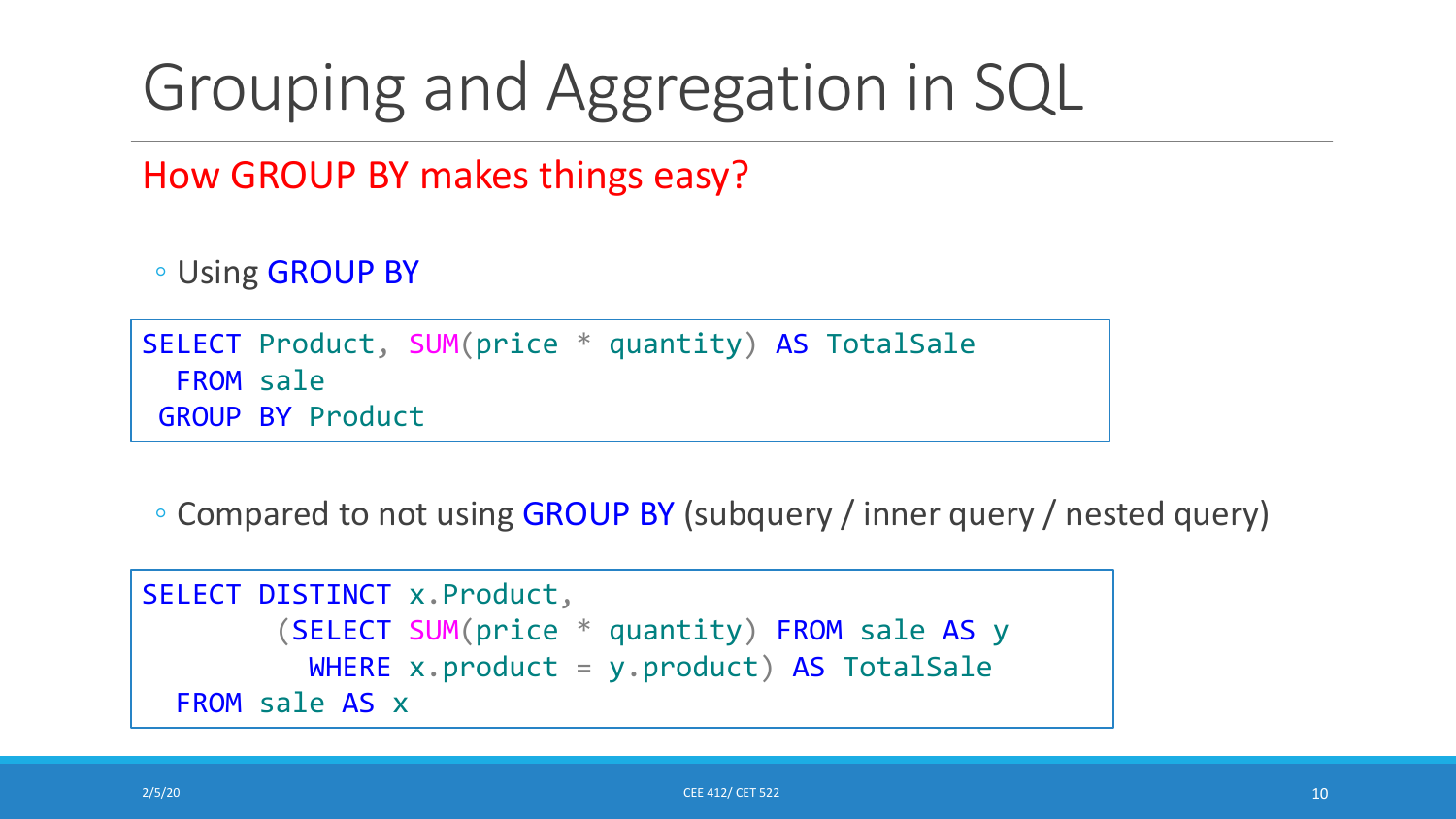Multiple aggregations

◦ For each product, what is the total sales and the max quantity sold?

```
SELECT Product, SUM(price * quantity) AS TotalSale,
       MAX(quantity) AS MaxQuantity
  FROM sale
GROUP BY Product
```

| <b>Product</b> | <b>TotalSale</b> | MaxQuantity |
|----------------|------------------|-------------|
| <b>Bagel</b>   | 29.75            | 20          |
| <b>Banana</b>  | 12.48            | 17          |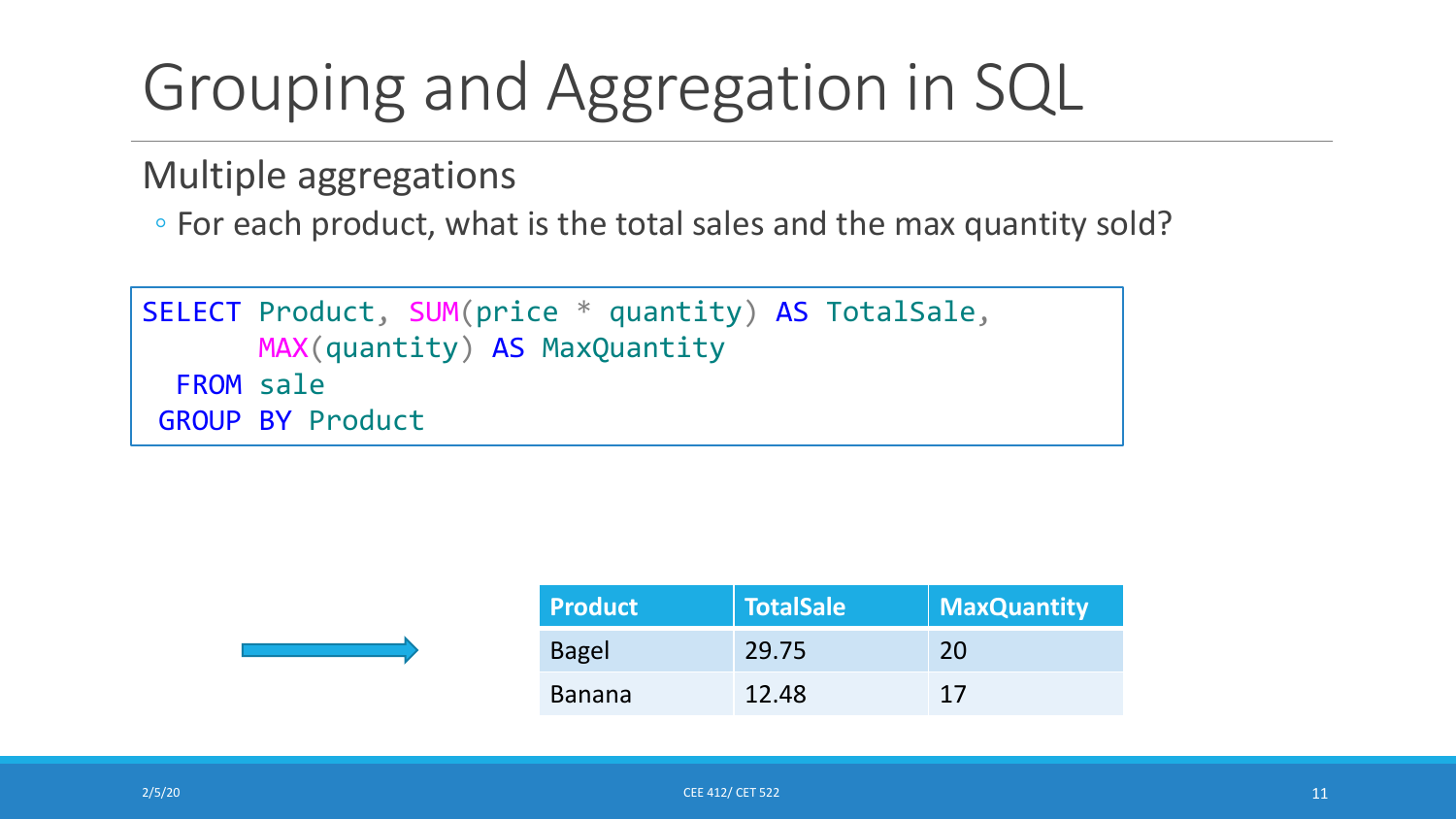#### HAVING Clause

HAVING <conditions> may follow a GROUP BY clause.

The conditions applies to each group, and groups not satisfying <conditions> are eliminated.

The conditions in HAVING clause may refer to attributes as long as the attribute makes sense within a group; i.e., it is either:

- Attributes in the GROUP BY clause
- Aggregations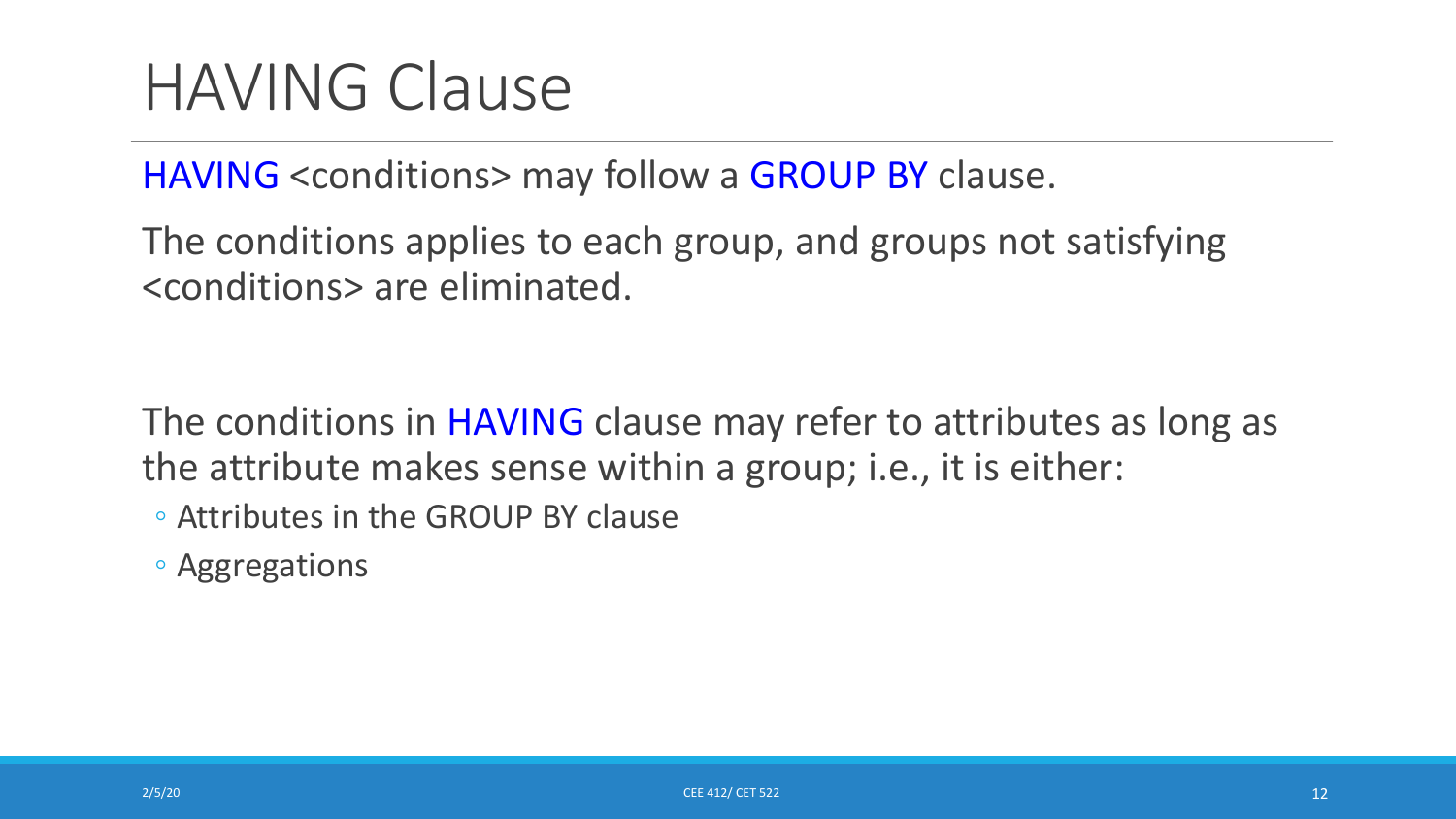#### HAVING Clause

◦ Find the product name and total sales for each product sold after 10/1/2016 and with a total sale quantity more than 30.

```
SELECT Product, SUM(price * quantity) AS TotalSale
  FROM sale
WHERE date > '2016-10-1'
GROUP BY Product
HAVING SUM(quantity) > 30
```
#### **Sale**

| <b>Product</b> | <b>Date</b> | <b>Price</b> | <b>Quantity</b> |
|----------------|-------------|--------------|-----------------|
| <b>Banana</b>  | 2016-10-19  | 0.52         | 17              |
| <b>Bagel</b>   | 2016-10-20  | 0.85         | 20              |
| <b>Bagel</b>   | 2016-10-21  | 0.85         | 15              |
| <b>Banana</b>  | 2016-10-22  | 0.52         |                 |

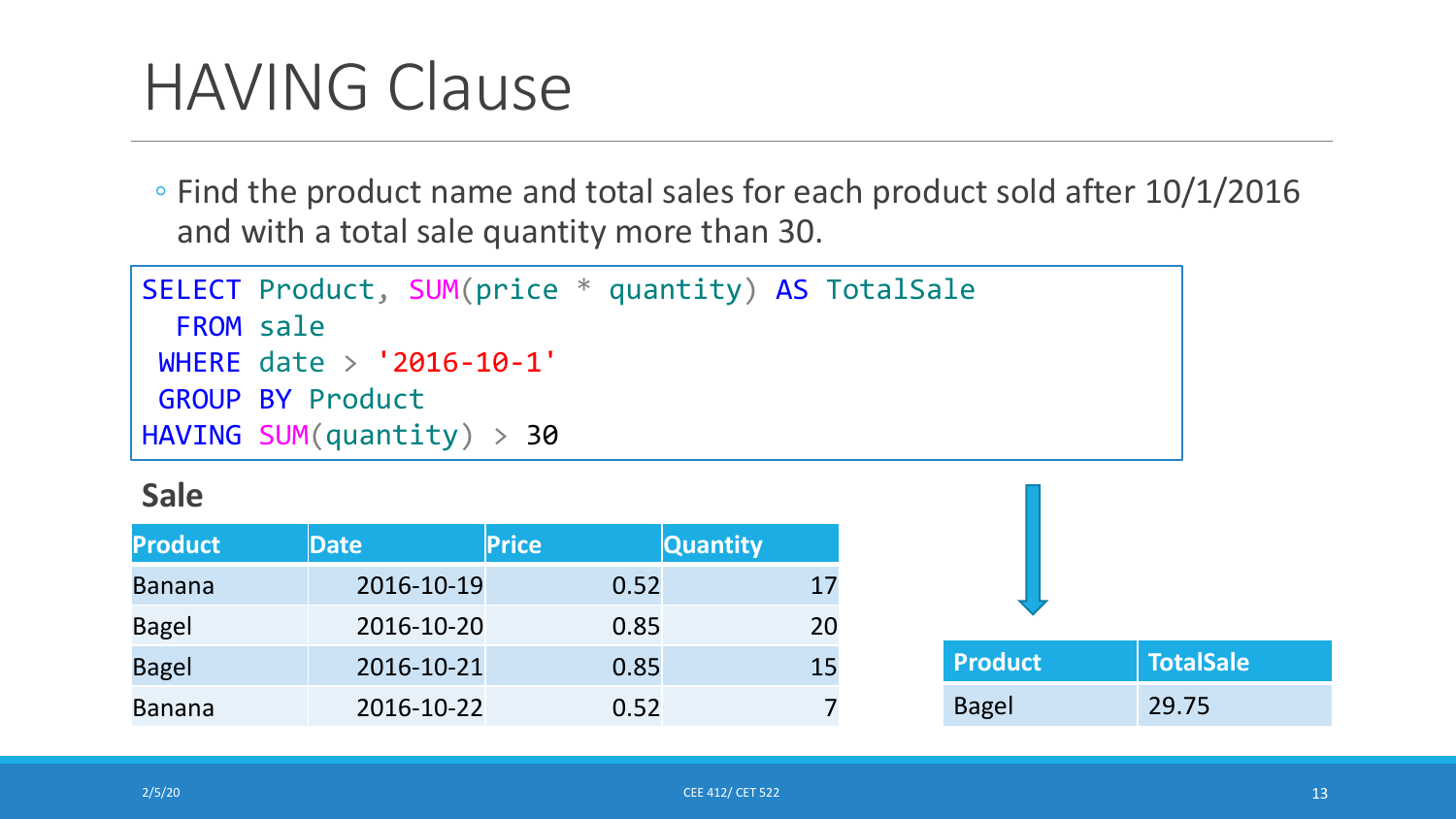General form of Grouping and Aggregation

```
SELECT S
  FROM R1,…,Rn
WHERE C1
GROUP BY a1, ..., ak
HAVING C2
```
S: may contain attributes a1,…,ak and/or corresponding aggregates but NO OTHER ATTRIBUTES

C1: any condition on the attributes in R1,…,Rn

C2: any condition on aggregate expressions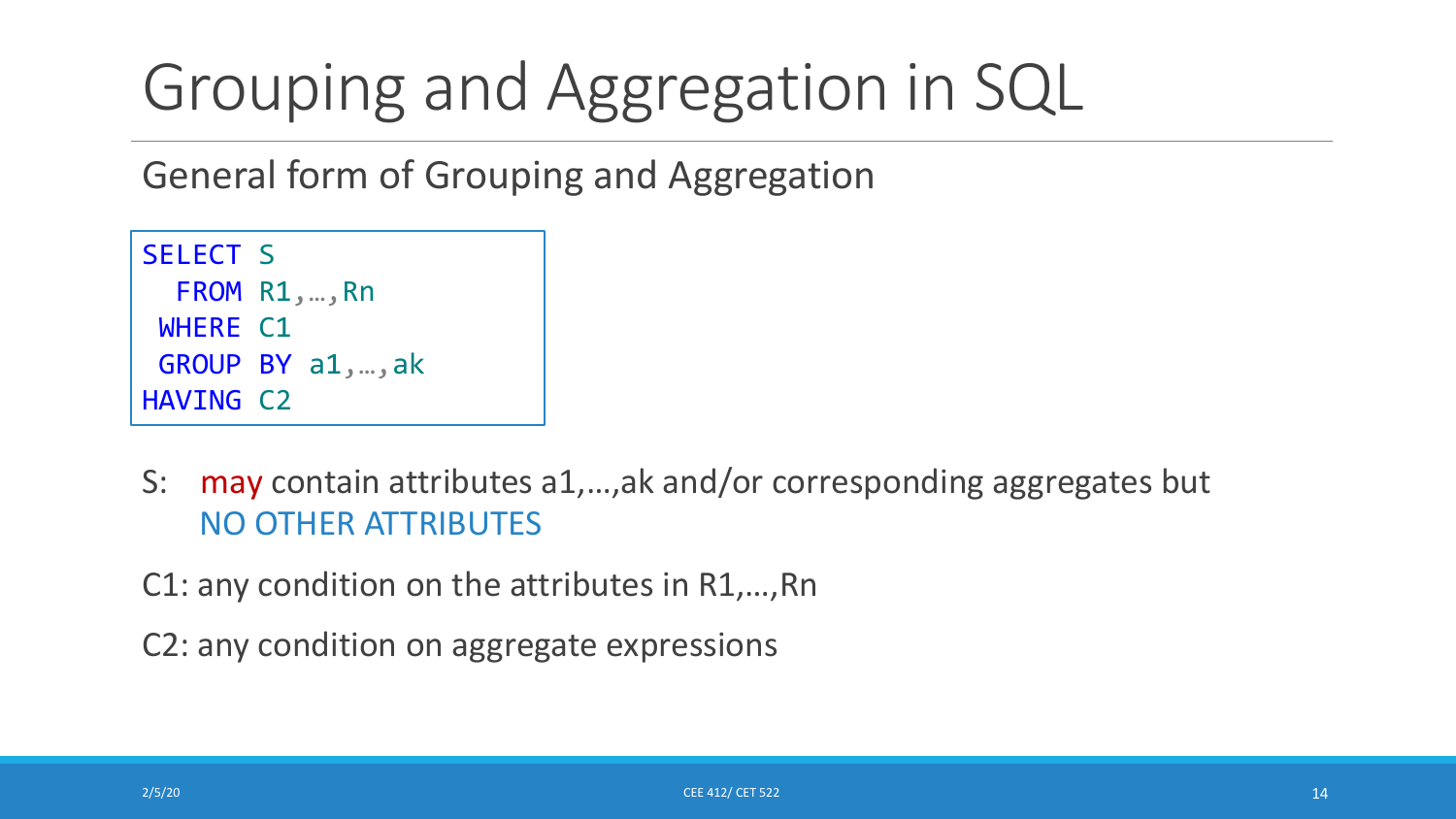#### Aggregation Examples

Author(AuthorID, Name)

Write(PaperName, AuthorID)

◦ Find all authors who have wrote at least 10 papers

```
SELECT a.name
  FROM author AS a, write AS w
WHERE a.authorid = w.authorid
GROUP BY a.name
HAVING COUNT(w.papername) > 10
```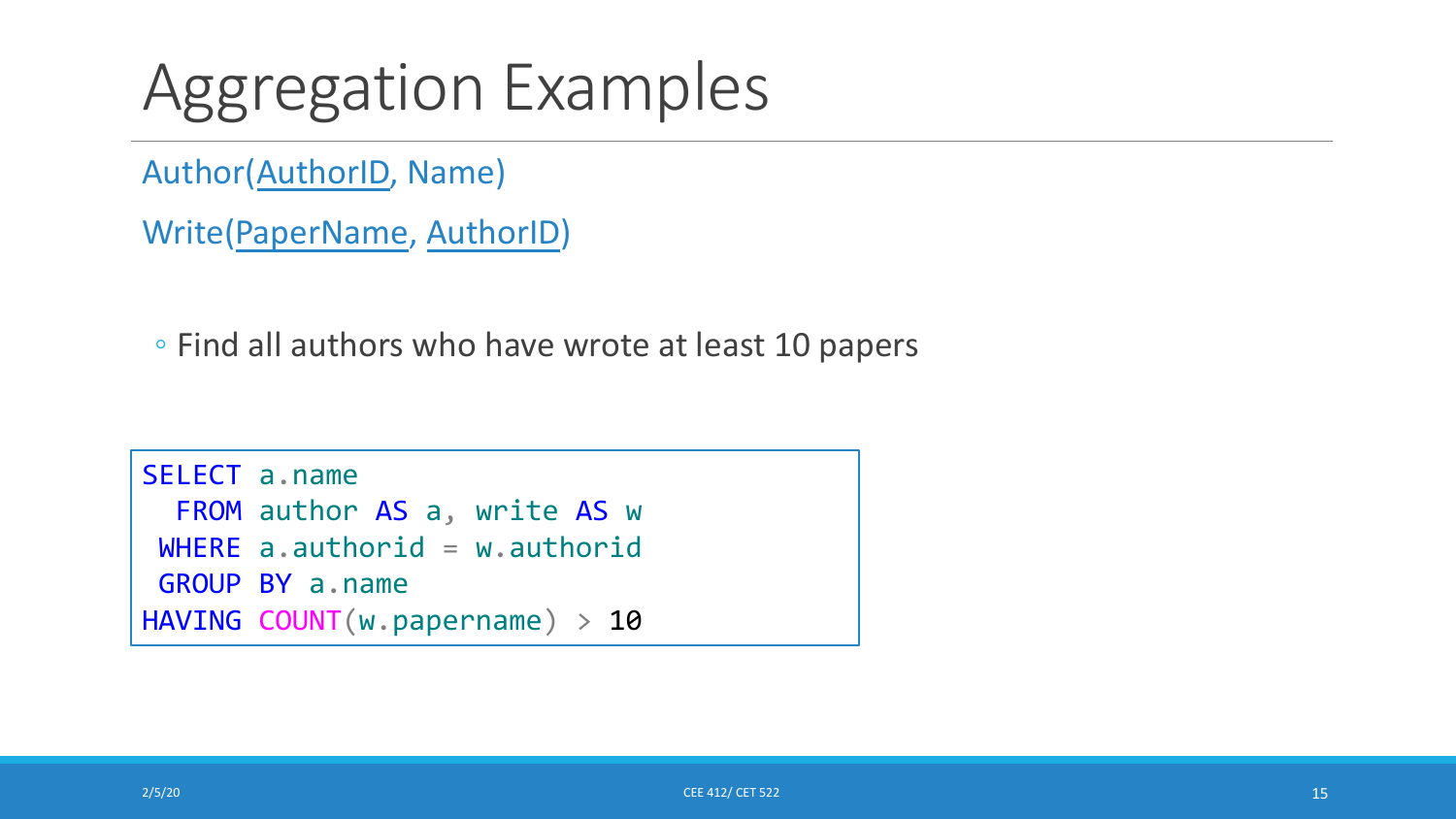## **Subqueries**

A parenthesized SELECT-FROM-WHERE statement (subquery) can be used in a number of places, including FROM and WHERE clauses

- In place of a relation in the FROM clause, we can place another query, and then query its result
- You can use a query that is guaranteed to return a single value in the place of a value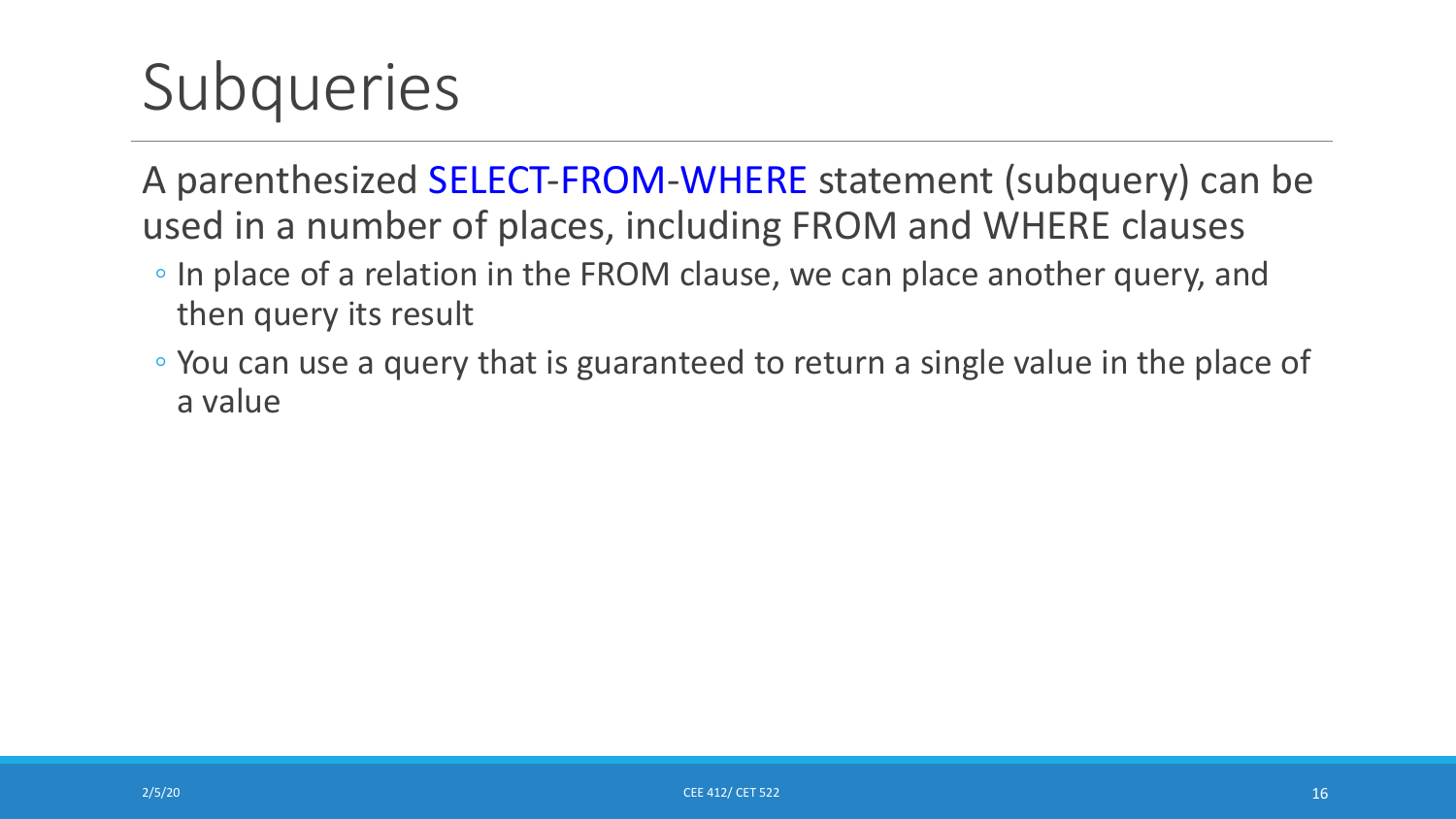## Subqueries

#### **Product**

| <b>PName</b> | Price  | <b>Category</b> | <b>Manufacturer</b> |
|--------------|--------|-----------------|---------------------|
| Gizmo        | 19.99  | Gadgets         | <b>GizmoWorks</b>   |
| Powergizmo   | 29.99  | Gadgets         | <b>GizmoWorks</b>   |
| SingleTouch  | 149.99 | Photography     | Canon               |
| MultiTouch   | 203.99 | Household       | Hitachi             |

#### **Company**

| <b>CName</b> | StockPrice   Country |            |
|--------------|----------------------|------------|
| GizmoWorks   | 25                   | <b>USA</b> |
| Canon        | 65                   | Japan      |
| Hitachi      | 15                   | Japan      |

◦ Find names and stock prices for all companies that produce some product in the "gadgets" category

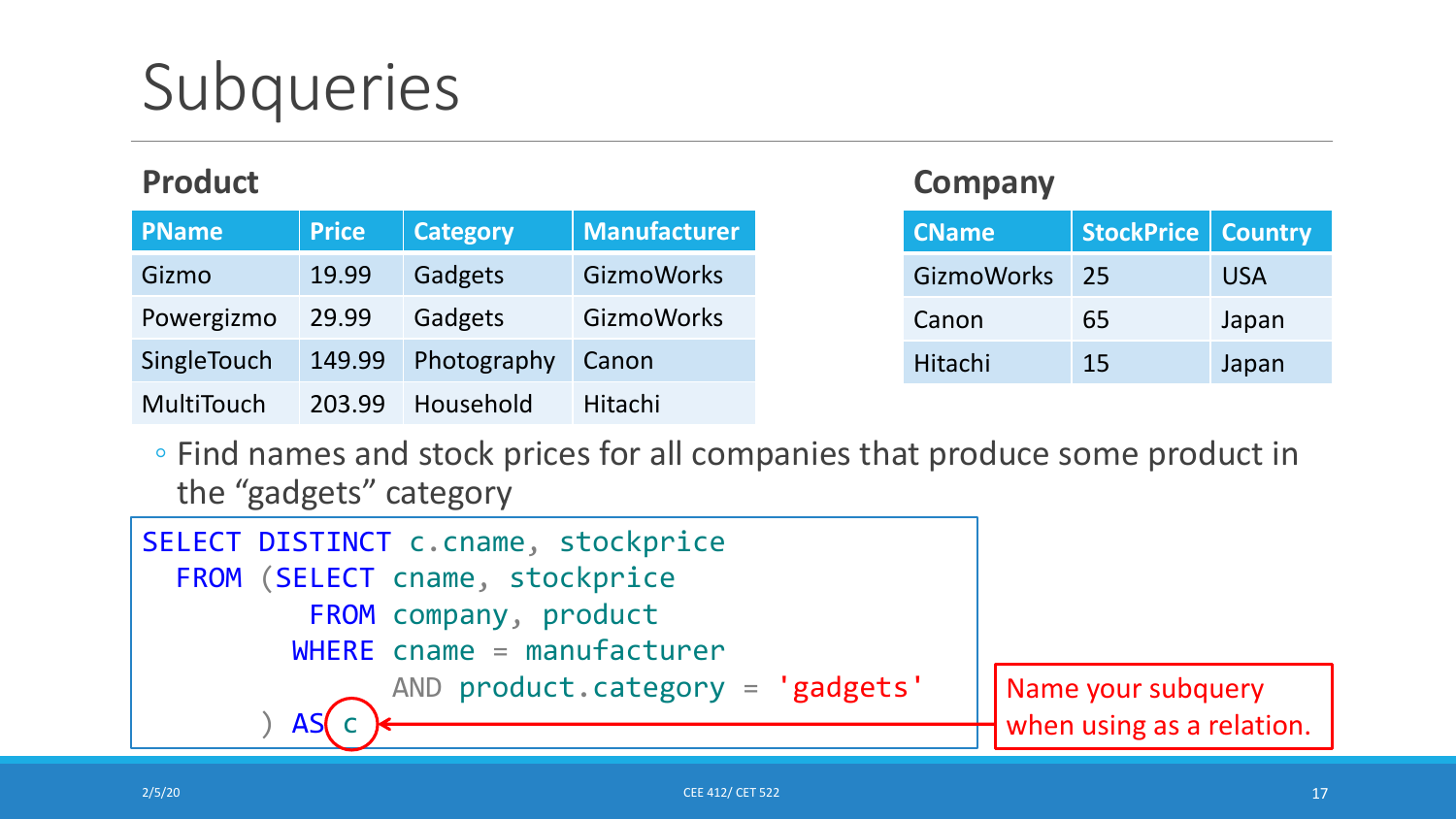Product (pname, price, category, manufacturer)

Purchase (buyer, seller, store, product)

Company (cname, stockPrice, country)

◦ Find the stock prices of companies that made some products bought by Joe

```
SELECT stockprice
  FROM company, product
WHERE cname = manufacturer
       AND pname IN (SELECT product
                       FROM purchase
                      WHERE buyer = 'Joe')
```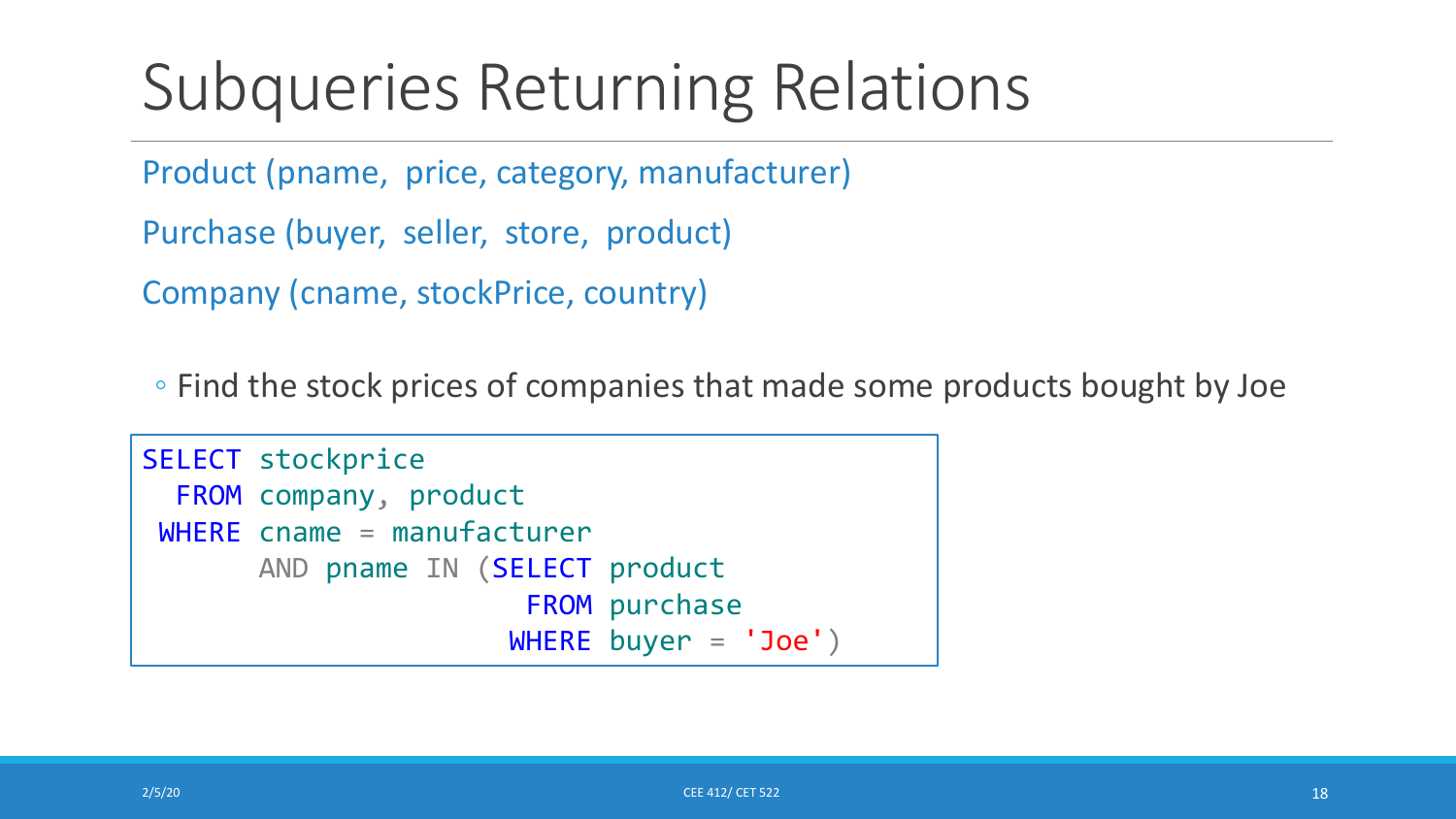Similar job can be done without subquery:

◦ Find the stock prices of companies that made some products bought by Joe

```
SELECT stockPrice
  FROM company, product, purchase
WHERE cname = manufacturer
       AND pname = purchase.product
       AND buyer = 'Joe'
```
#### Is this query equivalent to the previous one?

◦ Duplicates can make them different.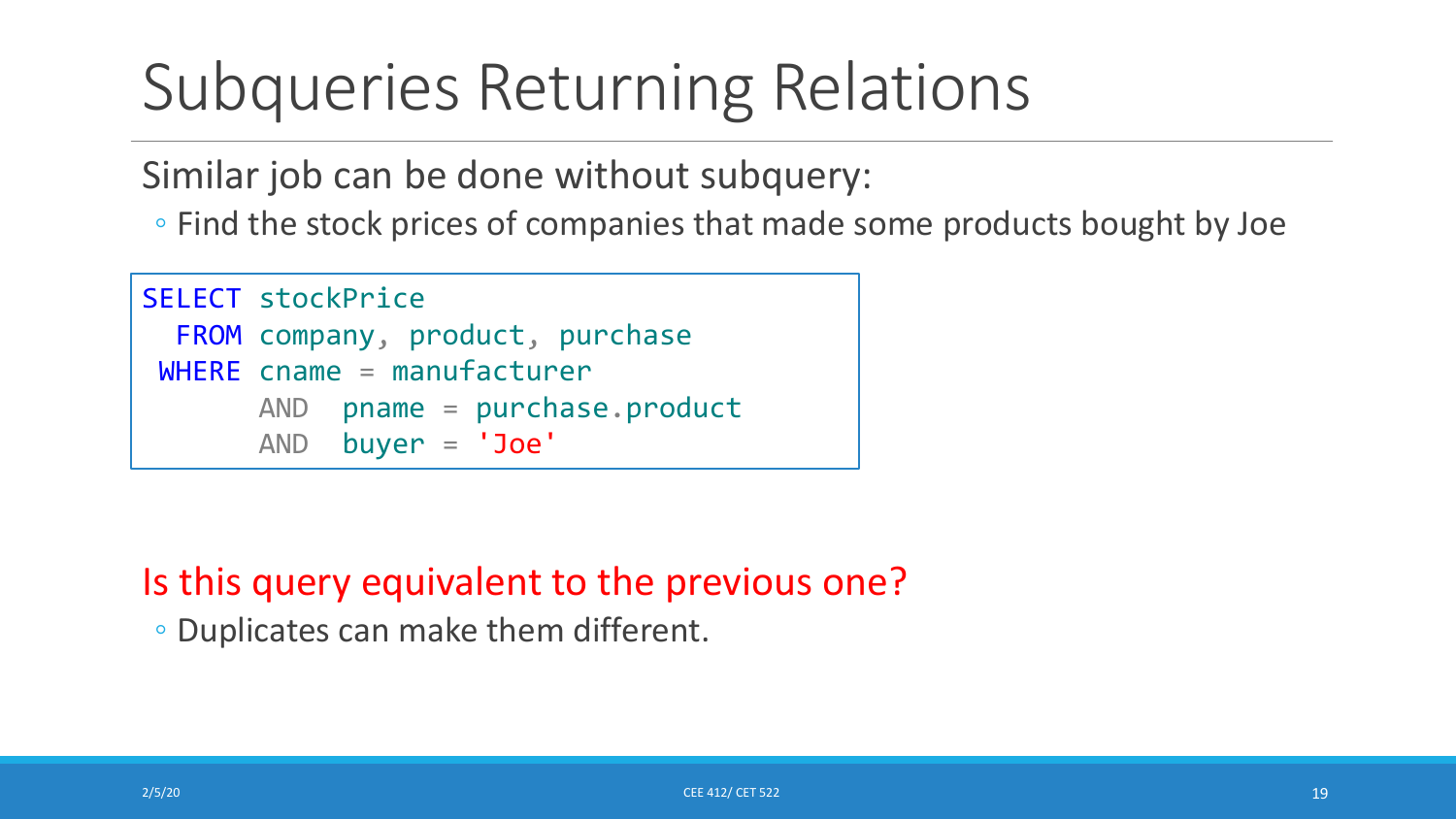The following two queries will return exactly the same results:

```
SELECT DISTINCT stockprice
  FROM company, product
WHERE cname = manufacturer
       AND pname IN (SELECT product
                       FROM purchase
                      WHERE buyer = 'Joe')
```

```
Which one is 
more interpretable?
```

```
SELECT DISTINCT stockPrice
 FROM company, product, purchase
WHERE cname = manufacturer
       AND pname = purchase.product
       AND buyer = 'Joe'
```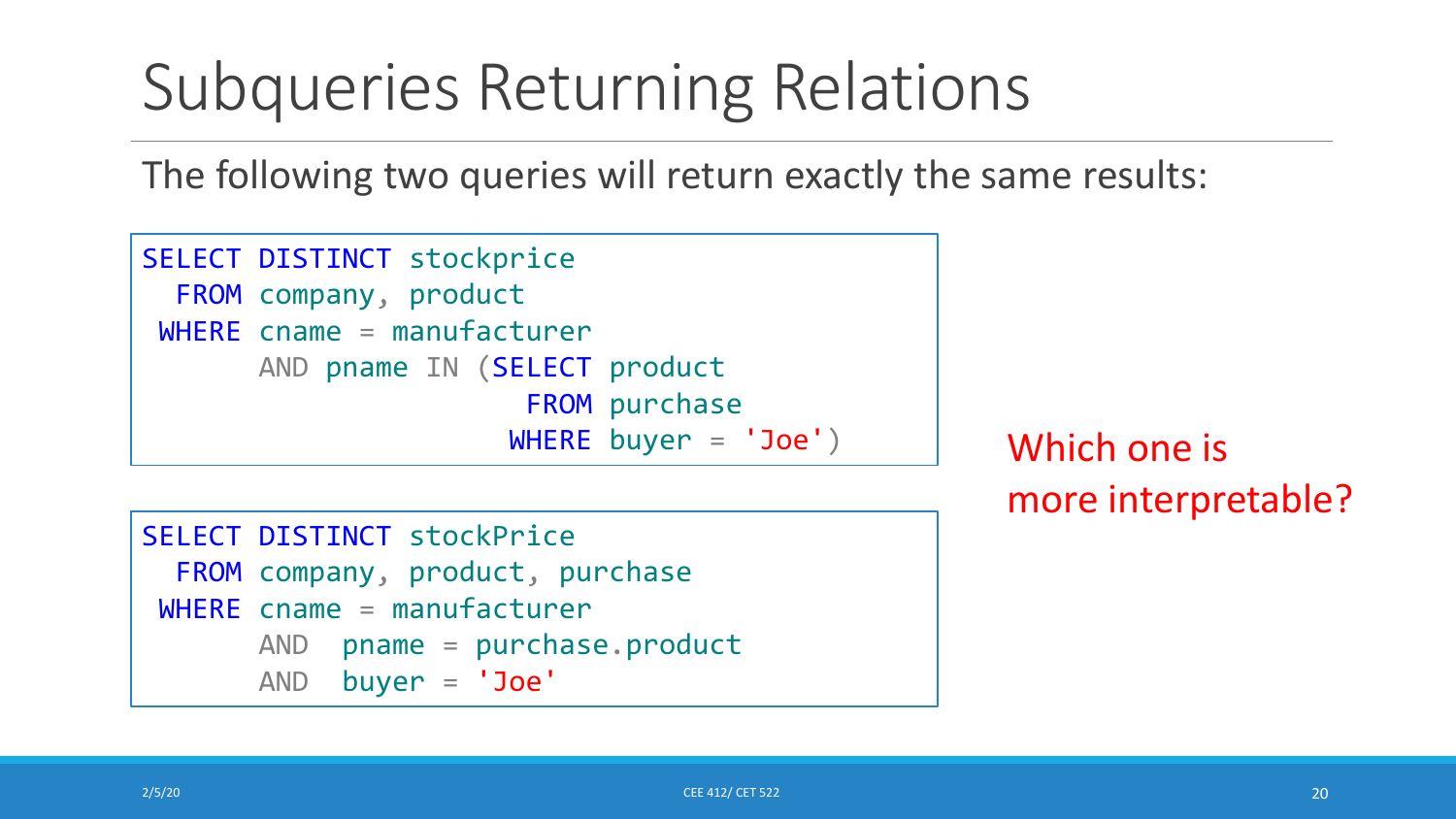#### ALL and ANY with comparison operators

- S > ALL <set>: returns TRUE if S is larger than all values in the set
- S > ANY <set>: returns TRUE if S is larger than any single value in the set
- Example: find products that are more expensive than all those produced by the company named "GizmoWorks".

| <b>SELECT</b> pname | <b>FROM</b> product |                                     |                                        |  |
|---------------------|---------------------|-------------------------------------|----------------------------------------|--|
|                     |                     | WHERE $price > ALL$ (SELECT $price$ |                                        |  |
|                     |                     |                                     | FROM product                           |  |
|                     |                     |                                     | $WHERE$ manufacturer = $'Gizmokoks'$ ) |  |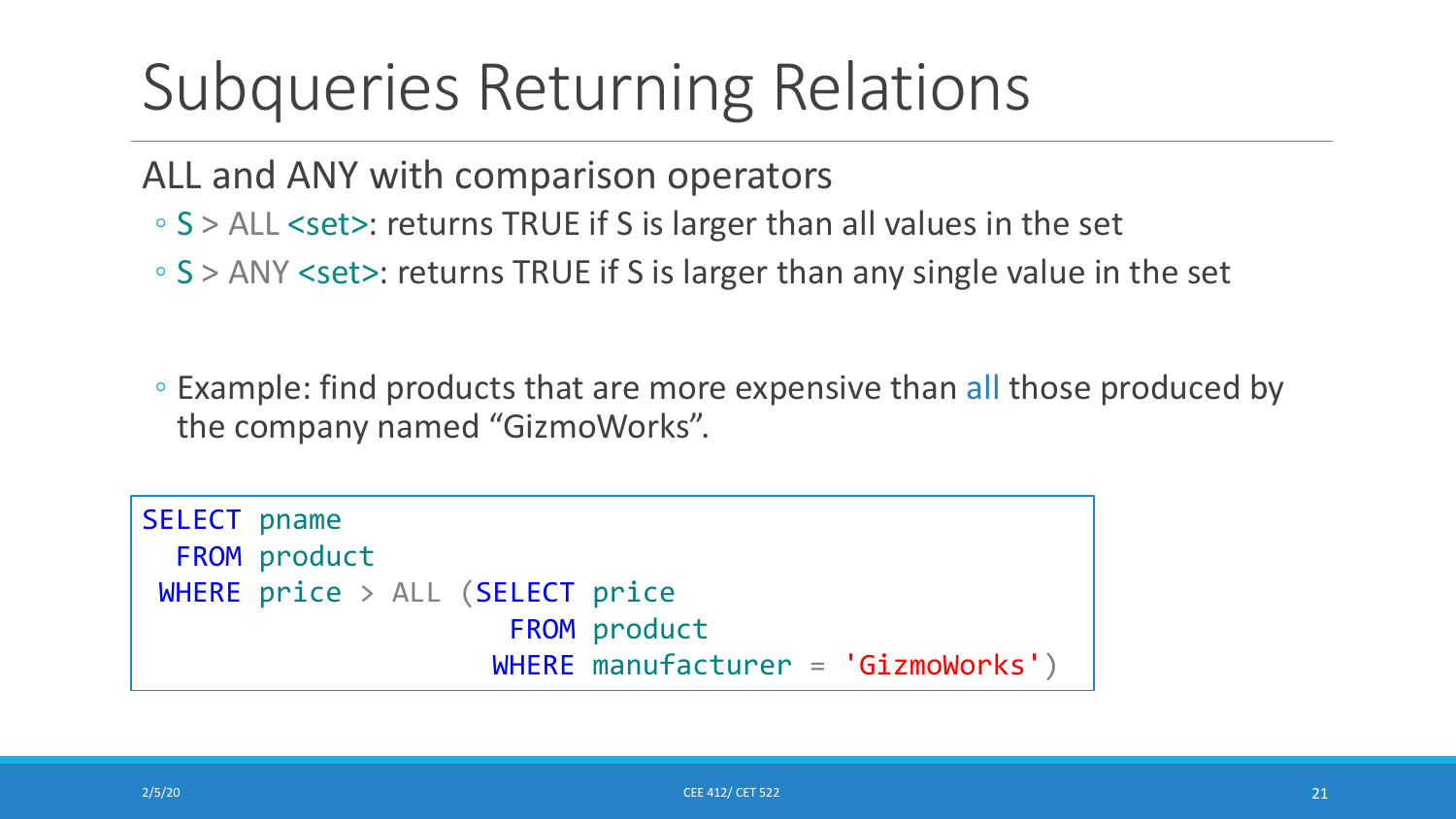## Correlated Queries

A correlated query references a table outside the subquery using a named table

#### Student(FirstName, LastName, Gender, Age)

◦ Find the first name that is used by more than one student.



Can this be done in single query statement?

SELECT DISTINCT s1.firstname FROM student AS s1, student AS s2 WHERE s1.firstname = s2.firstname AND s1.lastname <> s2.lastname1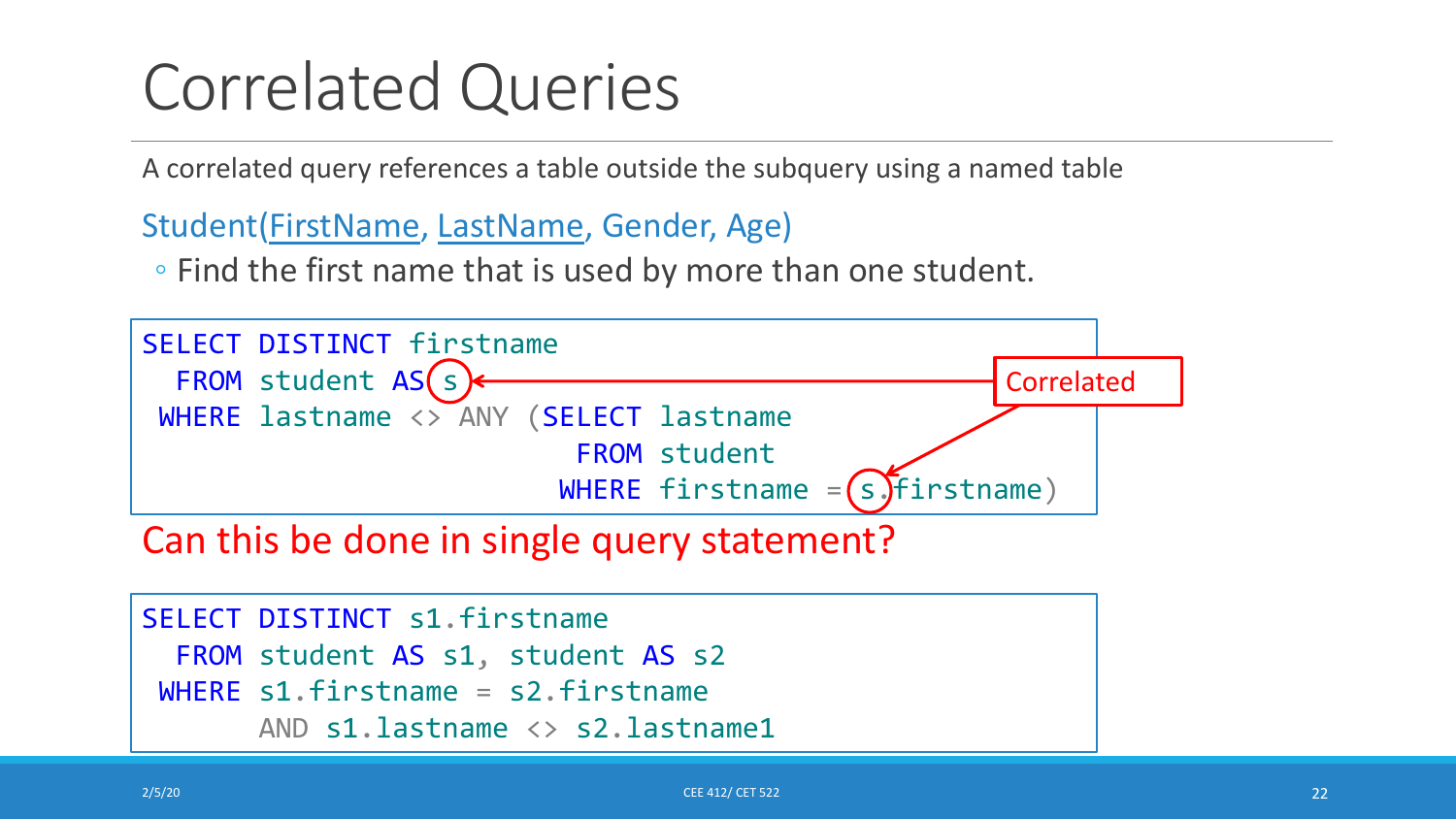## Subqueries Returning One Tuple

If a subquery is guaranteed to produce one tuple, then the subquery can be used as a value.

- Usually, the tuple has one attribute.
- A run-time error occurs if there is no tuple or more than one tuple.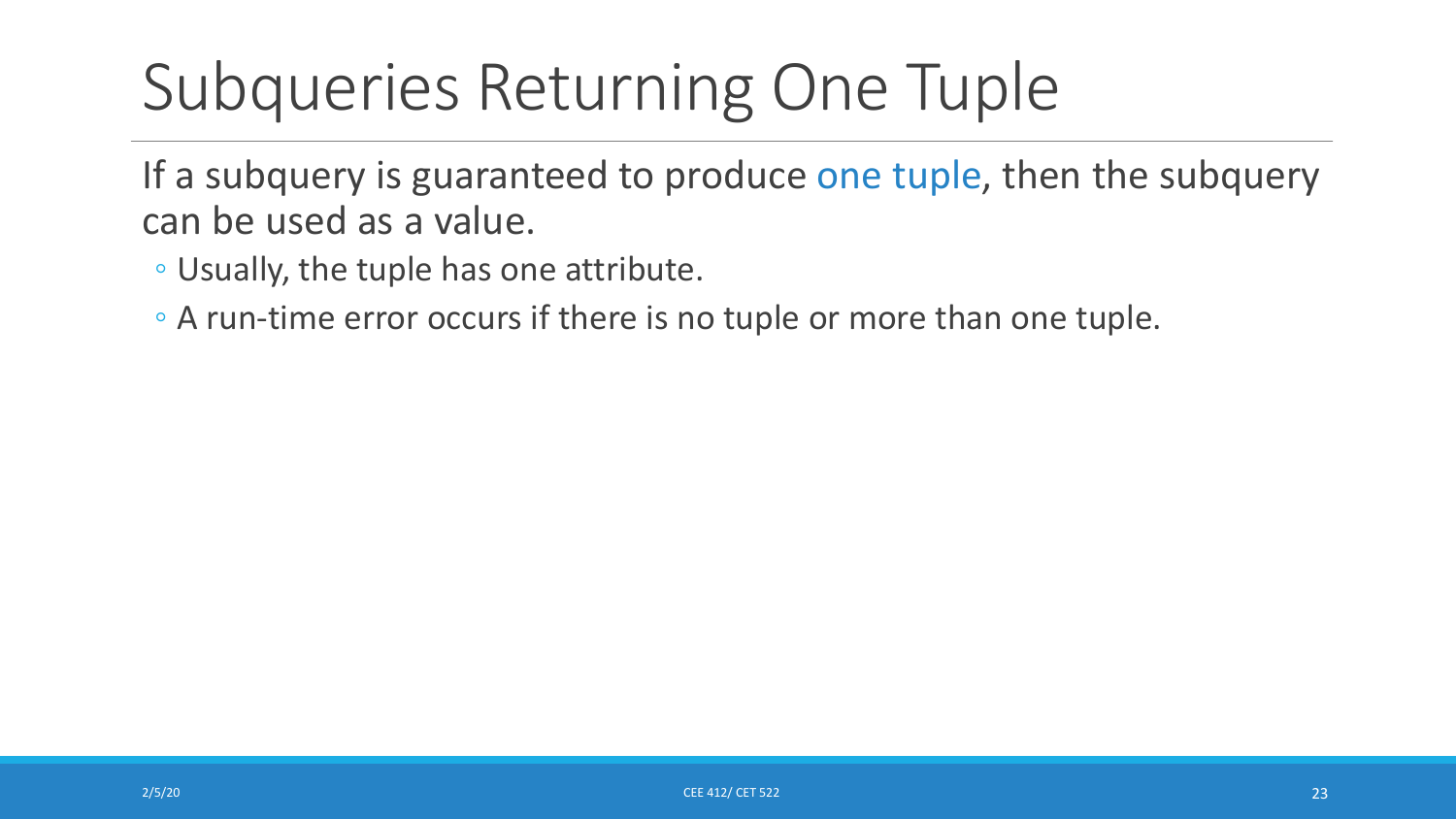## Subqueries Returning One Tuple

Players(Name, Salary, Height, Weight, Team)

◦ Question: find the name of the player with the highest salary.

This is a bit tricky, but lets do this step-by-step: ◦ First, find the highest salary in my table

SELECT MAX(salary) FROM player **(No column name)** 15000000.00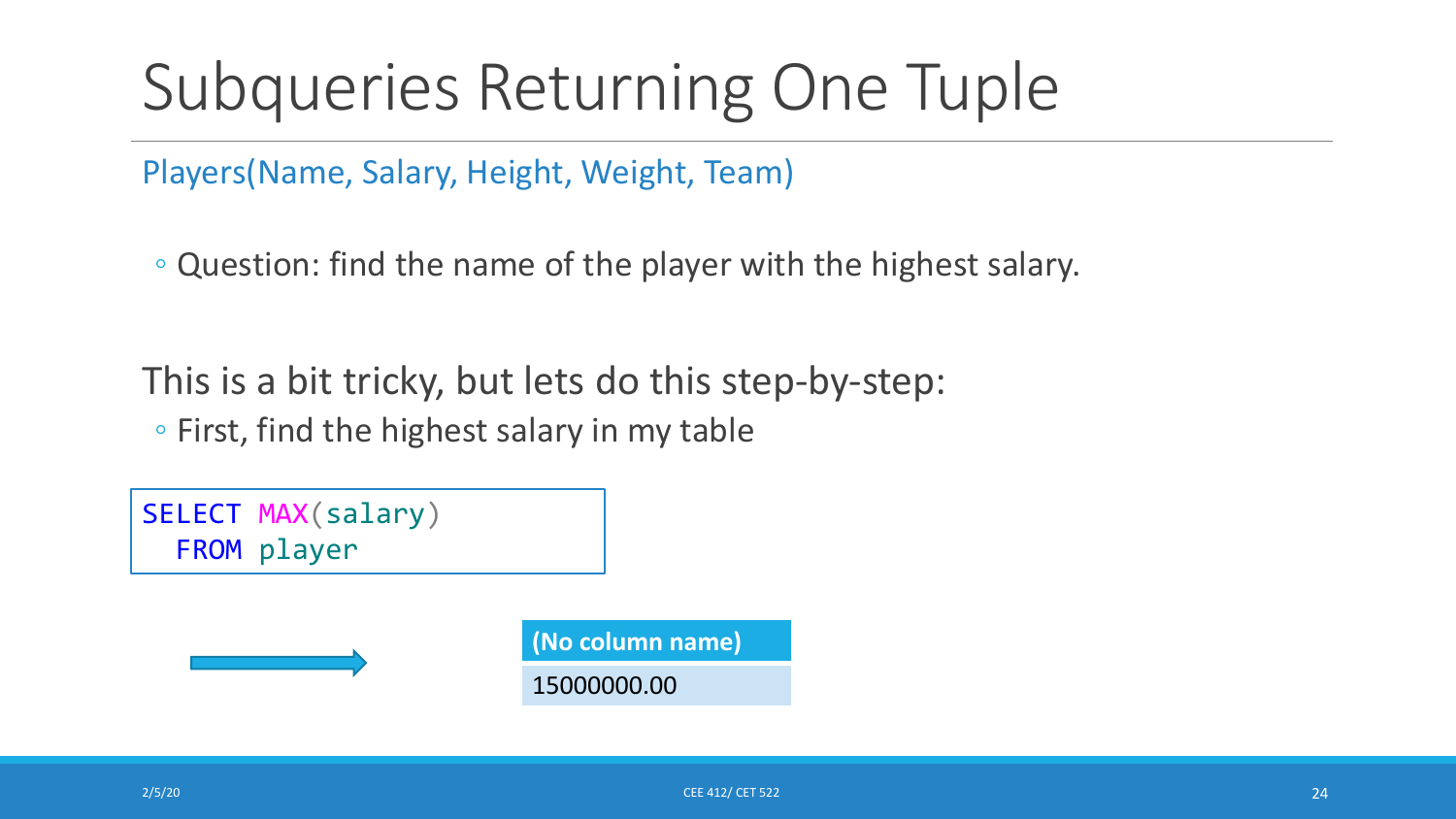## Subqueries Returning One Tuple

Players(Name, Salary, Height, Weight, Team)

◦ Question: find the name of the player with the highest salary.

| SELECT name, salary                  |
|--------------------------------------|
| FROM player                          |
| $WHERE$ salary = (SELECT MAX(salary) |
| FROM player)                         |

| name                  | salary      |
|-----------------------|-------------|
| <b>Peyton Manning</b> | 15000000.00 |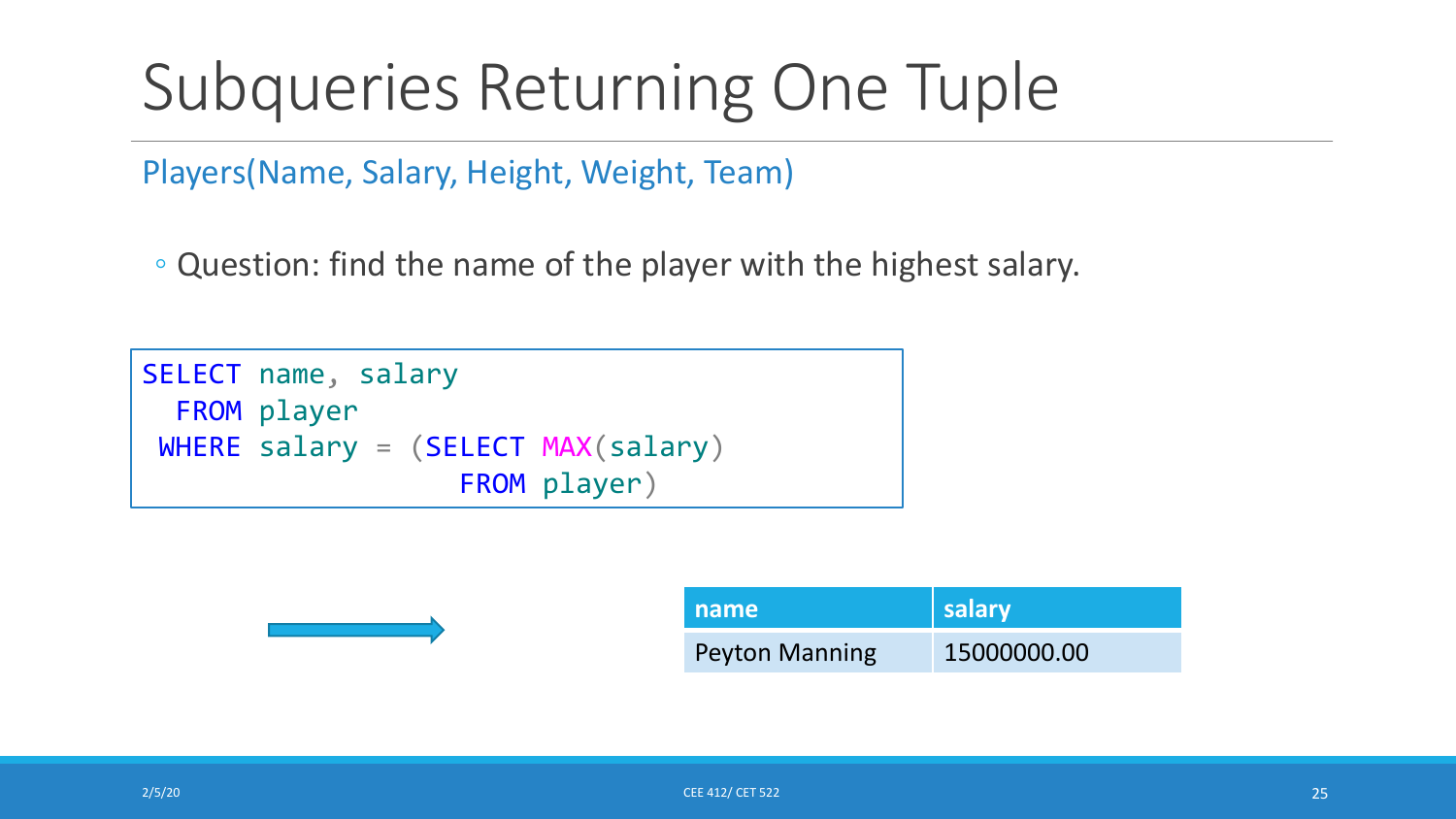## Views and Temporary Tables

Views are relations, except that they are not physically stored.

- A virtual table which stores a shot-cut of a query statement.
- The query will not be run or processed unless you are accessing the view from another query.
- Results will be regenerated every time you access the view.
- Good for organize your code.

#### Players(Name, Salary, Height, Weight, Team)

◦ Example: create a view that stores Seahawks player information

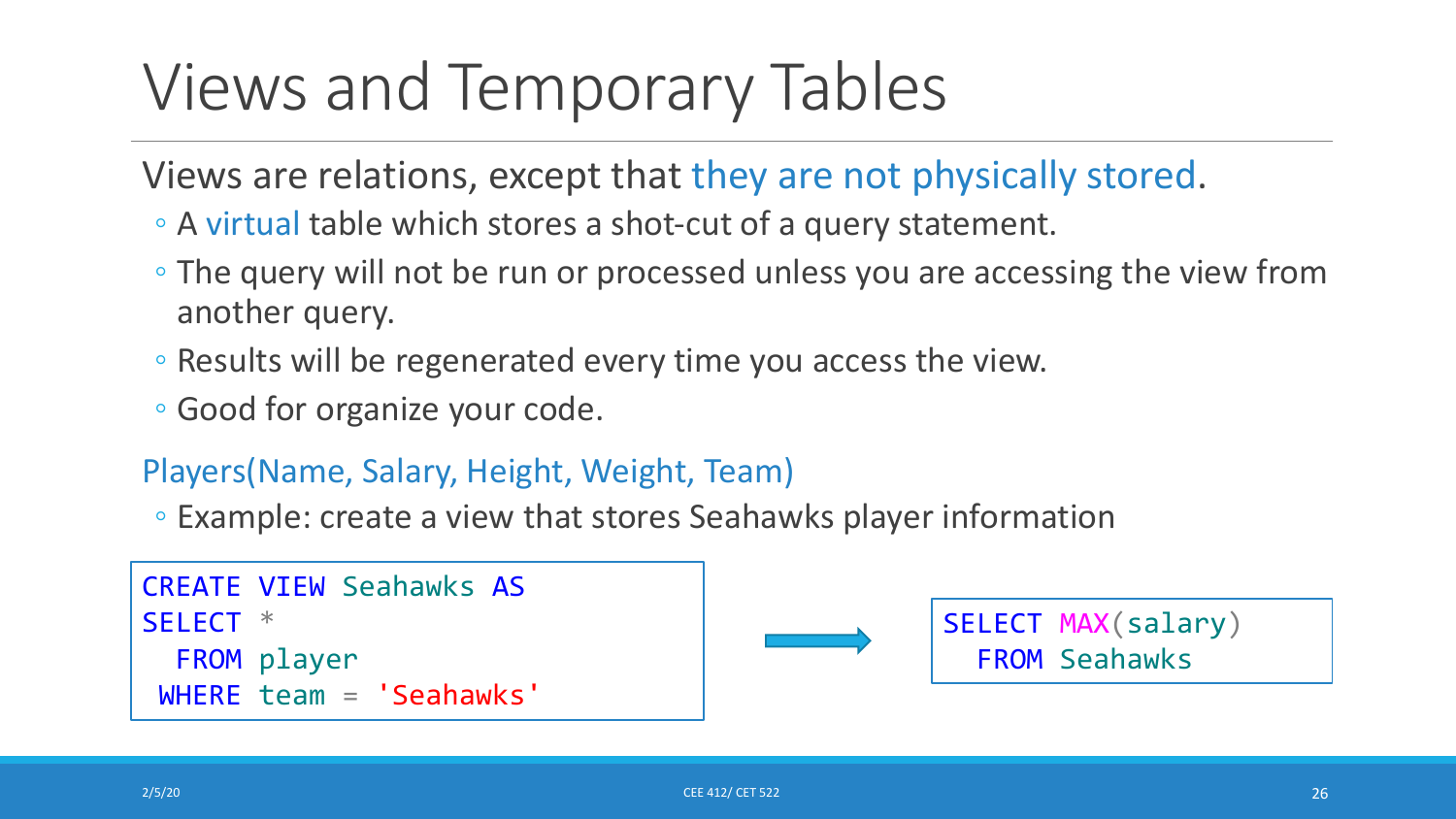## Views and Temporary Tables

Temporary tables store the results in tempDB.

◦ Good for store some intermediate results that need to be retrieved multiple times in the future

Local temporary tables (defined by #tablename)

- Only available to the current connection and current login.
- Dropped when the connection is closed.

Global temporary tables (defined by ##tablename)

- Available to any connection upon their creation
- Dropped when the last connection using them is closed.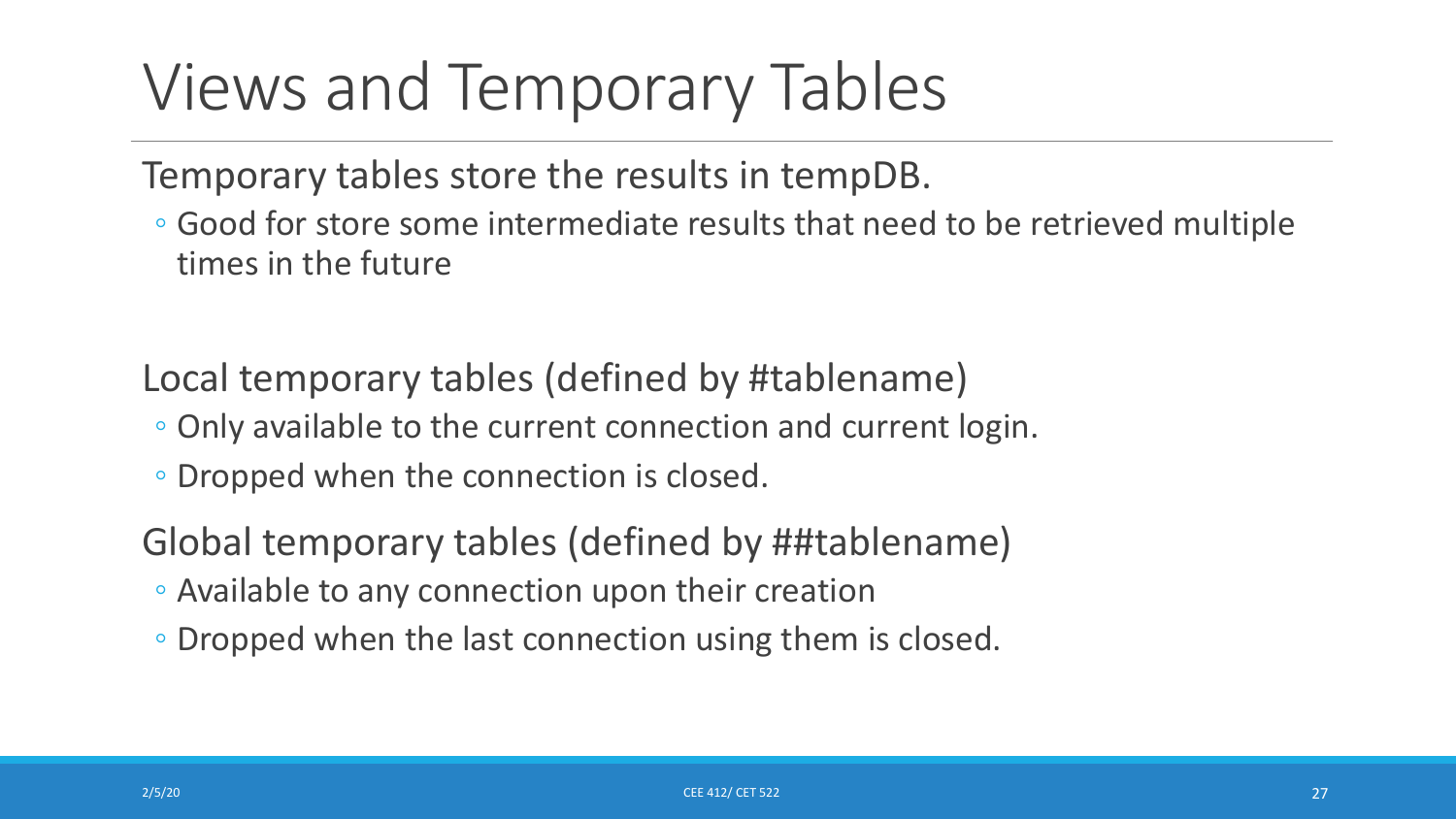## Views and Temporary Tables

Players(Name, Salary, Height, Weight, Team)

◦ Example: create a temporary table that stores Seahawks player information

```
SELECT *
  INTO #Seahawks
  FROM player
 WHERE team = 'Seahawks'
```
◦ You can refer to the temporary table in other queries

```
SELECT MAX(salary)
  FROM #Seahawks
```
◦ Remember to drop your temporary table after finishing using them

DROP TABLE #Seahawks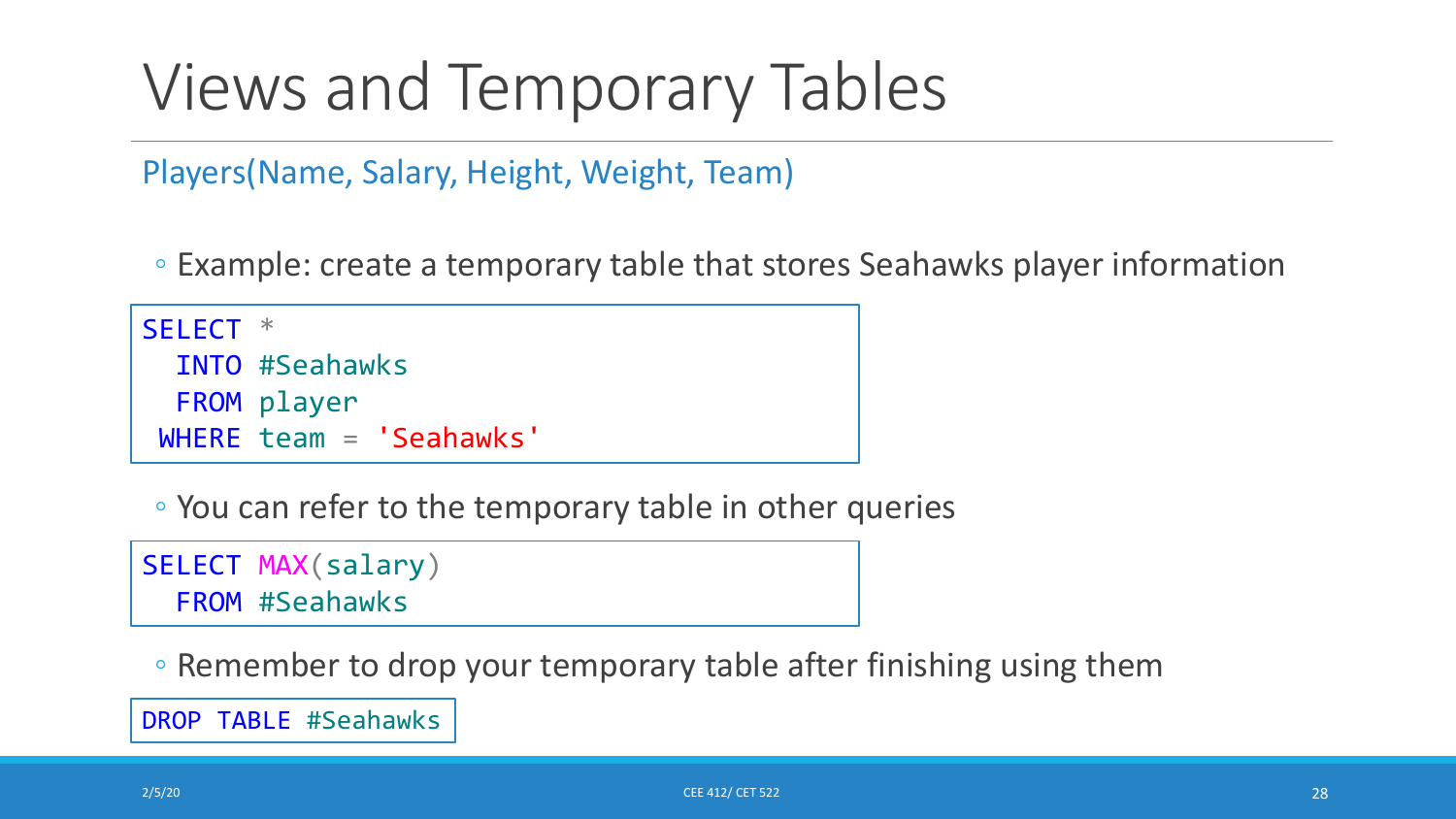#### Union, Intersection, and Difference

Purchase(buyer, seller, store, product)

Person(pername, phone number, city)

◦ Example: find names of people who live in Seattle or who are buyers at GAP.

```
(SELECT pername
  FROM person
 WHERE city = 'Seattle')
 UNION
(SELECT pername
  FROM person, purchase
 WHERE buyer = pername
       AND store = 'GAP')
```
Outputs from two tables must have the same attribute names!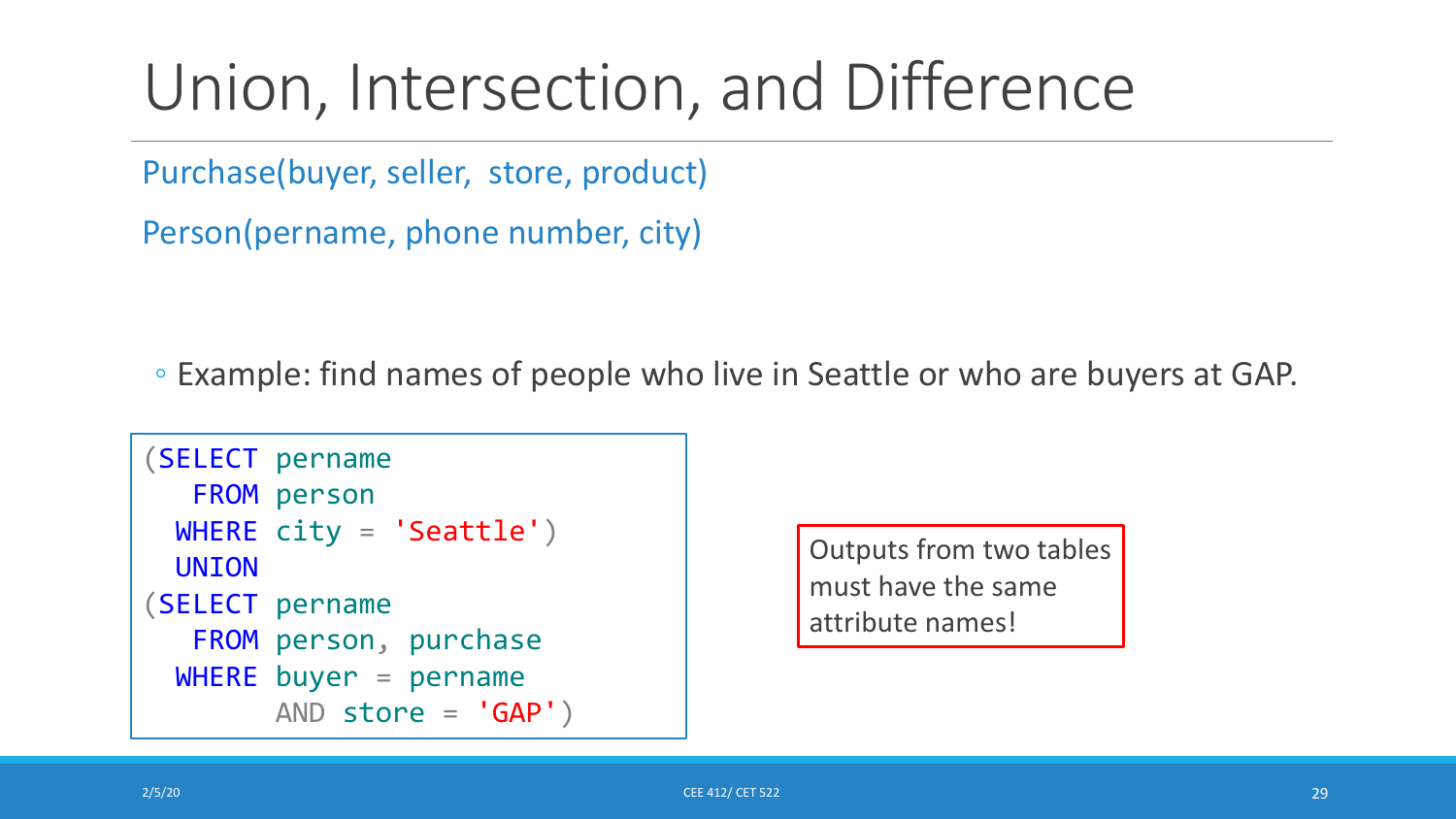#### Union, Intersection, and Difference

If you want to preserve duplicates, use the ALL keyword.

```
(SELECT pername
  FROM person
 WHERE city = 'Seattle')
 UNION ALL
(SELECT pername
  FROM person, purchase
 WHERE buyer = pername
       AND store = 'GAP')
```
Similarly, you can use INTERSECT and EXCEPT.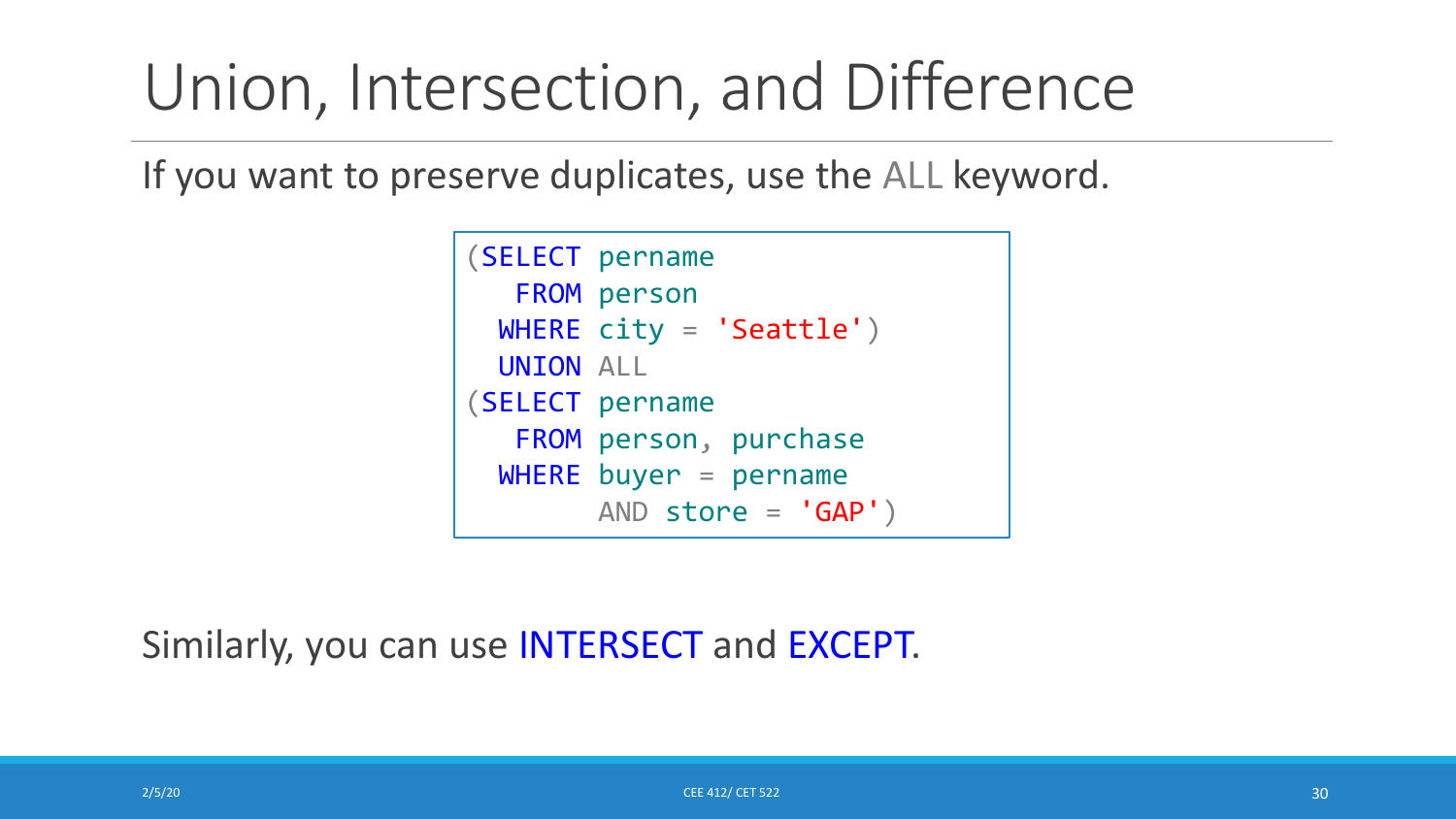#### Insertions

Often, you will use a query to replace the VALUES in the INSERT command.

Students(Name, StudentID, Gender, Age, Major, Phone) Freshmen(Name, StudentID, Gender, Age, Major, Phone)

INSERT INTO students SELECT \* FROM freshmen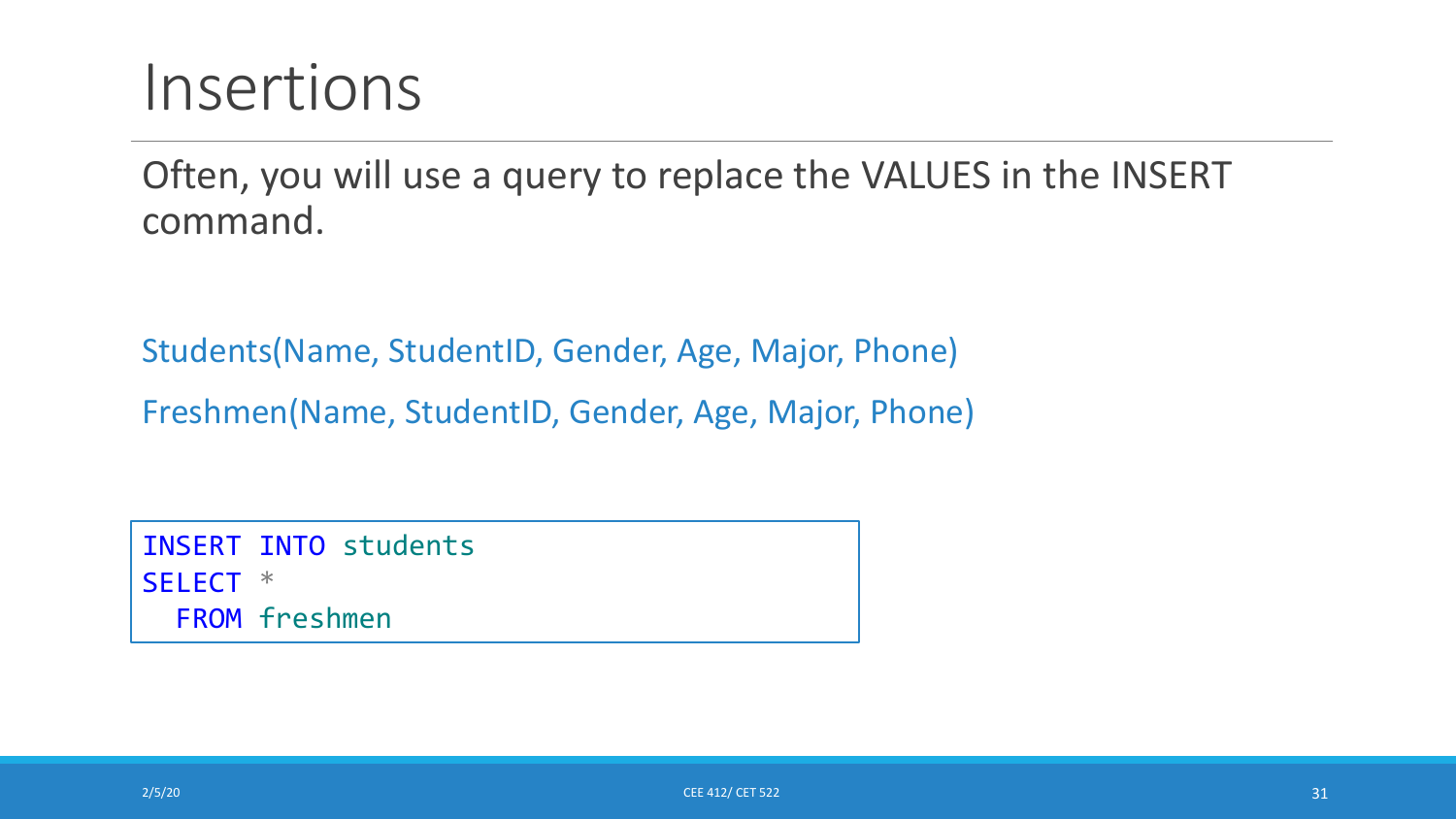#### Select Into

#### INSERT INTO: Insert into an existing table

#### SELECT INTO: Create a new table containing these values

◦ Note: table created will have the columns contained in the select list with the same data types as the source data.

◦ Create a table that include information of CEE students

| SELECT <sup>*</sup> |                         |
|---------------------|-------------------------|
|                     | <b>INTO CEEStudents</b> |
|                     | <b>FROM</b> students    |
|                     | $WHERE$ major = $ICEE'$ |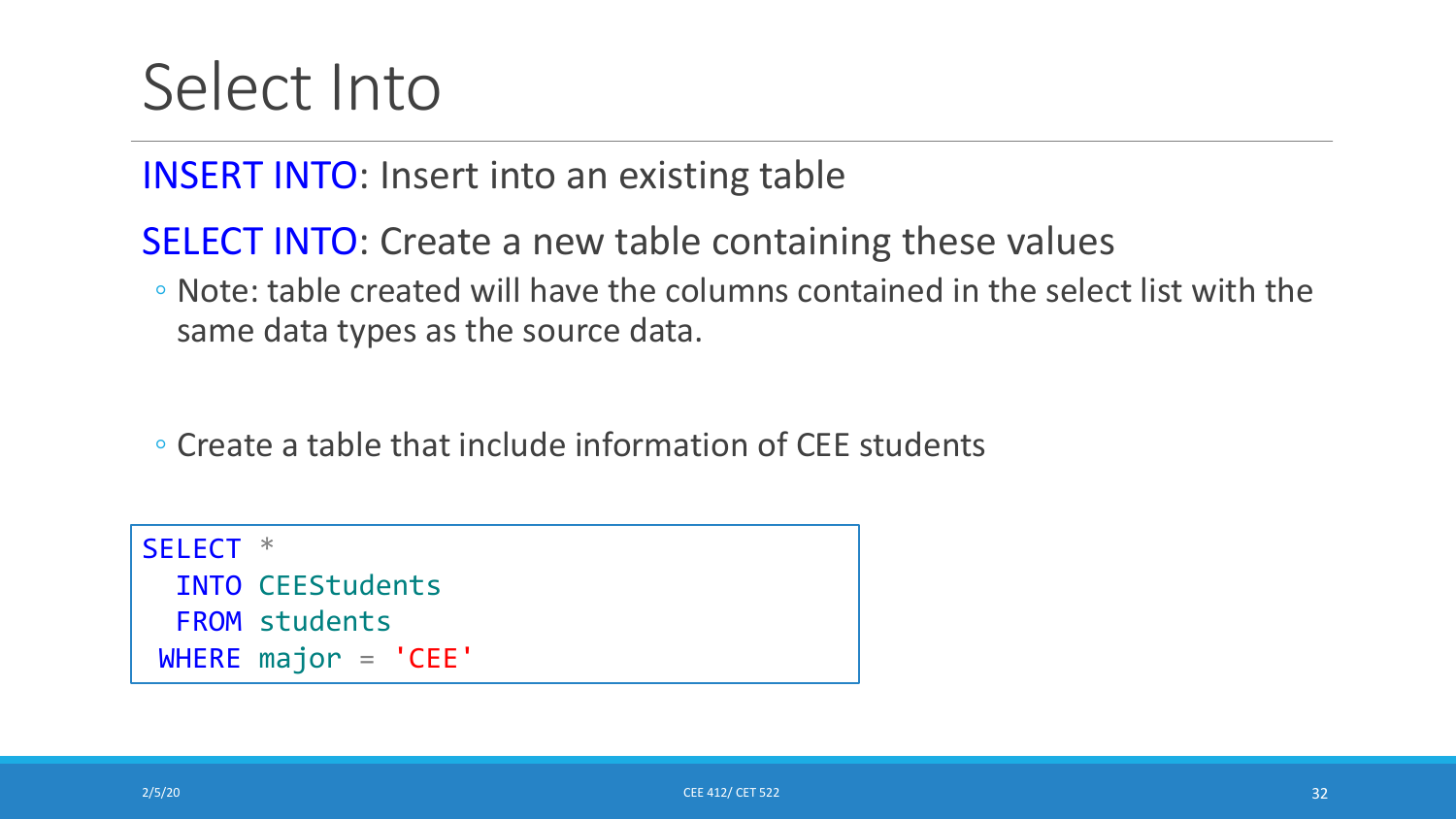#### Deletions

General form:

DELETE FROM R WHERE <conditions>

Example:

DELETE FROM students WHERE name = 'Kris'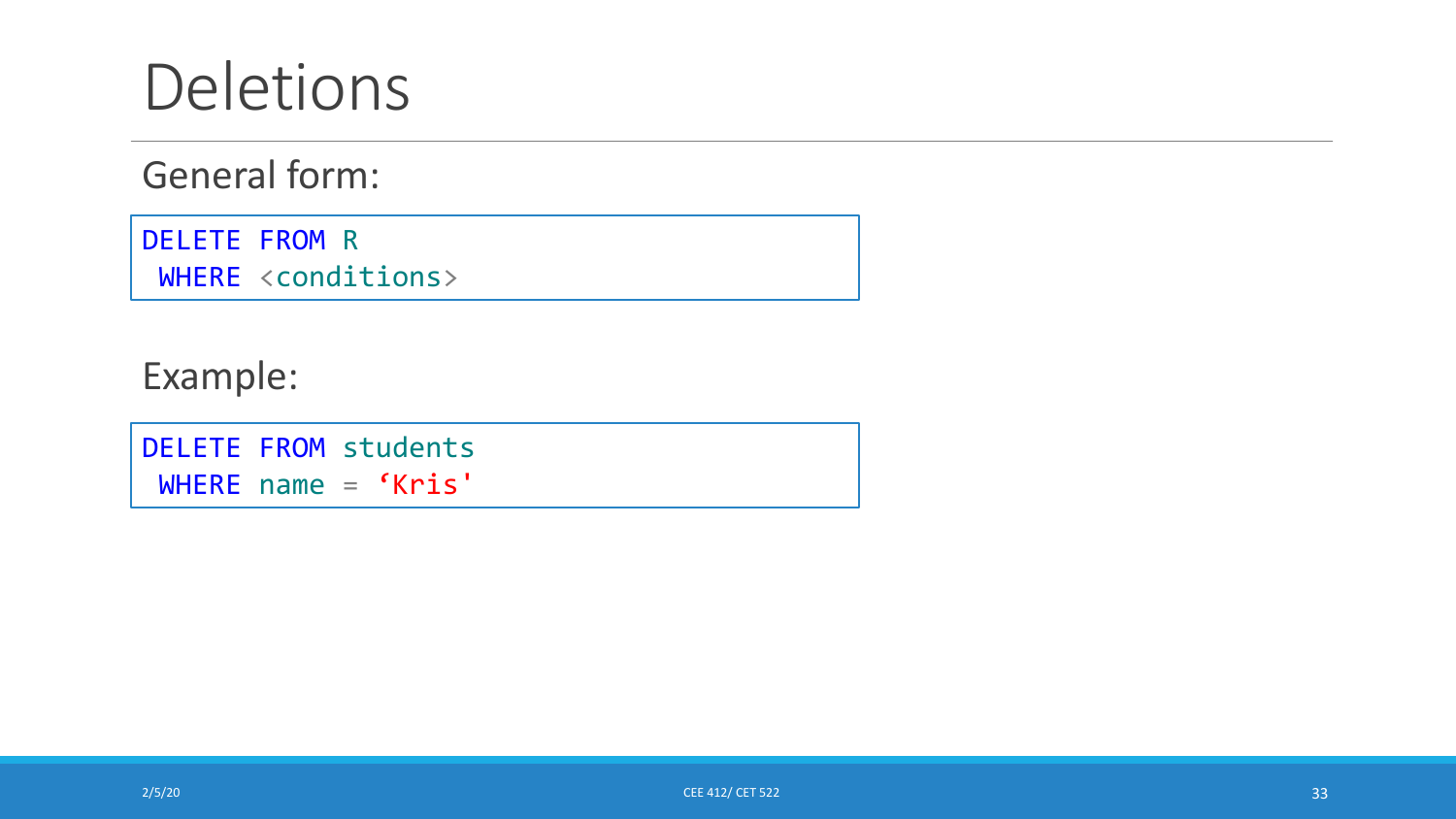

General form:

```
UPDATE R SET <new-value assignments>
WHERE <conditions>
```
Example:

```
UPDATE students
  SET phone = '111-222-3333'
WHERE studentid = 1234567
```
UPDATE students SET age =  $age + 1$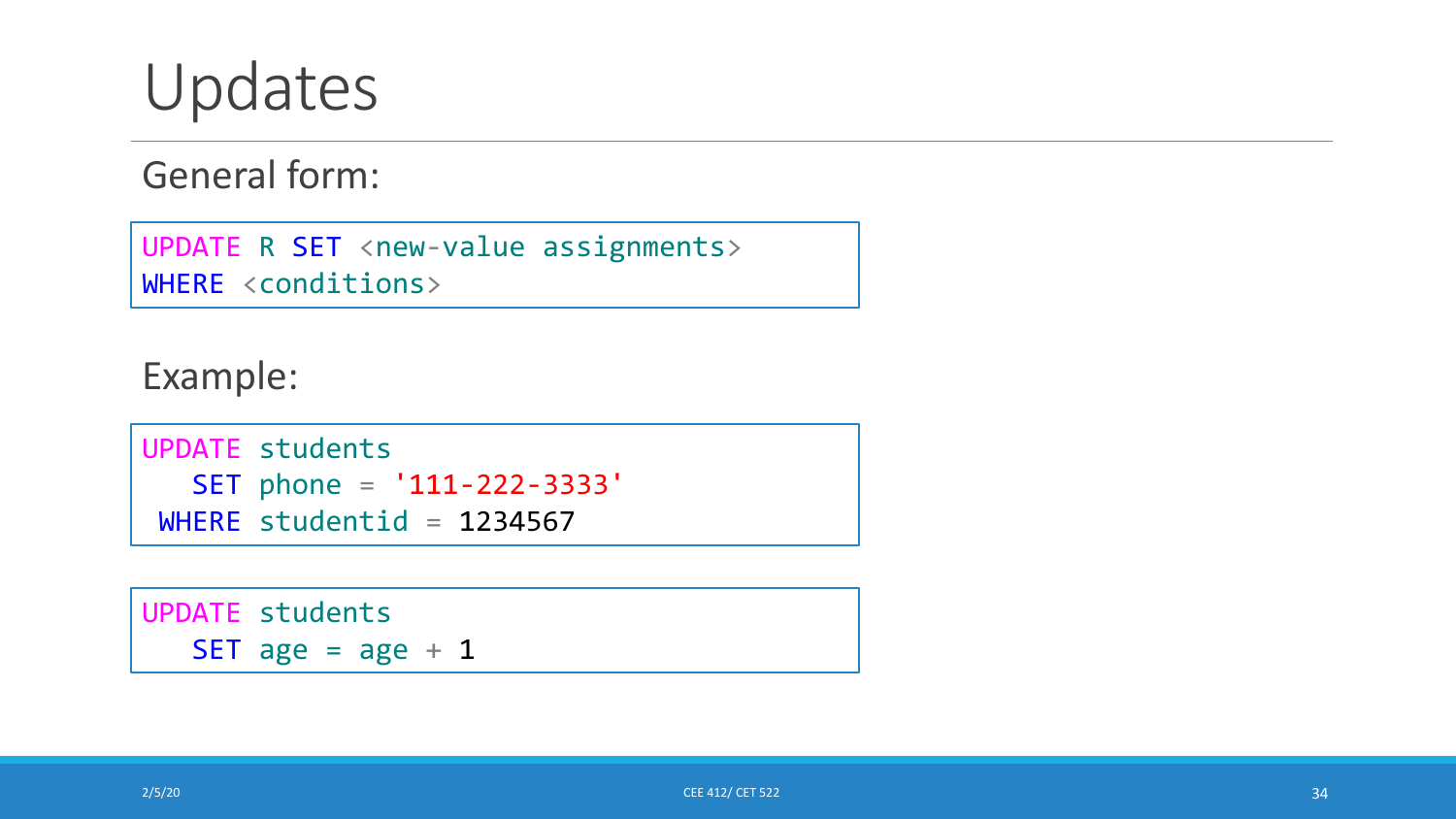#### Updates from Another Table

General form:

```
UPDATE R
   SET a.attribute = b.attribute
  FROM a JOIN b
    ON <conditions>
WHERE <conditions>
```
Example:

```
UPDATE accident
  SET a.roadseg = r.segmentid
  FROM accident AS a JOIN road AS r
    ON a.roadnumber = r.roadnumber
       AND a.milepost BETWEEN r.begmp AND r.endmp
```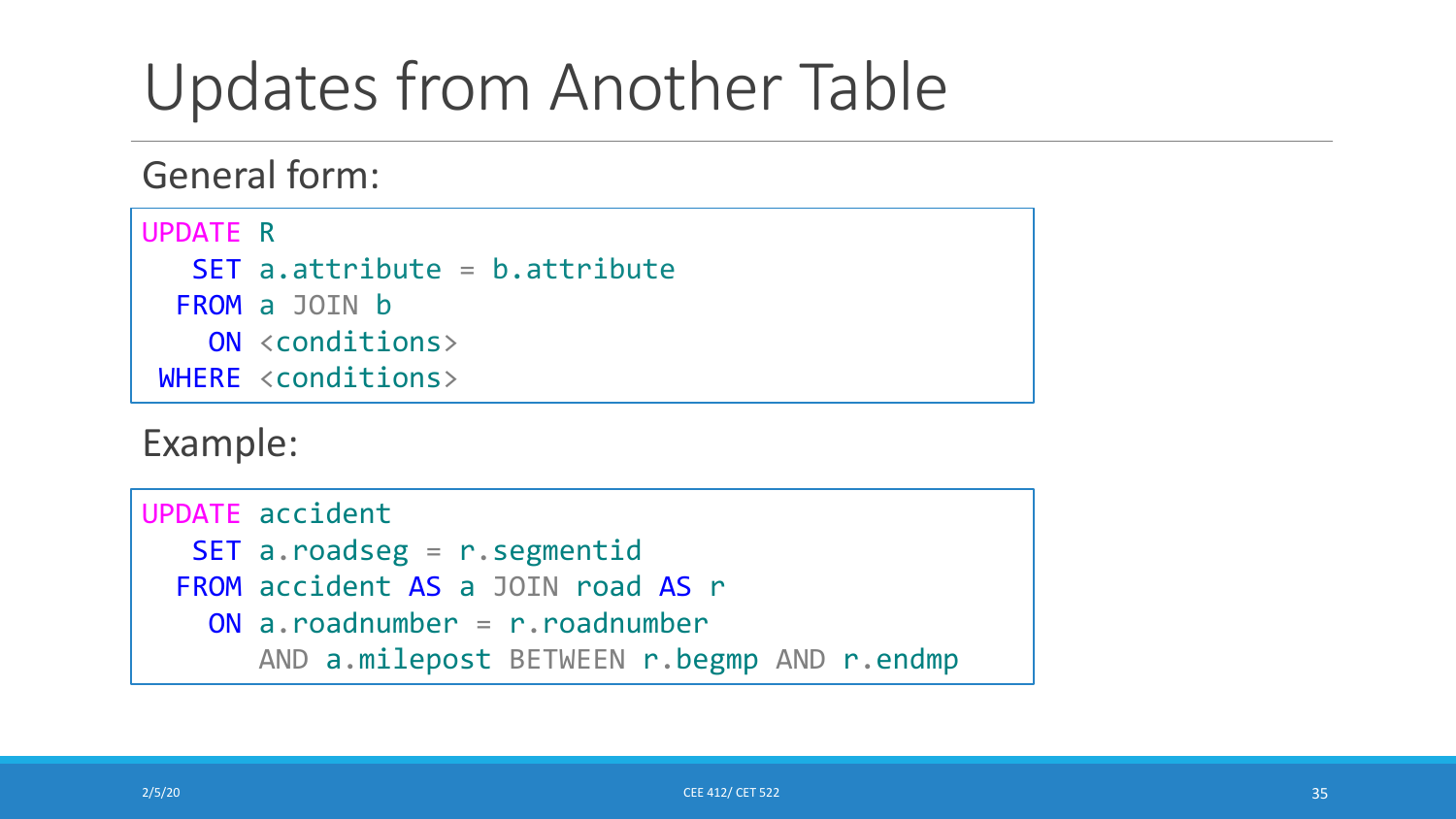#### Constraints in SQL

A constraint is a relationship among data elements that the DBMS is required to enforce.

The system will enforce the constraint by taking some actions:

- forbid an update, or
- perform compensating updates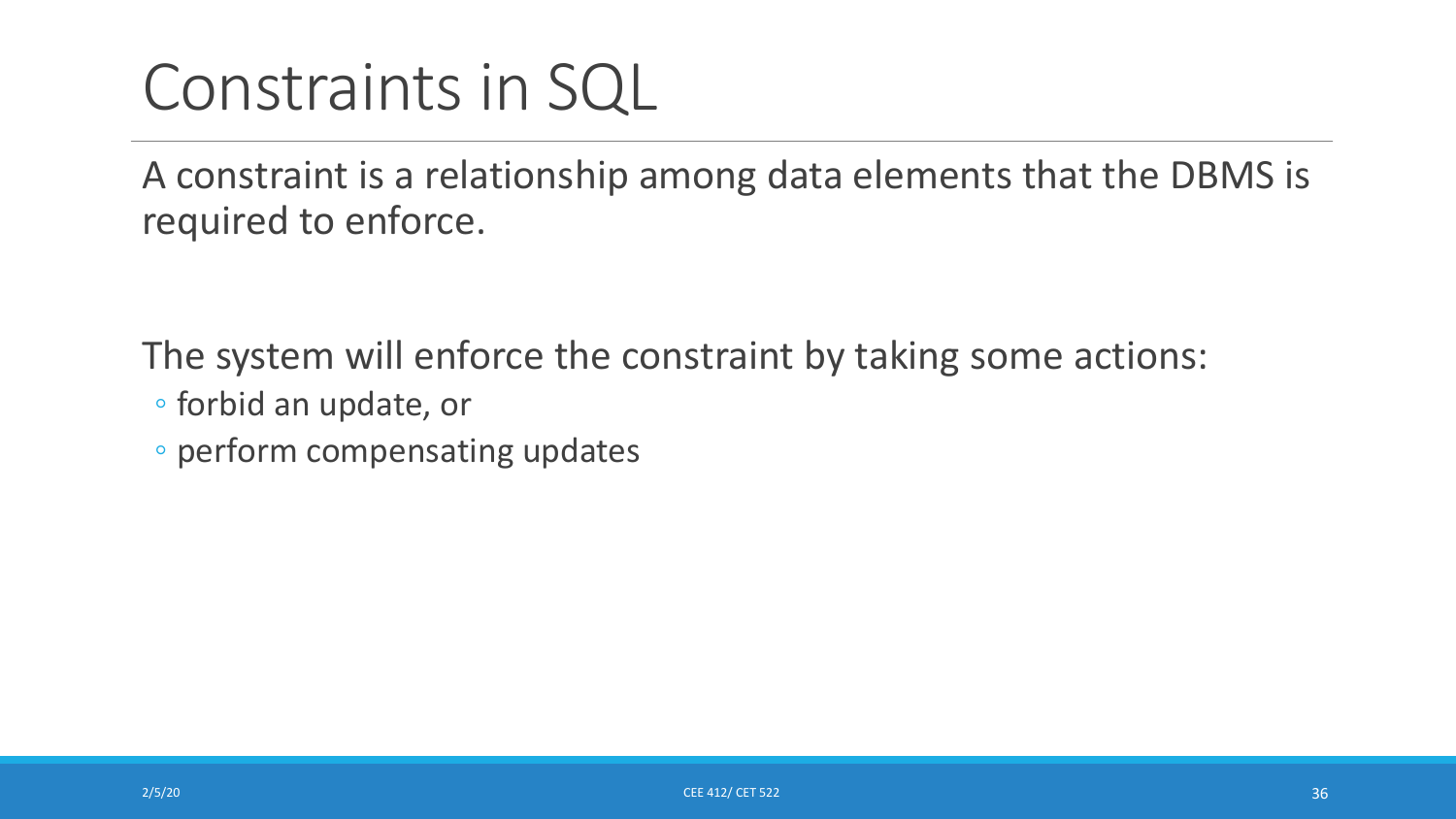#### Constraints in SQL

Different types of constraints:

- Keys, foreign keys
- Attribute-level constraints
- Tuple-level constraints
- Global constraints

The more complex the constraint, the harder it is to check and to enforce.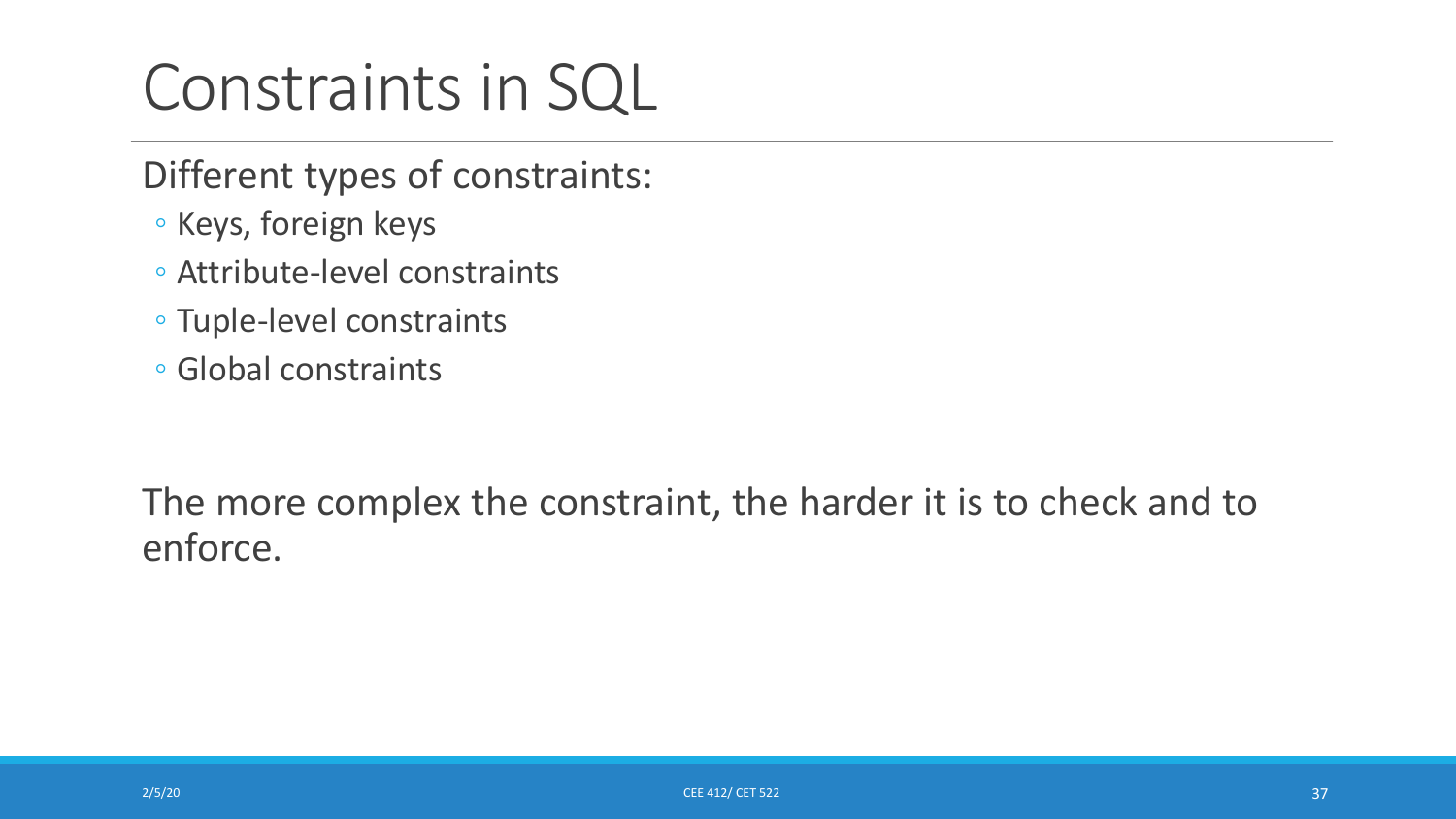### Define the Primary Key

The following two queries are equal:

| <b>CREATE TABLE Person(</b> |                  |  |  |
|-----------------------------|------------------|--|--|
| name                        | VARCHAR (100),   |  |  |
| ssn                         | INT PRIMARY KEY, |  |  |
| age                         | SMALLINT,        |  |  |
| city                        | VARCHAR (30),    |  |  |
| gender                      | $CHAR(1)$ ,      |  |  |
| birthdate DATE              |                  |  |  |
|                             |                  |  |  |
|                             |                  |  |  |

| <b>CREATE TABLE Person(</b> |                |  |  |
|-----------------------------|----------------|--|--|
| name                        | VARCHAR (100), |  |  |
| ssn                         | INT,           |  |  |
| age                         | SMALLINT,      |  |  |
| city                        | VARCHAR(30),   |  |  |
| gender CHAR(1),             |                |  |  |
| birthdate DATE,             |                |  |  |
| PRIMARY KEY (ssn)           |                |  |  |
|                             |                |  |  |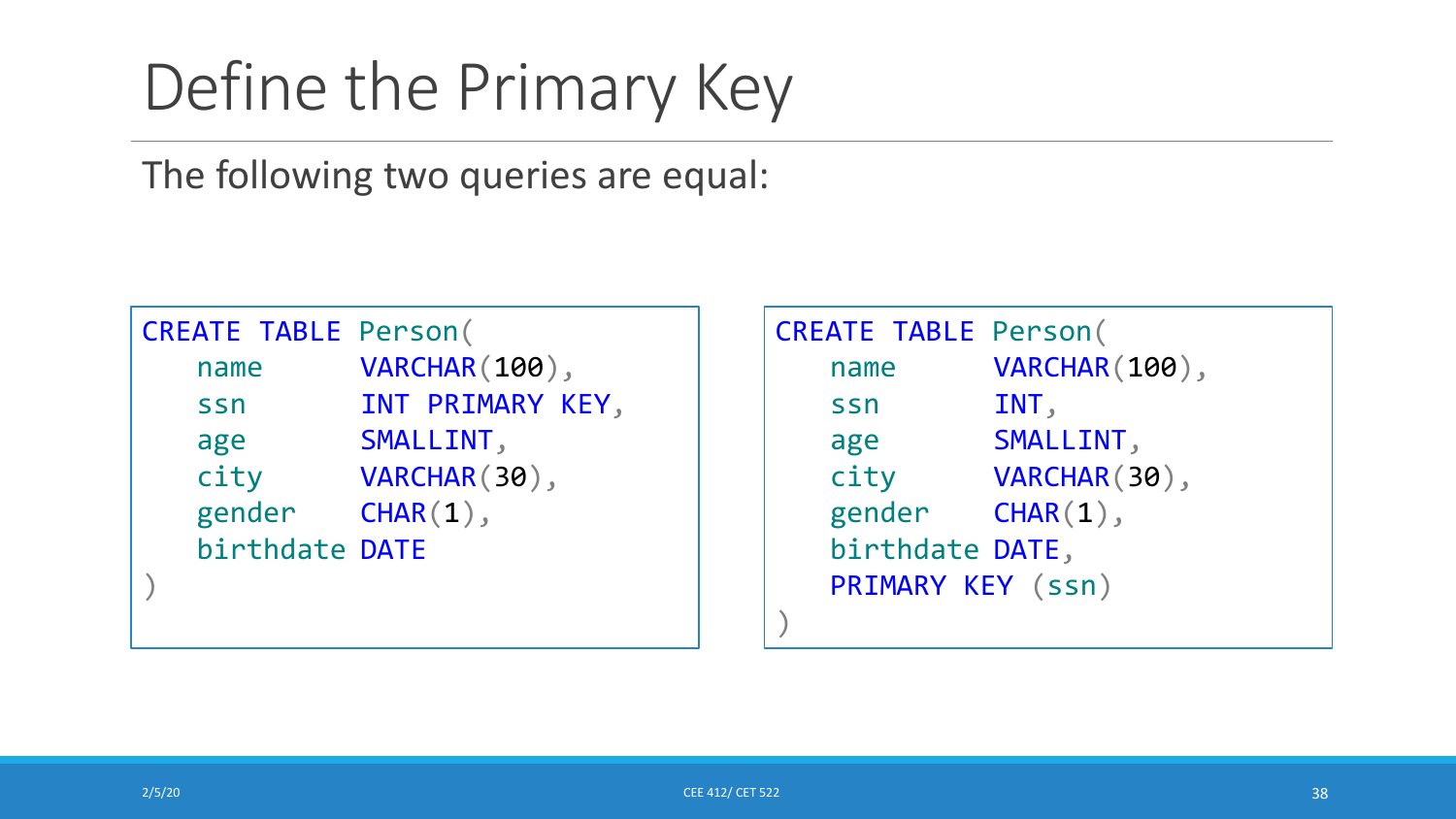## Define the Primary Key

Define the multi-attribute key:

```
CREATE TABLE Person(
  firstname VARCHAR(100),
  lastname VARCHAR(100),
   ssn INT,
   age SMALLINT,
  city VARCHAR(30),
  gender CHAR(1),
  birthdate DATE,
  PRIMARY KEY (firstname, lastname)
)
```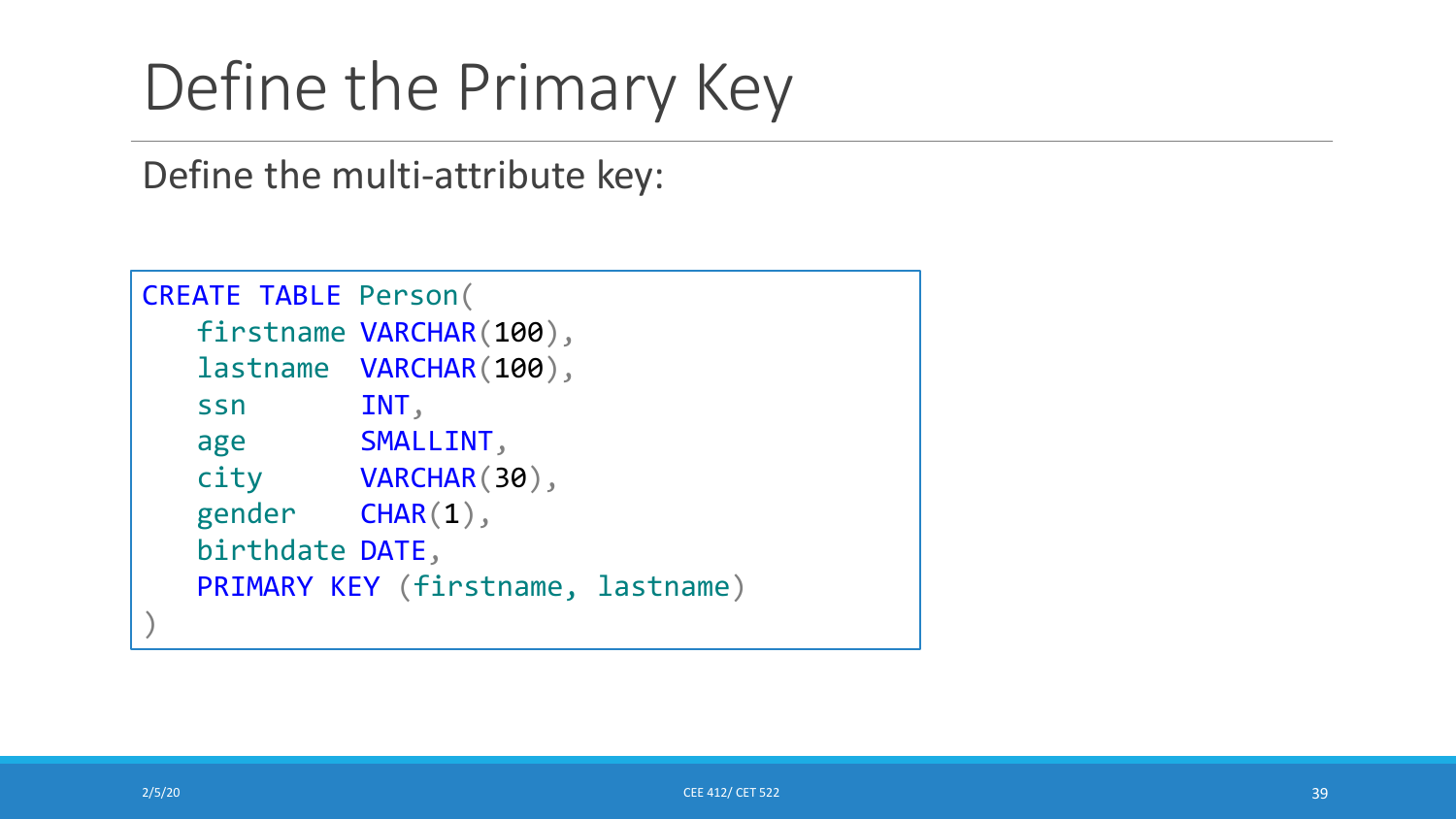#### Uniqueness Constraints

Uniqueness constraint for other candidate keys:

```
CREATE TABLE Person(
   firstname VARCHAR(100),
   lastname VARCHAR(100),
   ssn INT,
   age SMALLINT,
  city VARCHAR(30),
   gender CHAR(1),
   birthdate DATE,
   PRIMARY KEY (firstname, lastname),
   UNIQUE (ssn)
)
```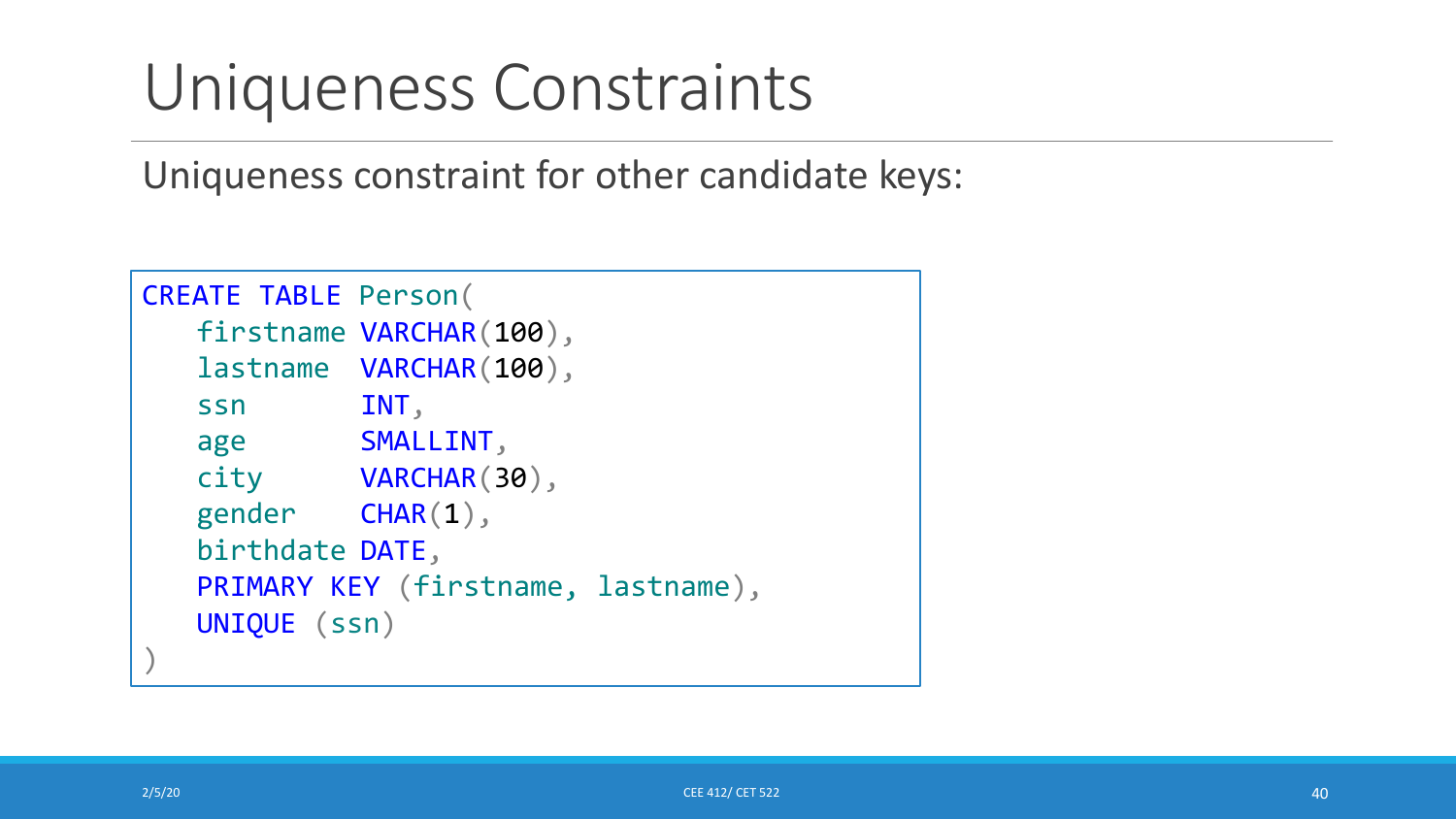A foreign key (FK) is a column or combination of columns used to establish and enforce a link between the data in two tables.

A link is created between two tables by adding one table's primary key (or unique) values to the other table. This becomes a foreign key in the second table.

What generates a foreign key when converting an E/R diagram to relational schema?

Referential Integrity Constraint, not a many-one relationship.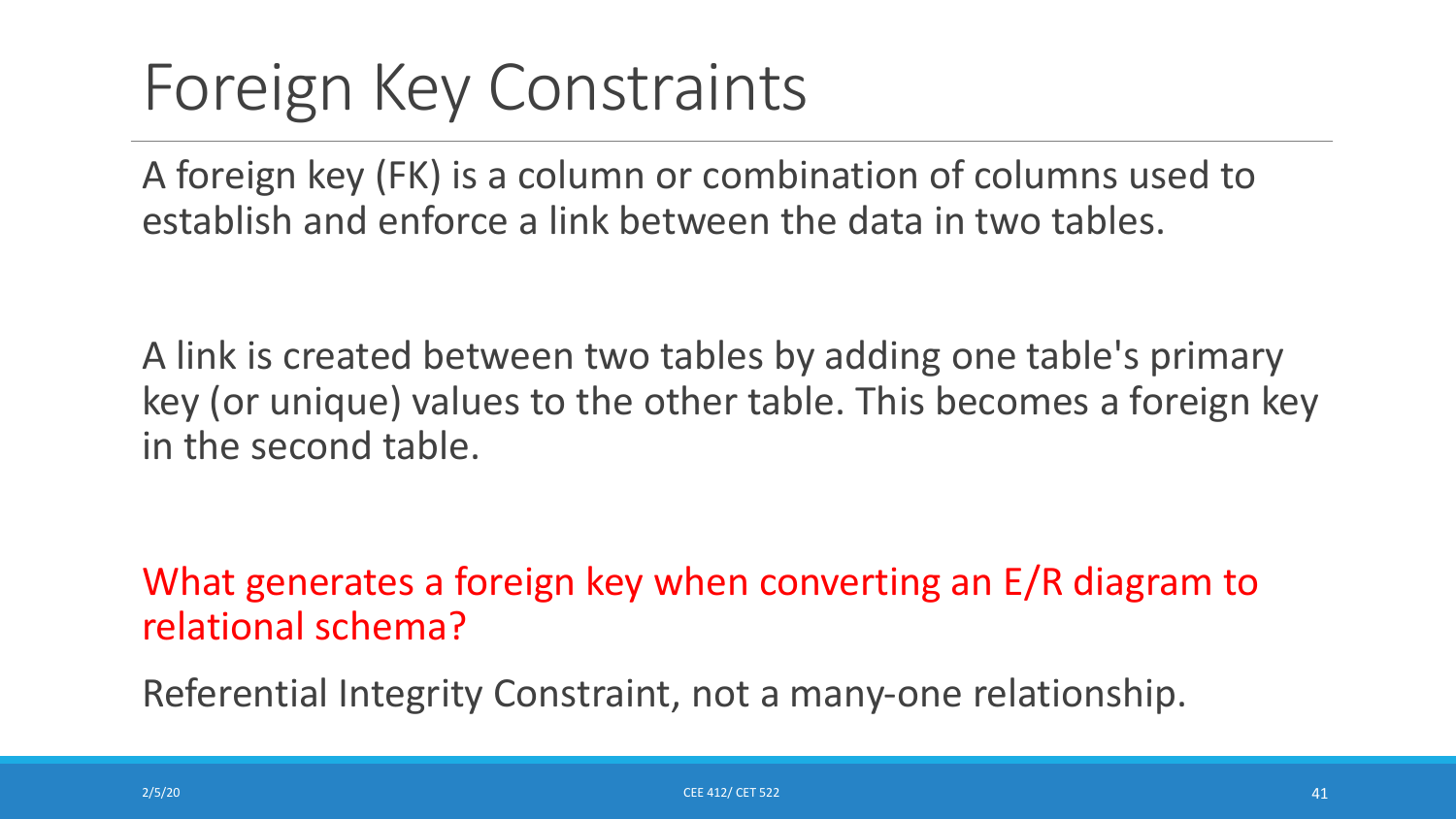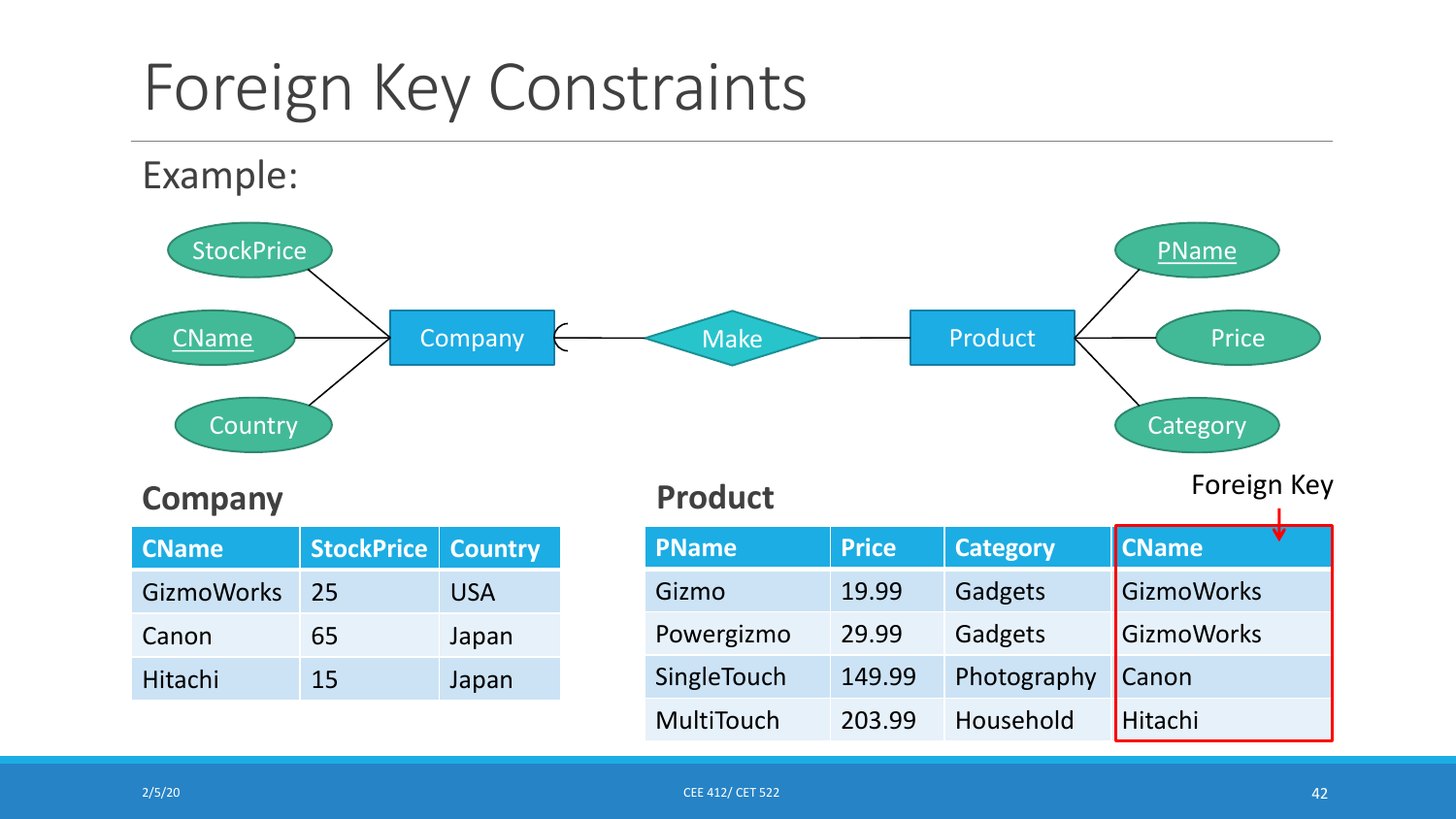Declare a foreign key:

```
CREATE TABLE Product(
   Pname CHAR(30) PRIMARY KEY,
   Category CHAR(30),
   Price FLOAT,
   CName CHAR(30) REFERENCES Company(CName)
)
```
#### What can we infer from the above table definition?

- CName is a foreign key in Product to Company(CName)
- CName must be a key in Product, but not necessarily the primary key.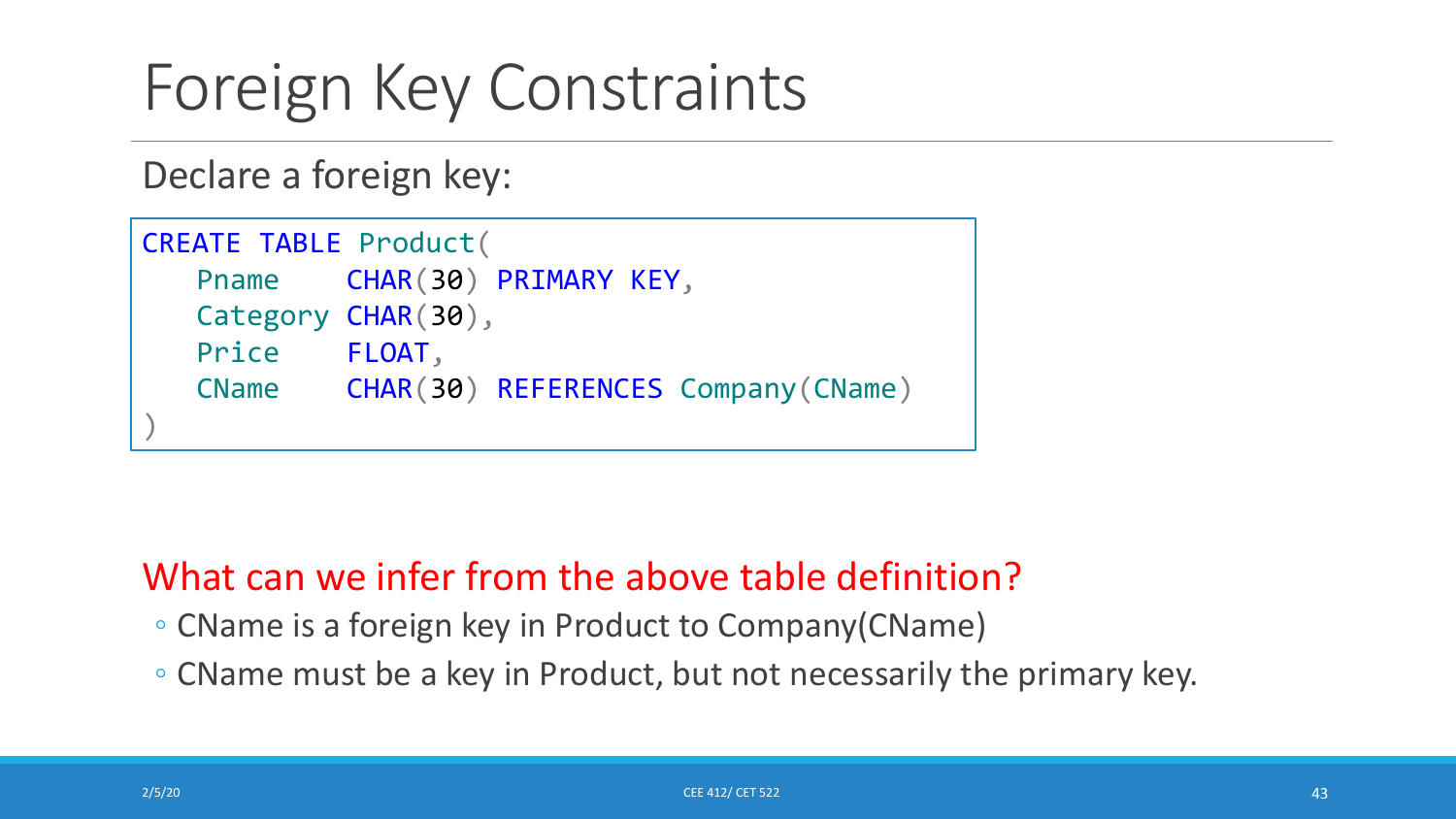Another way of declaring a foreign key:

```
CREATE TABLE Product(
   Pname CHAR(30) PRIMARY KEY,
   Category CHAR(30),
   Price FLOAT,
   CName CHAR(30),
   FOREIGN KEY (Cname) REFERENCES Company(CName)
)
```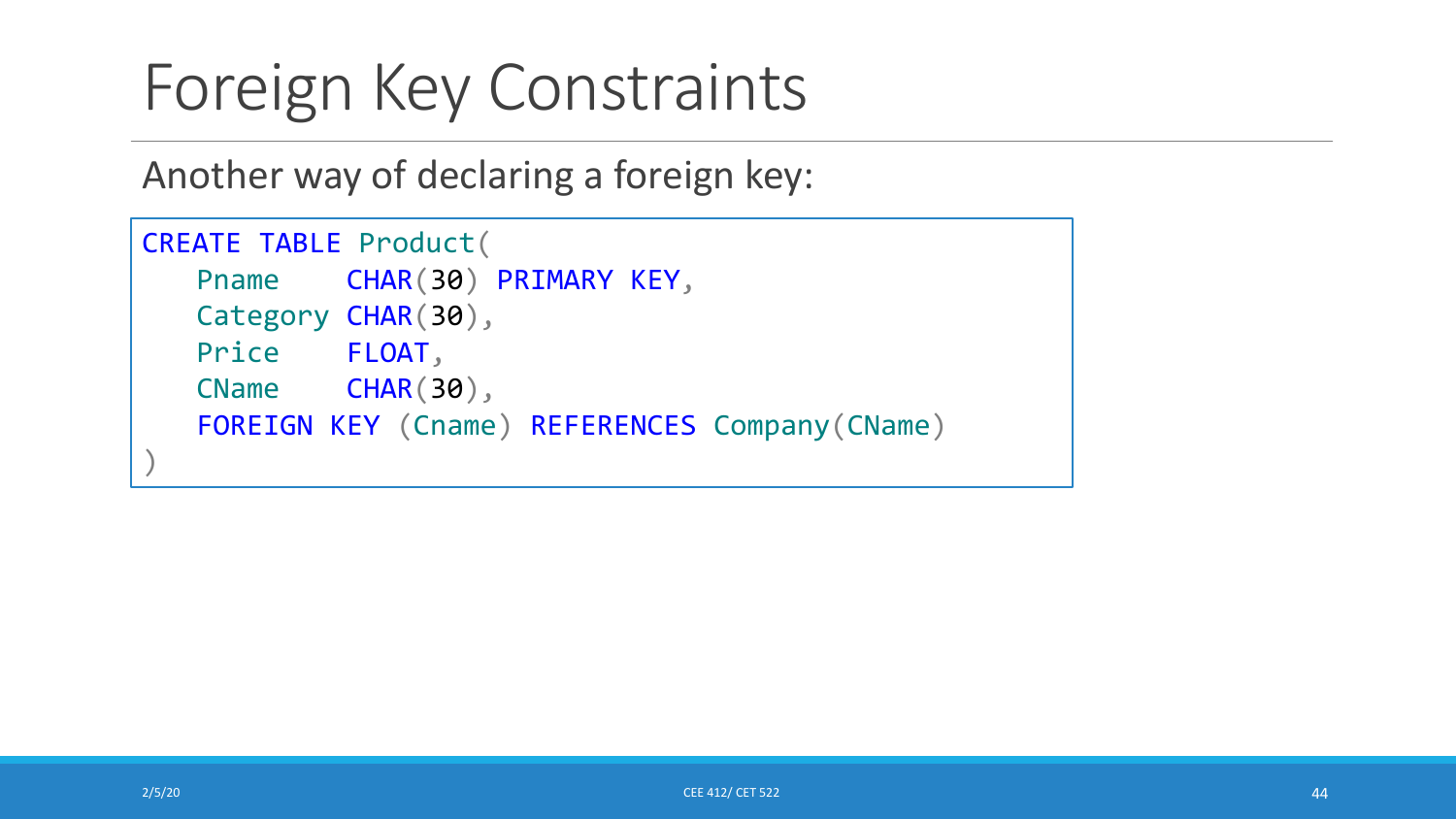#### What happens during updates?

- Two violations are possible:
- An insert or update to Product introduces values not found in Company.
- A deletion or update to Company causes some tuples of Product to "dangle."

| <u>ssiipaily</u>  |                      |            |  |
|-------------------|----------------------|------------|--|
| <b>CName</b>      | StockPrice   Country |            |  |
| <b>GizmoWorks</b> | 25                   | <b>USA</b> |  |
| Canon             | 65                   | Japan      |  |
| Hitachi           | 15                   | Japan      |  |

#### **Product**

| <b>PName</b>      | <b>Price</b> | <b>Category</b> | <b>CName</b>      |
|-------------------|--------------|-----------------|-------------------|
| Gizmo             | 19.99        | Gadgets         | <b>GizmoWorks</b> |
| Powergizmo        | 29.99        | Gadgets         | <b>GizmoWorks</b> |
| SingleTouch       | 149.99       | Photography     | Canon             |
| <b>MultiTouch</b> | 203.99       | Household       | Hitachi           |

"dangling tuples" = tuples that do not join with anything

**Company**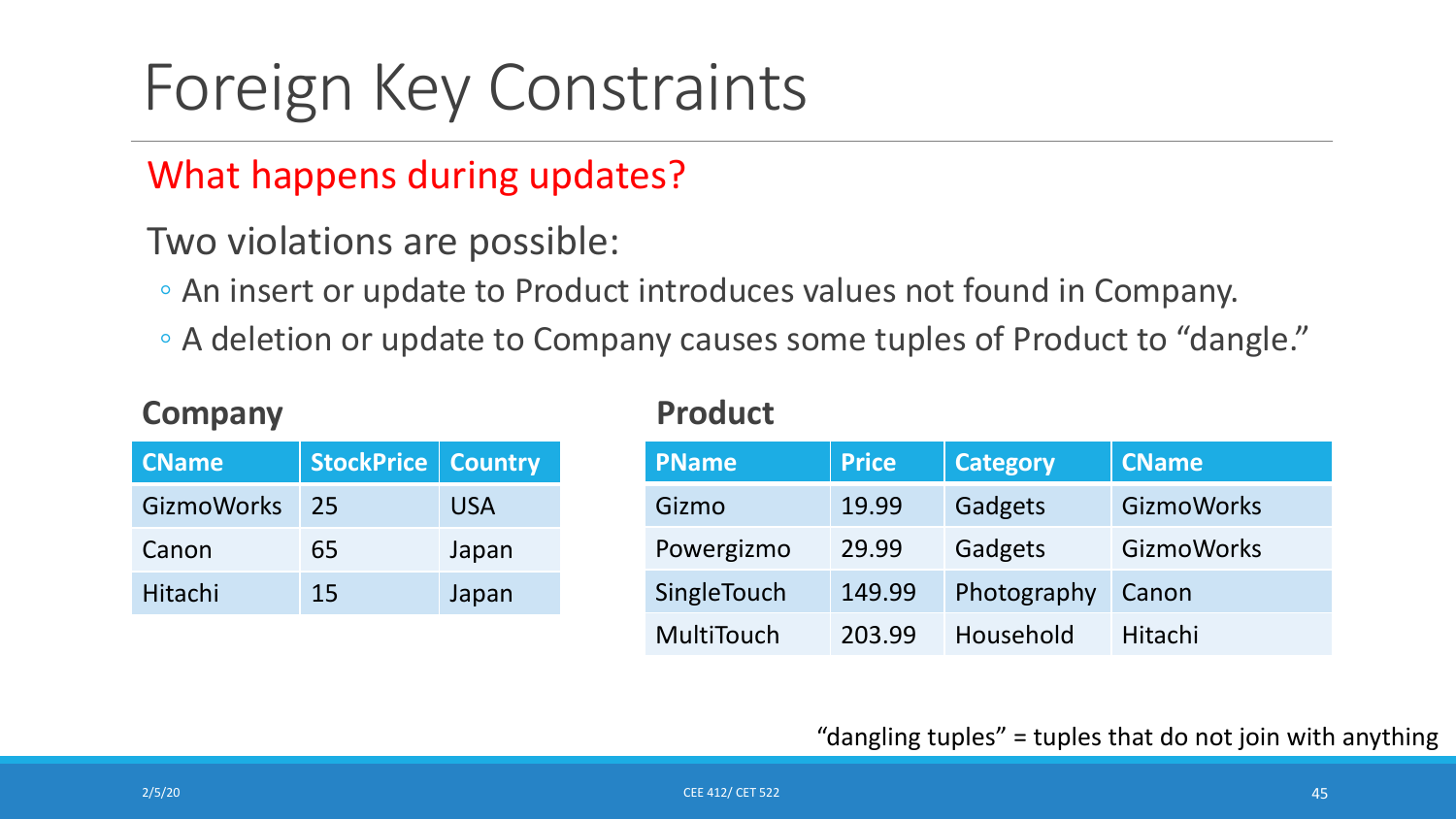#### What happens during updates?

An insert or update to Product that introduces a nonexistent Company must be rejected.

A deletion or update to Company table that removes a CName found in some tuples of Product can be handled in three ways:

- Default: Reject the modification
- Cascade: Make the same changes in Product
	- Deleted CName: delete corresponding Product
	- Updated CName: change value in Product
- Set NULL: Change the CName in Product to NULL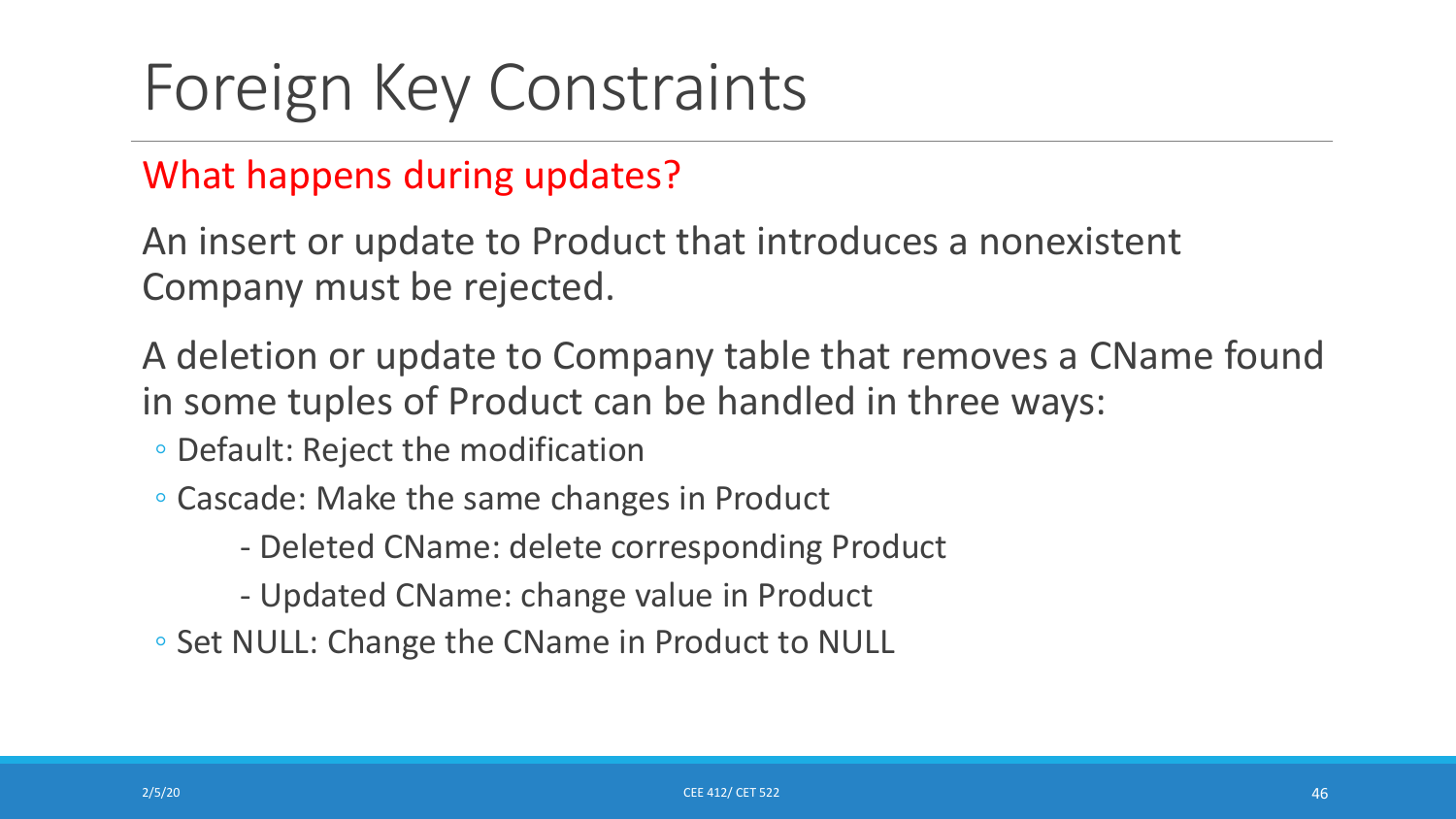## What Happens During Updates?

◦ CASCADE independently for deletions and update. When we declare a foreign key, we may choose policies from SET NULL to CASCADE.

◦ Follow the foreign-key declaration by:

ON [UPDATE, DELETE][SET NULL, CASCADE]

◦ Two such clauses may be used, one for update and one for delete.

◦ Otherwise, the default (reject) is used.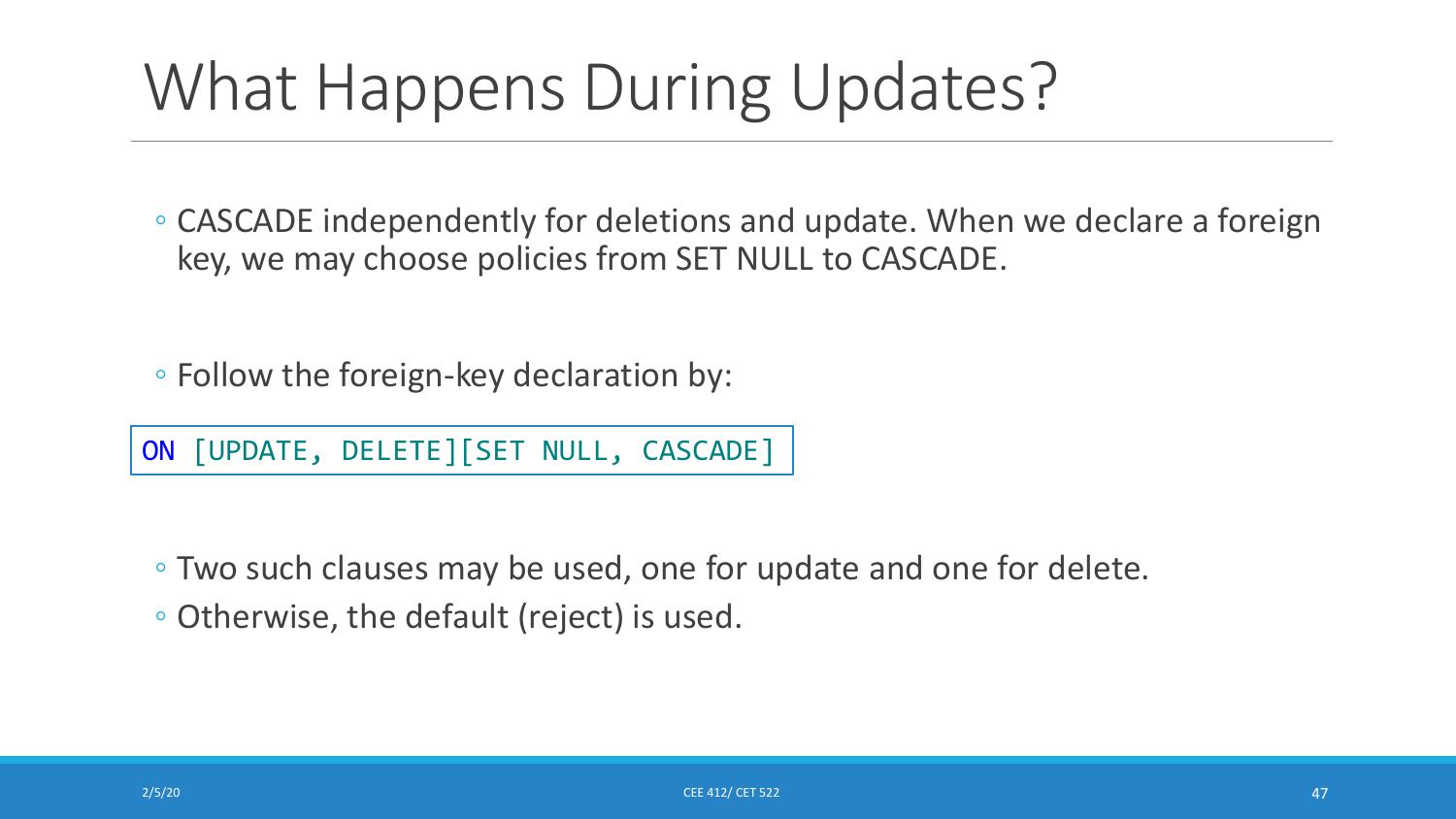## What Happens During Updates?

SQL Example:

```
CREATE TABLE Product(
   PName CHAR(30) PRIMARY KEY,
   Category CHAR(30),
   Price FLOAT,
   CName CHAR(30),
   FOREIGN KEY (CName) REFERENCES Company(CName)
   ON DELETE SET NULL
   ON UPDATE CASCADE
)
```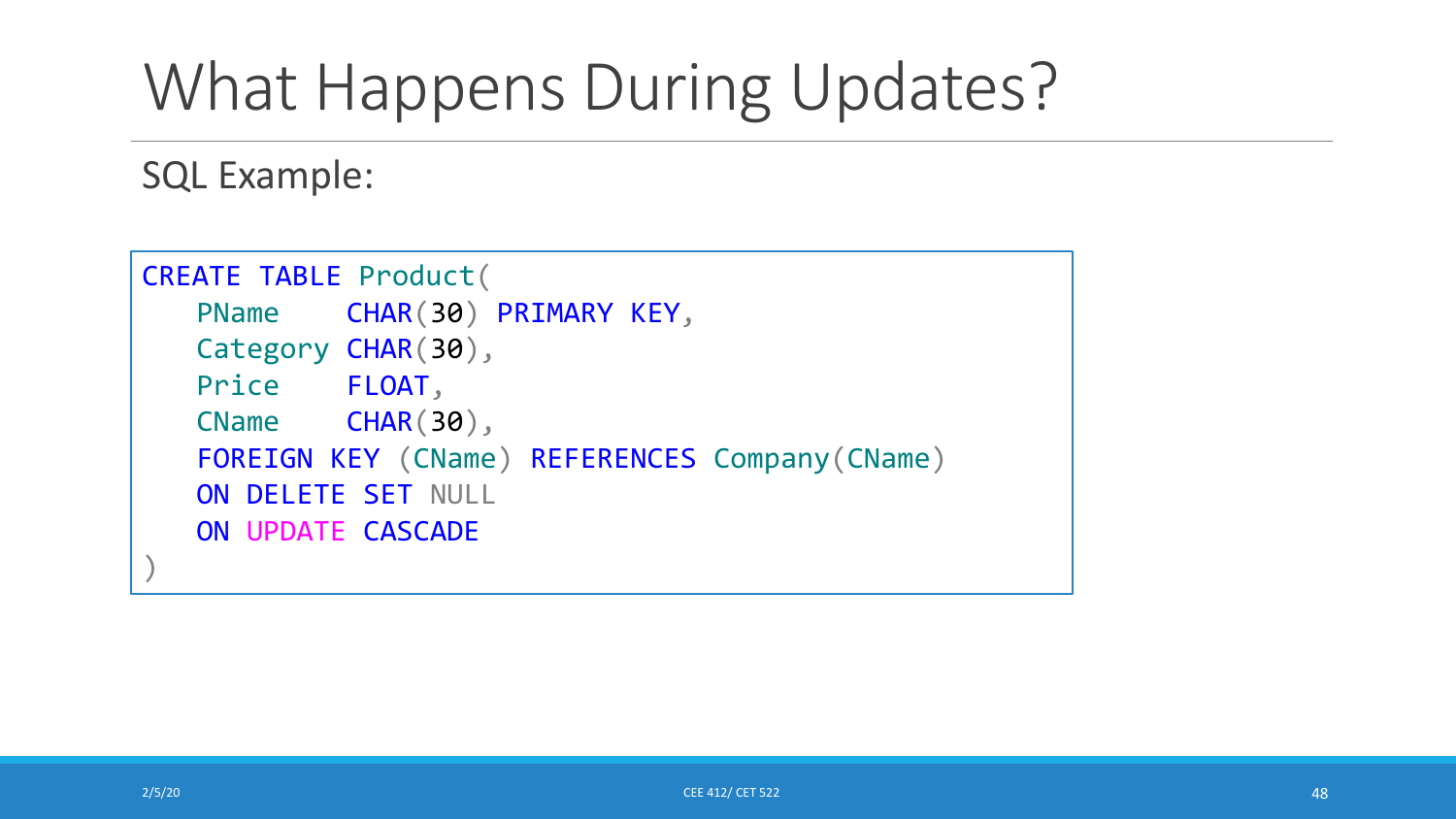#### SQL Practice This Friday



Concepts (abstract) Practice (concrete)



Like any new interface or language… Practice is the best way to learn.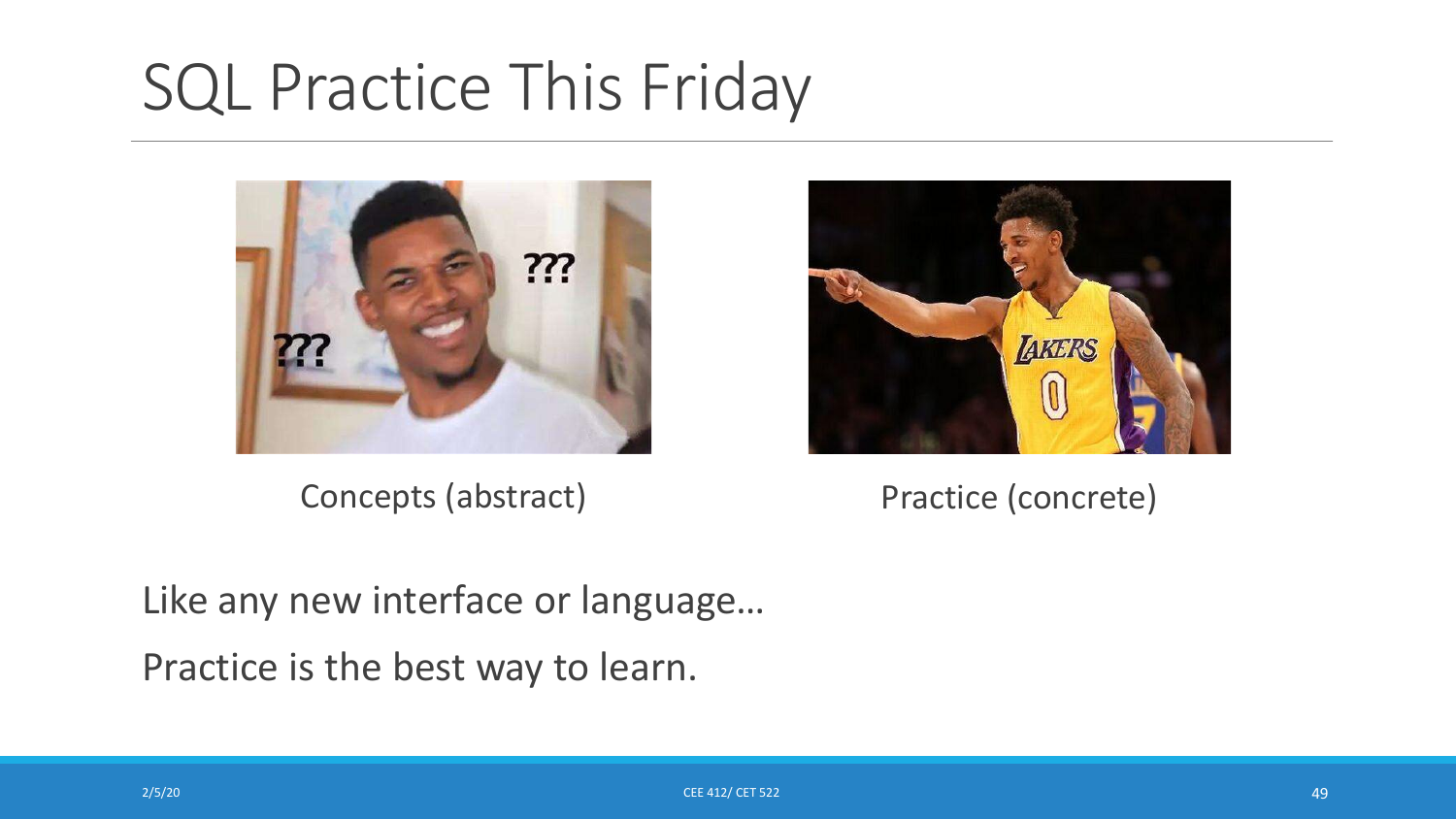#### Test Preparation

◦ Remind you that we have a test on Wednesday next week

◦ Very specific SQL syntax questions, such as:

◦ SQL Example:

*Write a query based on the given schema that returns the total number of sales of products in the chocolate category made by each salesperson. Include in your results only the salespeople that have sold at least 9 items*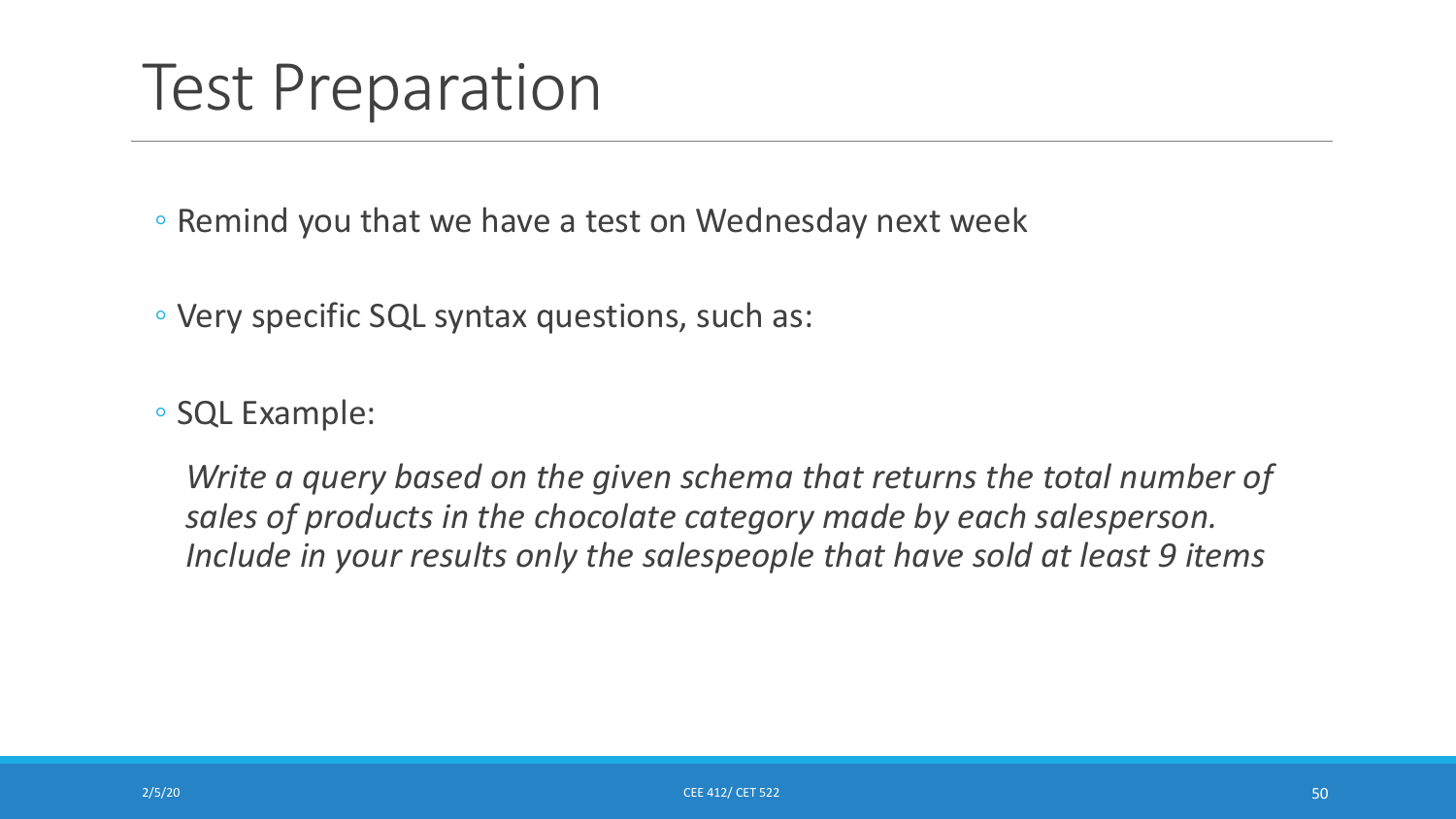#### Test Preparation

◦ E/R diagrams – Interpret

◦ Converting E/R diagrams to relational schemas

◦ Conceptual questions, it is recommended that you have completed the assigned readings

◦ Definitions covered in the class slides, including data models, normal forms, database elements, design issues.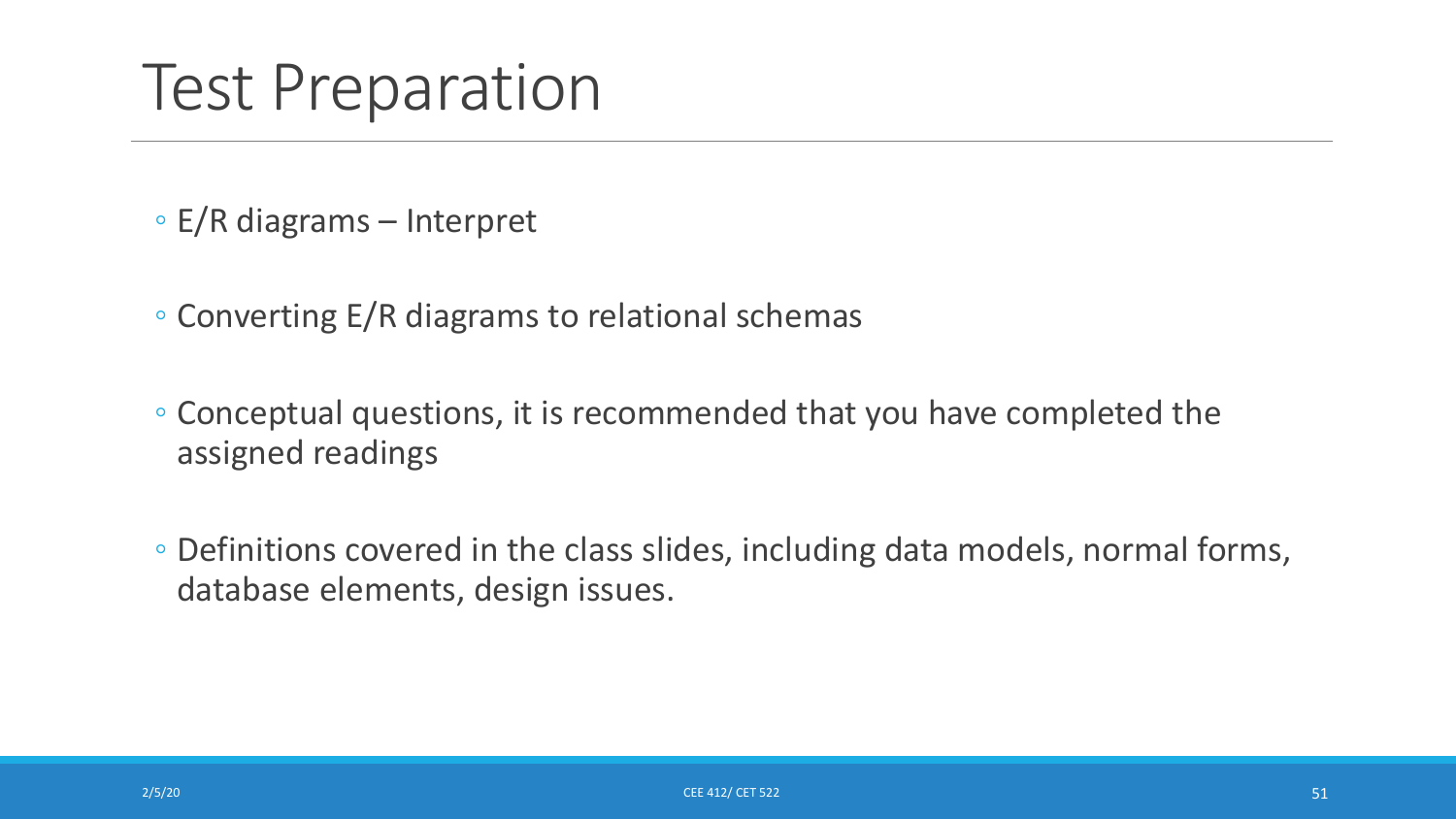#### Tips for Success

◦ Write SQL code!!

- Make sure you go through the lectures on SQL and know about all of the topics and functions we covered.
- Complete the readings (only two).
- Go through the presentations.
- You are allowed to bring one double sided cheat sheet.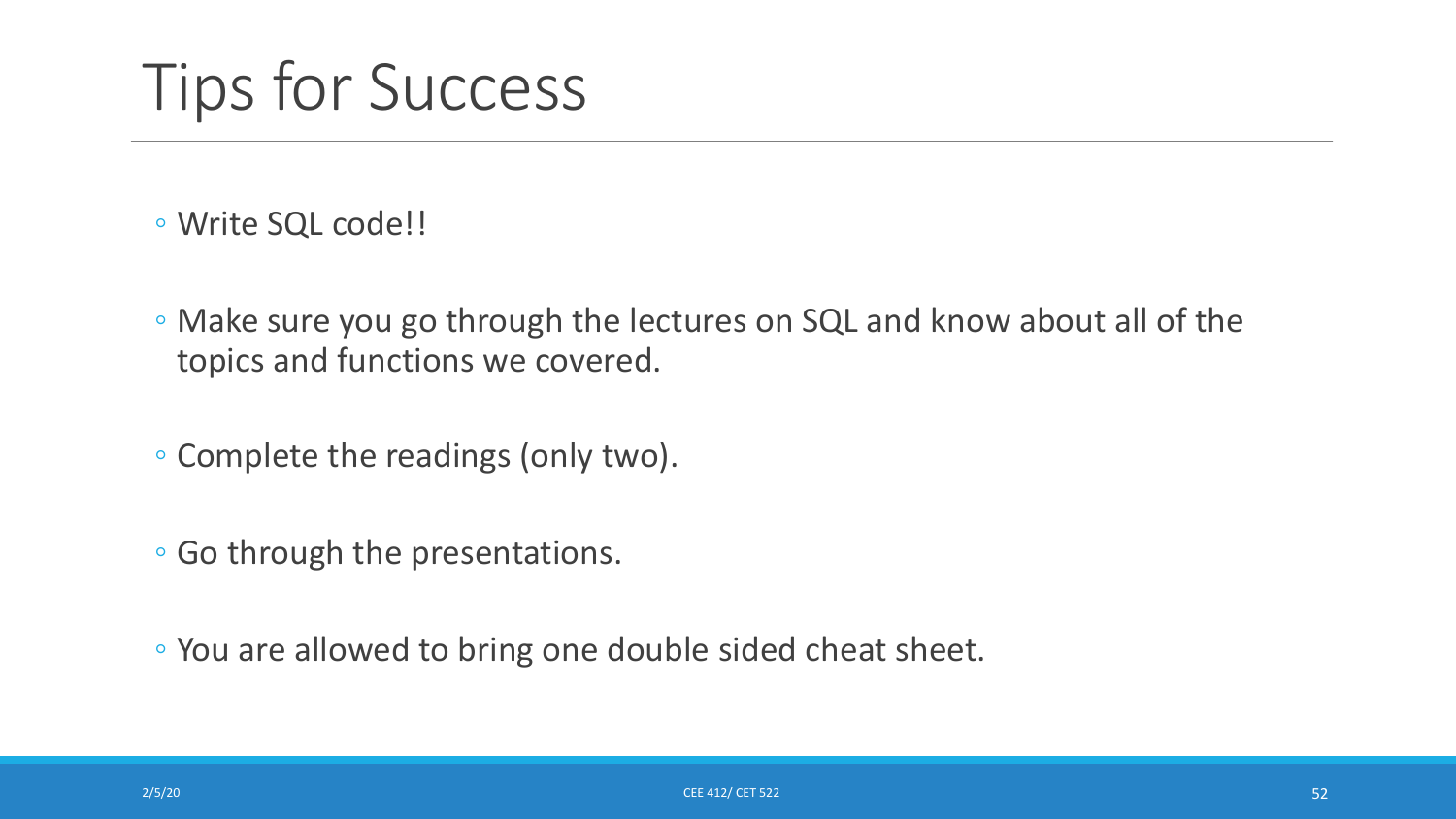#### Other Notes About the Test

- 3 Sections: multiple choice; T/F; short answer.
- No electronic devices other than calculators (no phones).
- Graduate tests will be larger, NO extra credit for undergrads who complete the larger version.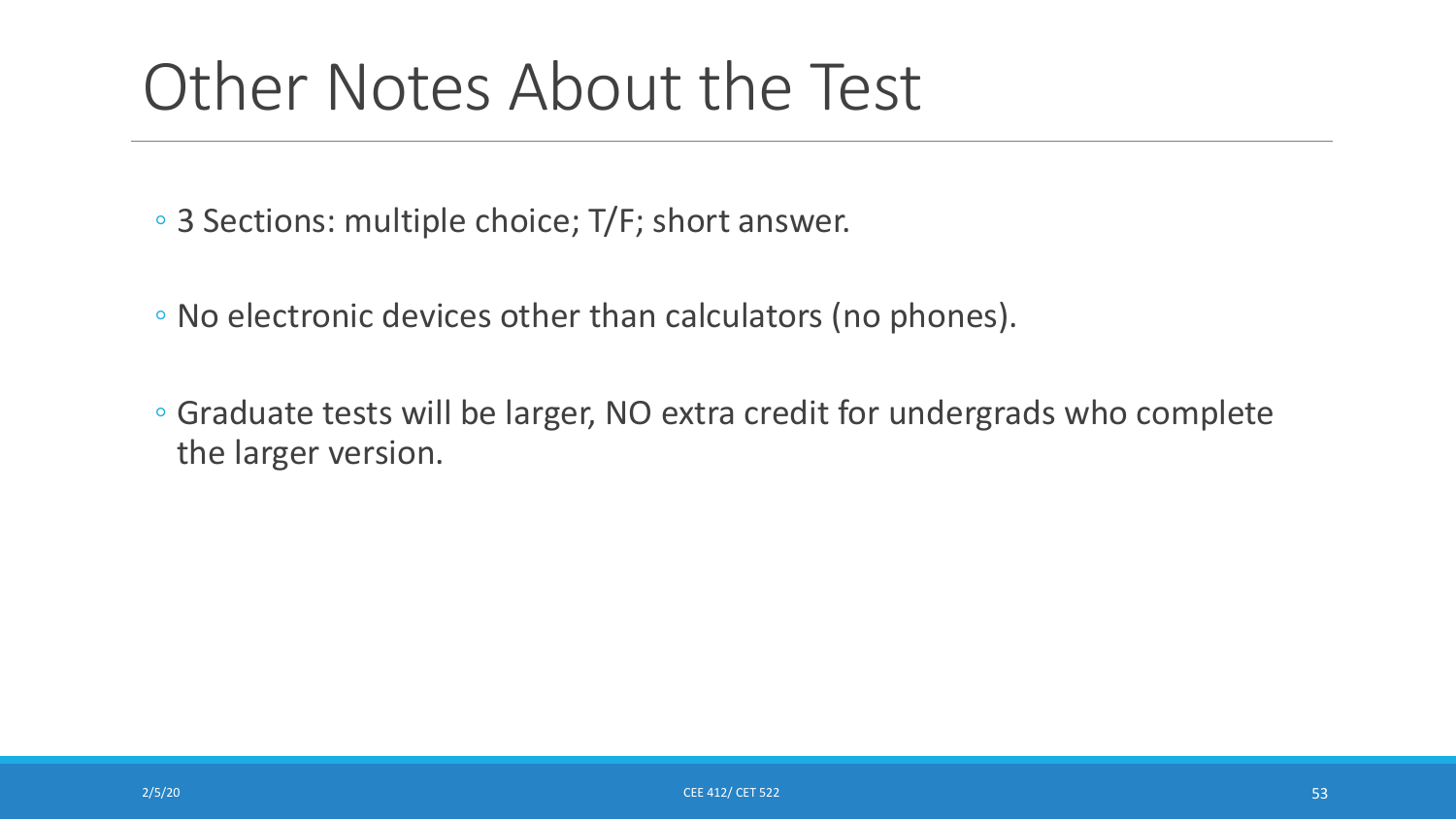### Sample Questions

Which best describes **Atomicity** in the ACID properties of database transactions?

- a) Database constraints and rules are not violated
- b) The result of concurrent operations are the same as if transactions were executed serially
- c) That committed transactions are permanently stored to disk
- d) That a transaction must be completed in entirety or not at all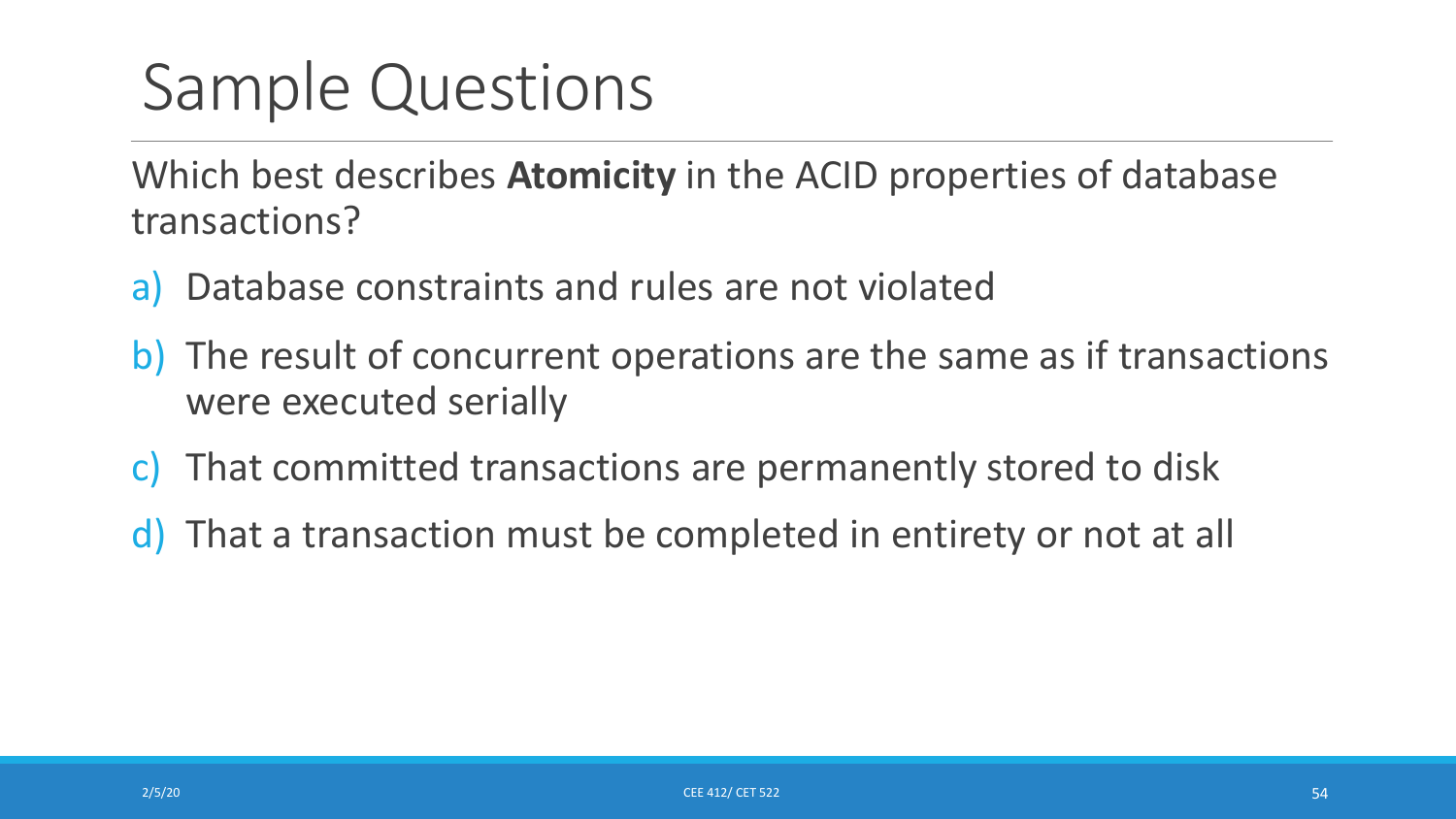## Sample Questions

| <b>Make</b>  | Model        | Year |
|--------------|--------------|------|
| Ford         | F150         | 1999 |
| Dodge        | Dart         | 2013 |
| <b>Dodge</b> | <b>Neon</b>  | 1996 |
| Honda        | Accord       | 1989 |
| Toyota       | <b>Prius</b> | 2002 |
| Honda        | Accord       | 2014 |

#### **Vehicles Manufacturers**

| <b>Name</b> | <b>City</b>      | <b>Country</b> |
|-------------|------------------|----------------|
| Ford        | Detroit, MI      | <b>USA</b>     |
| Dodge       | Auburn Hills, MI | <b>USA</b>     |
| Honda       | Minato, Tokyo    | Japan          |
| Toyota      | Toyota, Aichi    | Japan          |

◦ Given the relations above, what is the result of the following query?

```
SELECT make, COUNT(*)
  FROM vehicles JOIN manufacturers
    ON vehicles.make = manufacturers.name
WHERE manufacturers.country = 'USA'
GROUP BY make
HAVING COUNT(*) > 2
```